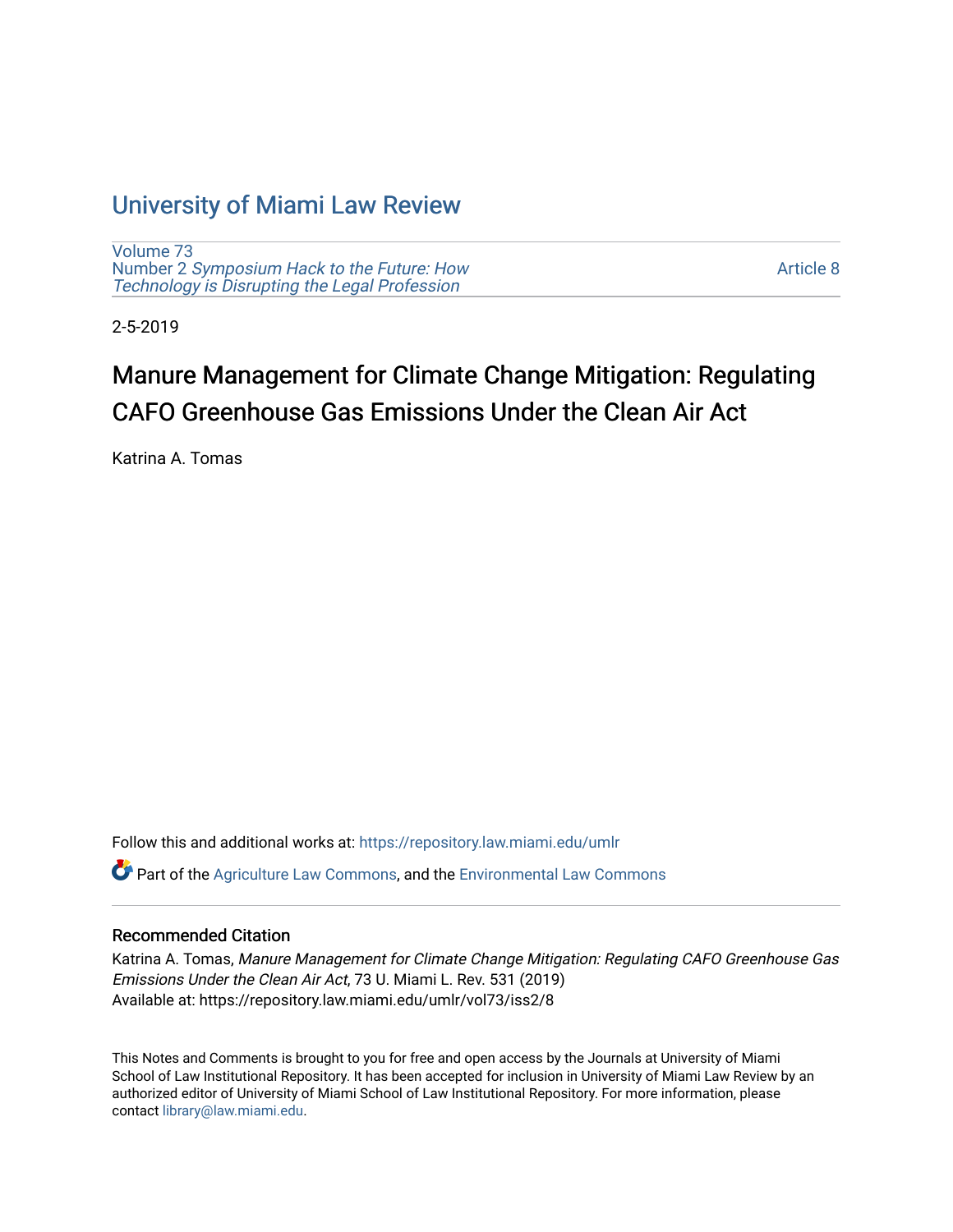## **NOTES & COMMENTS**

# **Manure Management for Climate Change Mitigation: Regulating CAFO Greenhouse Gas Emissions Under the Clean Air Act**

KATRINA A. TOMAS\*

*Climate change is the defining challenge of our time, which if unbridled, will imperil our communities and the viability of future generations. Efforts to reduce global temperature rise require more than merely reforming carbon dioxide emissions from the energy and transportation sectors. Notably, climate solutions cannot be reached without simultaneously addressing the more potent methane and nitrous oxide gases. In the United States, intensive factory farms, legally known as Concentrated Animal Feeding Operations ("CAFOs"), are responsible for large emissions of these two greenhouse gases due to manure mismanagement. While there are no federal environmental regulations in place for mitigating CAFOs' climate effects, existing greenhouse gas frameworks within the Clean Air Act may provide a solution. This Note analyzes Clean Air Act provisions that allow methane and nitrous oxide regulation and assesses the viability of applying these statute sections to CAFOs in order to curb emissions from the livestock sector and mitigate climate impacts.* 

 <sup>\*</sup> J.D. Candidate 2019, University of Miami School of Law; B.A. 2016, University of Pennsylvania. I wish to thank Professors Ileana Porras and Randall S. Abate for their insights and guidance. I thank the *University of Miami Law Review* for selecting my Note for publication, and the editorial staff for all their dedication both on my Note and this entire issue. Specifically, I am grateful to Elizabeth Montano and Keelin Bielski for their detailed edits and feedback. I would also like to thank the HOPE Public Interest Resource Center for inspiring me to pursue my passions, and my family for their constant love and encouragement.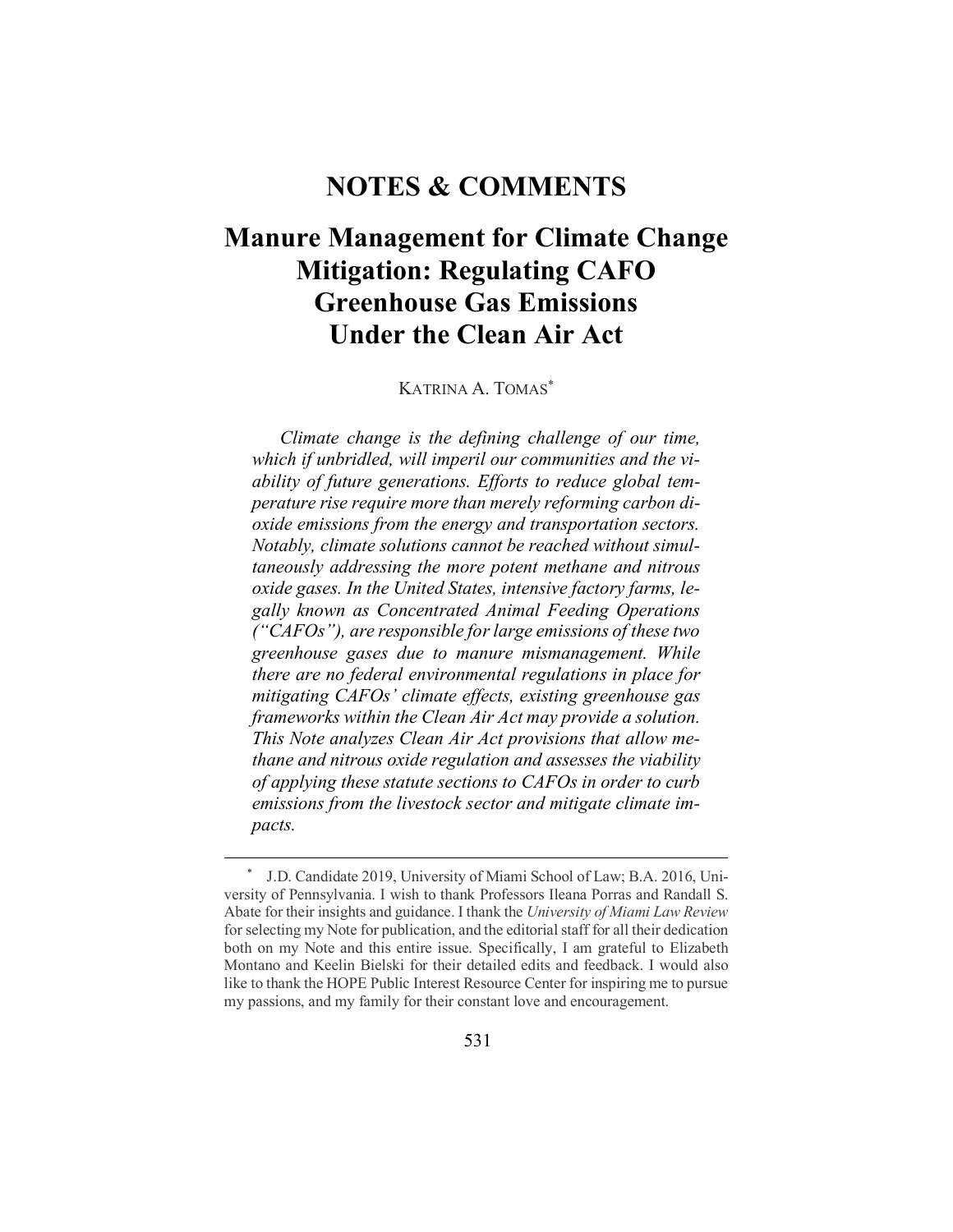| ANIMAL AGRICULTURE AND CLIMATE CHANGE 536<br>ESTABLISHING THE EPA'S AUTHORITY OVER CAFOS UNDER<br>$\mathbf{H}$<br>541<br>В.<br>D. Potential Barriers to the EPA's Authority: The Air<br>$\mathbf{A}$<br>New and Existing Source Performance Standards  555<br>В.<br>1. THE LIKELIHOOD OF AGENCY ACTION 560<br>2. EXTERNAL SUPPORT FOR LISTING CAFOS 562<br>4. THE FEASIBILITY OF A NATIONAL STANDARD<br>567 |  |  |  | 532 |
|-------------------------------------------------------------------------------------------------------------------------------------------------------------------------------------------------------------------------------------------------------------------------------------------------------------------------------------------------------------------------------------------------------------|--|--|--|-----|
|                                                                                                                                                                                                                                                                                                                                                                                                             |  |  |  |     |
|                                                                                                                                                                                                                                                                                                                                                                                                             |  |  |  |     |
|                                                                                                                                                                                                                                                                                                                                                                                                             |  |  |  |     |
|                                                                                                                                                                                                                                                                                                                                                                                                             |  |  |  |     |
|                                                                                                                                                                                                                                                                                                                                                                                                             |  |  |  |     |
|                                                                                                                                                                                                                                                                                                                                                                                                             |  |  |  |     |
|                                                                                                                                                                                                                                                                                                                                                                                                             |  |  |  |     |
|                                                                                                                                                                                                                                                                                                                                                                                                             |  |  |  |     |
|                                                                                                                                                                                                                                                                                                                                                                                                             |  |  |  |     |
|                                                                                                                                                                                                                                                                                                                                                                                                             |  |  |  |     |
|                                                                                                                                                                                                                                                                                                                                                                                                             |  |  |  |     |
|                                                                                                                                                                                                                                                                                                                                                                                                             |  |  |  |     |
|                                                                                                                                                                                                                                                                                                                                                                                                             |  |  |  |     |
|                                                                                                                                                                                                                                                                                                                                                                                                             |  |  |  |     |
|                                                                                                                                                                                                                                                                                                                                                                                                             |  |  |  |     |
|                                                                                                                                                                                                                                                                                                                                                                                                             |  |  |  |     |
|                                                                                                                                                                                                                                                                                                                                                                                                             |  |  |  |     |
|                                                                                                                                                                                                                                                                                                                                                                                                             |  |  |  |     |

#### **INTRODUCTION**

The main focus of climate policy within the United States centers on reducing fossil fuel consumption.<sup>1</sup> However, reducing carbon dioxide emissions from the energy and transportation sector alone will not mitigate climate change.<sup>2</sup> Concentrating emission modification efforts exclusively within the transportation and energy sectors is insufficient. Currently, methane, nitrous oxide, and other "non-[carbon dioxide] greenhouse gases contribute a third of

<sup>&</sup>lt;sup>1</sup> *See Global Warming Solutions: Reduce Emissions*, UNION OF CONCERNED SCIENTISTS, https://www.ucsusa.org/our-work/global-warming/solutions/globalwarming-solutions-reduce-emissions#.W6ZXAXNKGNU (last visited Sept. 22, 2018).

<sup>&</sup>lt;sup>2</sup> INTERGOVERNMENTAL PANEL ON CLIMATE CHANGE, CLIMATE CHANGE 2014 SYNTHESIS REPORT: SUMMARY FOR POLICYMAKERS 17–18 (2014), https://www.ipcc.ch/site/assets/uploads/2018/02/AR5\_SYR\_FINAL\_SPM.pdf [hereinafter 2014 SYNTHESIS REPORT].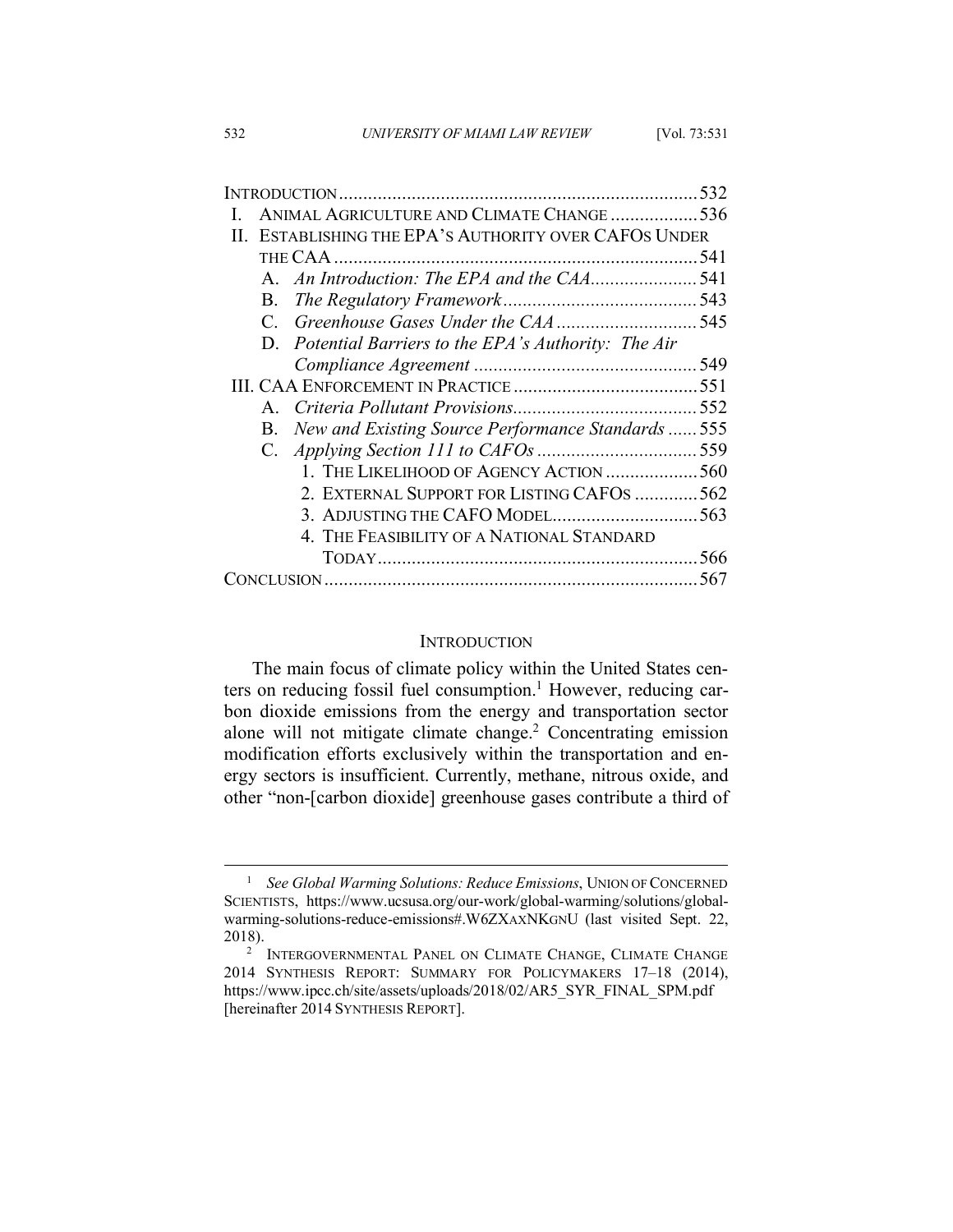total anthropogenic [carbon dioxide] equivalent emissions."3 Only with large simultaneous reductions in carbon dioxide and non-carbon dioxide emissions will there be any hope of meeting the 2050 target of limiting global temperature rise to less than two degrees Celsius set by the Intergovernmental Panel on Climate Change ("IPCC"). 4

Methane and nitrous oxide are the two most abundant non-carbon dioxide greenhouse gases.<sup>5</sup> Because they are more potent and have shorter atmospheric lifetimes than carbon dioxide, these gases hold the potential for more rapid reductions in radiative forcing than would be possible by controlling emissions of carbon dioxide alone.6 In the United States, agriculture is responsible for about eighty percent (80%) of nitrous oxide emissions and about thirtyfive percent (35%) of methane emissions.<sup>7</sup> The largest source of agricultural greenhouse gas emissions stems from the excretions of animals in the livestock industry.<sup>8</sup> Enteric fermentation, which produces methane through the belching and exhalation of ruminants mostly cows and sheep in the United States—"is responsible for 32% of all agricultural emissions and 25% of methane emissions in

 <sup>3</sup> William J. Ripple et al., *Commentary: Ruminants, Climate Change and Climate Policy*, NATURE CLIMATE CHANGE, Jan. 2014, at 2, 2.

<sup>4</sup> *See id.*; *see also* 2014 SYNTHESIS REPORT, *supra* note 2, at 17–19; John C. Dernbach, *Creating Legal Pathways to a Zero-Carbon Future*, 46 ENVTL. L. REP. 10,780, 10,781 (2016). 5 Ripple et al., *supra* note 3, at 2; *see Overview of Greenhouse Gases: Me-*

*thane Emissions*, U.S. ENVTL. PROTECTION AGENCY, https://www.epa.gov/ ghgemissions/overview-greenhouse-gases#methane (last visited Dec. 29, 2018); *Overview of Greenhouse Gases: Nitrous Oxide Emissions*, U.S. ENVTL. PROTEC-TION AGENCY, https://www.epa.gov/ghgemissions/overview-greenhouse-gases# nitrous-oxide (last visited Dec. 29, 2018).

<sup>6</sup> *See* INTERGOVERNMENTAL PANEL ON CLIMATE CHANGE, CLIMATE CHANGE 2007: SYNTHESIS REPORT 36 (2007), https://www.ipcc.ch/pdf/assessment-report/ar4/syr/ar4\_syr.pdf [hereinafter 2007 SYNTHESIS REPORT].

 $7$  U.S. EPA, EPA 430-R-18-003, INVENTORY OF U.S. GREENHOUSE GAS EMISSIONS AND SINKS 1990-2016, at ES-21 (2018) (stating that 25.9% of methane emissions came from enteric fermentation and 10.3% from manure management) [hereinafter EPA INVENTORY].

<sup>8</sup> Peter Lehner & Nathan A. Rosenberg, *Legal Pathways to Carbon-Neutral Agriculture*, 47 ENVTL. L. REP. 10,845, 10,846–48 (2017).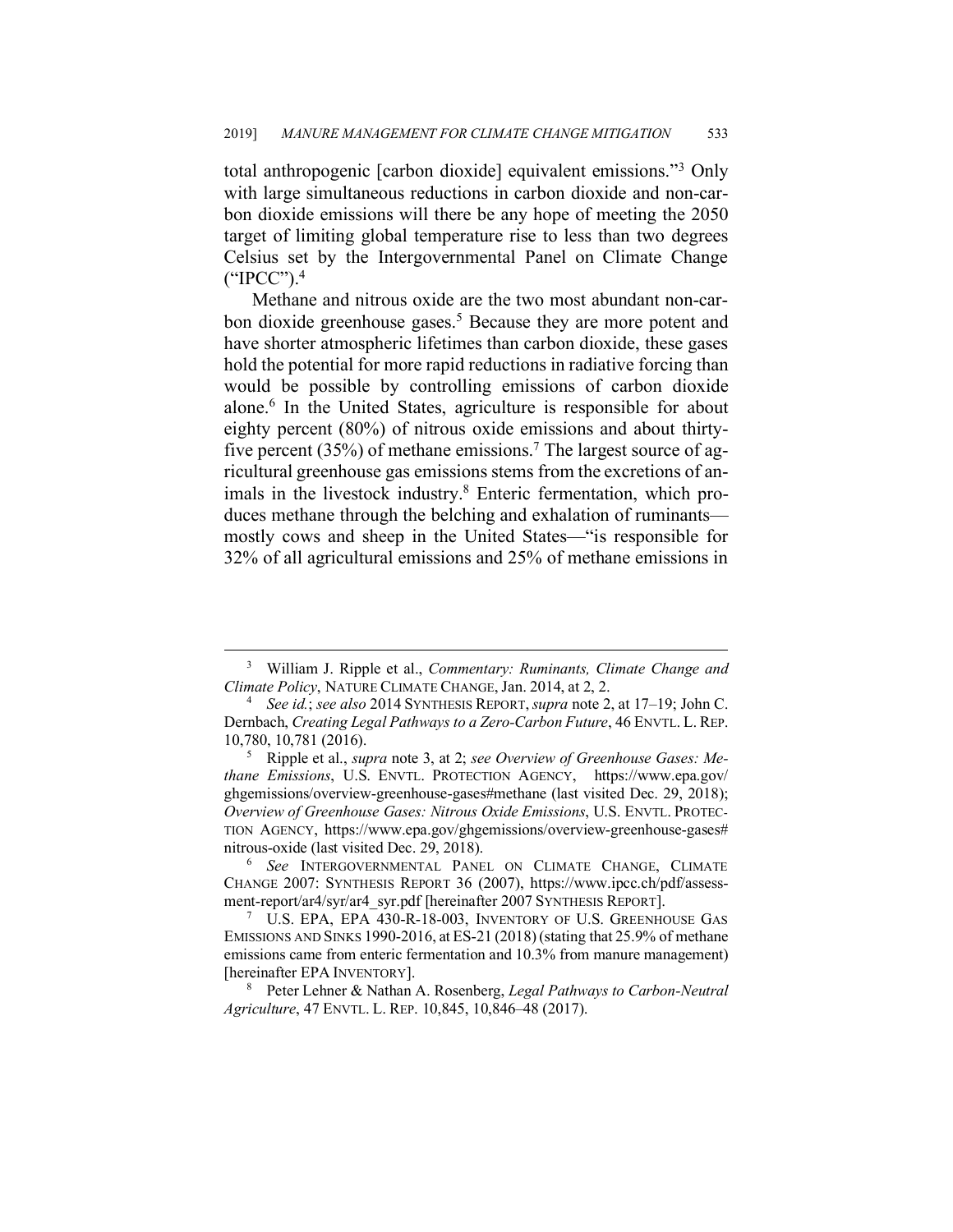the United States."9 Moreover, "[m]anure management activities . . . releas[e] nitrous oxide and methane in quantities that total 16% of total [United States] agricultural emissions."10

Emissions from both enteric fermentation and manure are a result of intensive factory farms, legally known as Concentrated Animal Feeding Operations ("CAFOs"), that have taken over the modern livestock industry.<sup>11</sup> Setting a national framework for methane and nitrous oxide emissions from CAFOs is paramount. Relying on states may provide localized standards that will undoubtedly help mitigation efforts. However, the lack of a federal emission threshold may cause corporate farms to move production to states with lax policies, thus creating a deterioration of standards known as a "race to the bottom."<sup>12</sup>

In the United States, national frameworks for environmental compliance are set through regulations promulgated by the Environmental Protection Agency ("EPA" or "Agency"), an administrative agency. <sup>13</sup> The EPA currently regulates carbon-based emissions from

<sup>12</sup> For a discussion on whether environmental regulation should be left to the states or the federal government, see generally Richard L. Revesz, *The Race to the Bottom and Federal Environmental Regulation: A Response to Critics*, 82 MINN. L. REV. 535, 538–540 (1997); Joshua D. Sarnoff, *A Reply to Professor Revesz's Response in "The Race to the Bottom and Federal Environmental Legislation*,*"* 8 DUKE ENVTL. L. & POL'Y F. 295, 296–99 (1998).

<sup>13</sup> *See, e.g.*, *Overview of the Clean Air Act and Air Pollution*, U.S. ENVTL. PROTECTION AGENCY, http://www.epa.gov/air/caa/ (last visited Dec. 29, 2018) [hereinafter *Overview of the Clean Air Act*].

 $\frac{9}{10}$  *Id.* at 10,847.

 $\frac{10}{11}$  *Id.* 

<sup>11</sup> *National Pollutant Discharge Elimination System (NPDES): Animal Feeding Operations (AFOs)*, U.S. ENVTL. PROTECTION AGENCY, https://www.epa. gov/npdes/animal-feeding-operations-afos (last visited Sept. 22, 2018) [hereinafter *Animal Feeding Operations*]; *see* JAMES M. MACDONALD & WILLIAM D. MCBRIDE, U.S. DEP'T OF AGRIC., THE TRANSFORMATION OF U.S. LIVESTOCK AG-RICULTURE: SCALE, EFFICIENCY, AND RISKS 3, 5–6, 12 (2009). The image of America as a mostly agrarian society has been "replaced by vast sheds hulking over the plains, housing tens of thousands of animals each," prompting countries around the world to follow suit in the mass industrialization of animal agriculture. Fiona Harvey et al., *Rise of Mega Farms: How the US Model of Intensive Farming Is Invading the World*, GUARDIAN (July 18, 2017, 11:06 AM), https://www.the guardian.com/environment/2017/jul/18/rise-of-mega-farms-how-the-us-modelof-intensive-farming-is-invading-the-world.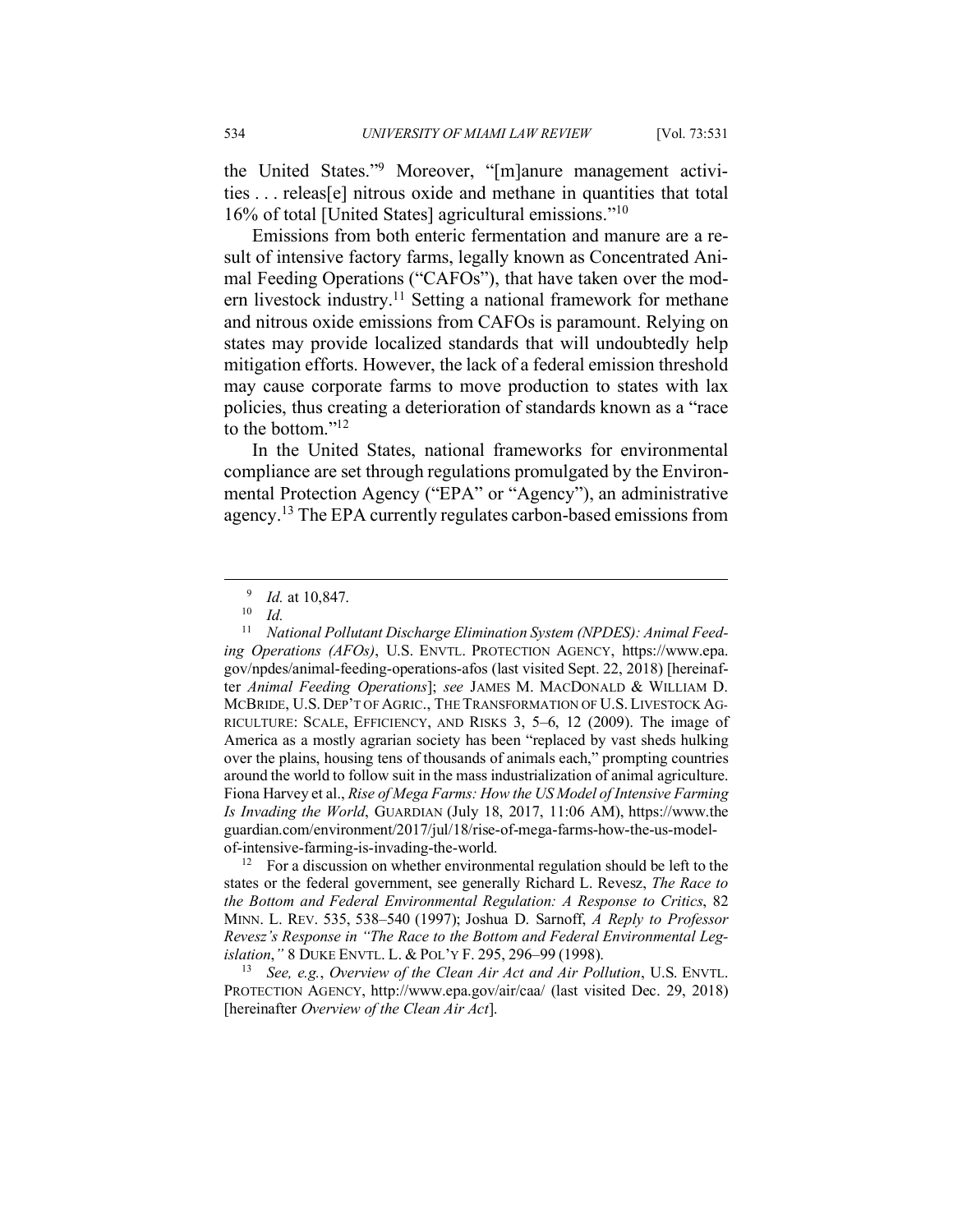cars, coal-fired power plants, and other greenhouse gas emitters under the Clean Air Act ("CAA") by establishing a national standard for mitigating the industries' production of greenhouse gases. <sup>14</sup> The EPA needs to similarly hold the animal agriculture sector accountable by enforcing the existing CAA framework in order to ensure a decrease in methane and nitrous oxide emissions.

However, there are currently no federal environmental regulations in place for mitigating the livestock industry's effects on climate change.<sup>15</sup> Regulating CAFOs at the federal level under any environmental provision has only seen success through the Clean Water Act ("CWA")—a statute administered by the EPA—for the purposes of controlling point source pollution into United States waterways.16 Nevertheless, controlling greenhouse gas emissions from CAFOs is not entirely an impossibility under existing federal environmental laws. Discrete provisions of the CAA—sections 108, 109, and 111—provide opportunities to set national greenhouse gas emission threshold standards for CAFOs.<sup>17</sup>

This Note seeks to analyze the CAA provisions that allow methane and nitrous oxide regulation and assess the viability of applying these statute sections to CAFOs. Part I provides background on the relationship between climate change and animal excretions from the livestock industry in the United States. Part II discusses the existing regulatory framework that governs CAFOs and greenhouse gas emissions. It explains that the EPA is empowered to and capable

 <sup>14</sup> *See* Massachusetts v. EPA, 549 U.S. 497, 532 (2007); *see also* 40 C.F.R. pt. 60 (2018).

<sup>15</sup> "From an environmental quality standpoint, much of the interest in animal agriculture has focused on impacts on water resources," which has resulted in regulatory provisions addressing CAFO impacts in the Clean Water Act ("CWA"). CLAUDIA COPELAND, CONG. RESEARCH SERV., RL32947, AIR QUAL-ITY ISSUES AND ANIMAL AGRICULTURE: EPA'S AIR COMPLIANCE AGREEMENT 2– 3 (2014) [hereinafter AIR QUALITY ISSUES]. The EPA's attempts to regulate CAFOs under the CAA, Comprehensive Environmental Response, Compensation, and Liability Act ("CERCLA"), and Emergency Planning and Community Right-to-Know Act ("EPCRA") aimed at addressing pollution affecting air quality, rather than climate change. *See id.*

<sup>&</sup>lt;sup>16</sup> 40 C.F.R. § 122.42(e) (promulgated pursuant to the power delegated by 33 U.S.C. § 1342).

<sup>17</sup> 42 U.S.C. §§ 7408, 7409, 7411 (2012). For purposes of clarity and accuracy, this Note provides citations to the corresponding U.S. Code sections of the CAA. Short-form citations are also to the U.S. Code sections.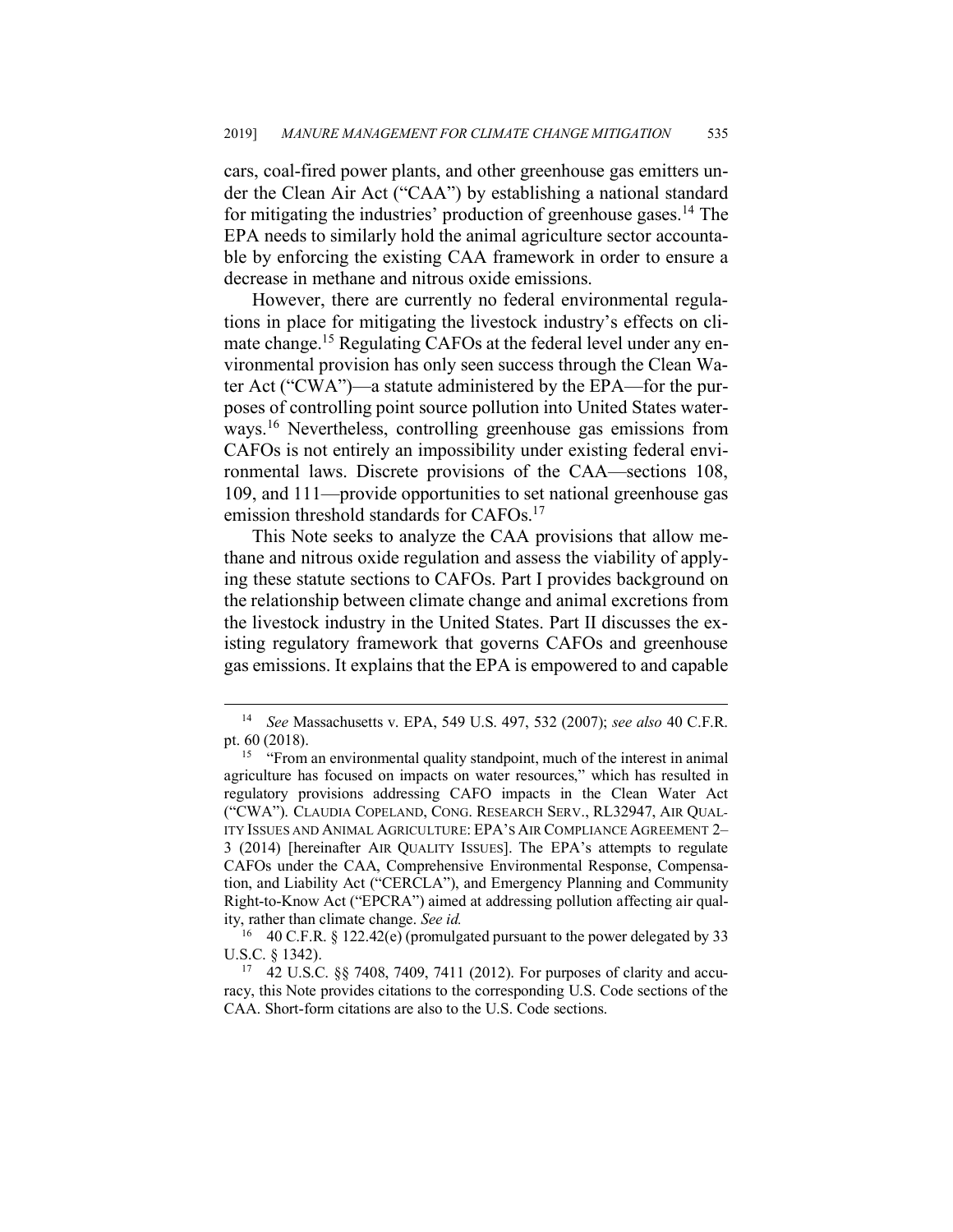of regulating CAFOs' greenhouse gas emissions through the CAA. Part III concludes by arguing for the application of existing CAA provisions to CAFOs and explains how to successfully navigate the legal roadblocks that seemingly prevent regulating CAFOs' greenhouse gas emissions.

#### I. ANIMAL AGRICULTURE AND CLIMATE CHANGE

In the United States, the animal agriculture industry has shifted considerably in recent years towards corporate or factory farms, known for regulatory purposes as Animal Feeding Operations ("AFOs") or Concentrated Animal Feeding Operations ("CAFOs"), depending on their size. <sup>18</sup> The EPA defines CAFOs as any lot or facility where animals "have been, are, or will be stabled or confined and fed or maintained for a total of 45 days or more in any 12-month period," and where "crops, vegetation, forage growth, or post-harvest residues are not sustained in the normal growing season."19 In effect, CAFOs "congregate animals, feed, manure, dead animals, and production operations on a small land area."20 Currently, over ten billion food animals are raised and slaughtered every year in the United States alone.<sup>21</sup>

Admittedly, the industrialization of animal agriculture has made the industry more efficient and has consequently lowered consumer costs of animal products.22 However, these gains come with serious

 <sup>18</sup> *See* 40 C.F.R. § 122.23(b)(1)–(2); MACDONALD & MCBRIDE, *supra* note 11 (analyzing the major shift toward large-scale industrialized production systems in the U.S. livestock industry).

 $19$  40 C.F.R. § 122.23(b)(1)(i).

<sup>20</sup> *Clean Water Act's National Pollutant Discharge Elimination System (NPDES) Program for Concentrated Animal Feeding Operations (CAFOs)*, U.S. ENVTL. PROTECTION AGENCY, https://www.epa.gov/agriculture/agricultural-animal-production, (last visited Dec. 14, 2018) [hereinafter *NPDES for CAFOs*]; *see also Animal Feeding Operations*, *supra* note 11. 21 Michelle Buckley, Comment, *This Waiting Game Stinks: The Lack of EPA* 

*Progress in Regulating Air Emissions from Animal Agriculture*, 2 ARIZ.J. ENVTL. L. & POL'Y 1, 1 (2011).

<sup>22</sup> *See* MACDONALD & MCBRIDE, *supra* note 11, at 2. ("New technologies often reduce costs directly, by allowing more meat and milk to be produced for a given amount of land, feed, labor, and capital. . . . [L]ower industrywide farm costs lead to lower prices for farm commodities.").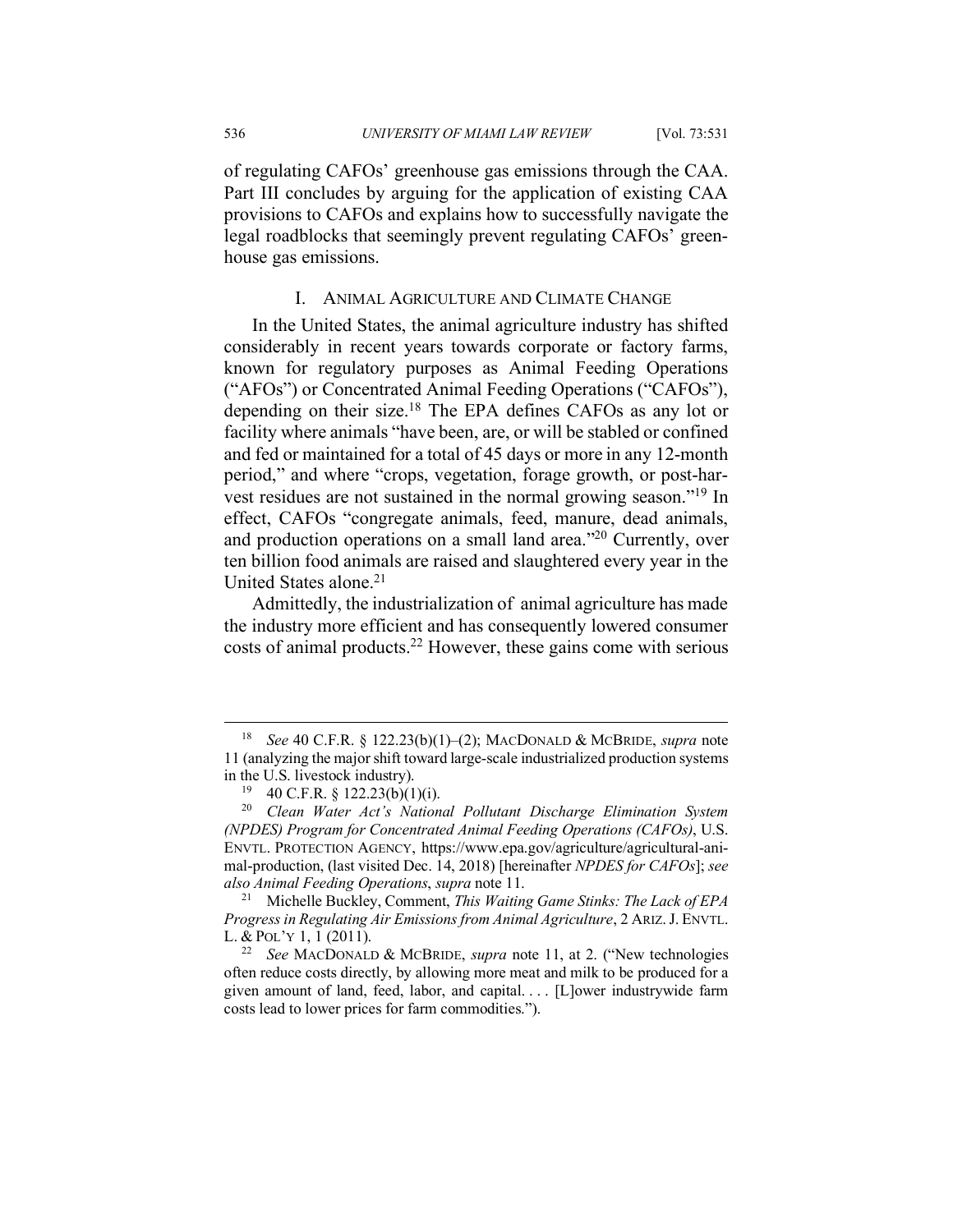externalities, such as harm to animal welfare<sup>23</sup> and antibiotic resistance as a result of routine use on animals.<sup>24</sup> Additionally, because of large scale productions, rural communities and low-income communities of color disproportionately suffer and are forced to deal directly with catastrophic air and water pollution.<sup>25</sup>

Due to the number of animals raised in these facilities, CAFOs produce massive volumes of waste.26 Under traditional agricultural practices, animal waste is deposited throughout the environments the livestock forage.27 However, animals within CAFOs do not graze in pastures and are confined in anywhere from three to thirty buildings with slated cement floors, which allow the animal waste to collect in holding areas under the buildings. <sup>28</sup> Animal waste is abundant in these types of operations: one dairy farm with 2,500 cows produces as much waste as a city with around 411,000 residents. 29

Depending on the design of the CAFO, waste is either left in the pit beneath the building for months or flushed out with water

 <sup>23</sup> *See* Lindsay Walton & Kristen King Jaiven, *Regulating Concentrated Animal Feeding Operations for the Well-Being of Farm Animals, Consumers, and the Environment*, *in* WHAT CAN ANIMAL LAW LEARN FROM ENVIRONMENTAL

LAW? 89, 93 (Randall Abate ed., 2015). 24 Ellen K. Silbergeld et al., *Industrial Food Animal Production, Antimicrobial Resistance, and Human Health*, 29 ANN. REV. PUB. HEALTH 151, 161–63 (2008); David Tillman et al., *Agricultural Sustainability and Intensive Production Practices*, 418 NATURE 671, 674 (2002).

<sup>25</sup> *See, e.g.*, Carole Levine, *Environmental Justice or Environmental Racism: Something Smells in North Carolina*, NPQ (June 7, 2018), https://nonprofitquarterly.org/2018/06/07/environmental-justice-or-environmental-racism-somethingsmells-in-north-carolina/; Steve Wing & Susanne Wolf, *Intensive Livestock Operations, Health, and Quality of Life Among Eastern North Carolina Residents*, 108 ENVTL. HEALTH PERSP. 233, 235–37 (2000).

<sup>26</sup> *See* John Verheul, Student Article, *Methane as a Greenhouse Gas: Why the EPA Should Regulate Emissions from Animal Feeding Operations and Concentrated Animal Feeding Operations Under the Clean Air Act*, 51 NAT. RE-SOURCES J. 163, 168 (2011).

<sup>27</sup> Susan M. Brehm, Comment, *From Red Barn to Facility: Changing Environmental Liability to Fit the Changing Structure of Livestock Production*, 93CA-LIF. L. REV. 797, 809 (2005).

<sup>28</sup> *Id.* at 808–09.

<sup>29</sup> EDWIN BARTH ET AL., U.S. ENVTL. PROT. AGENCY, RISK MANAGEMENT EVALUATION FOR CONCENTRATED ANIMAL FEEDING OPERATIONS 7 (John Haines & Laurel Staley eds., 2004).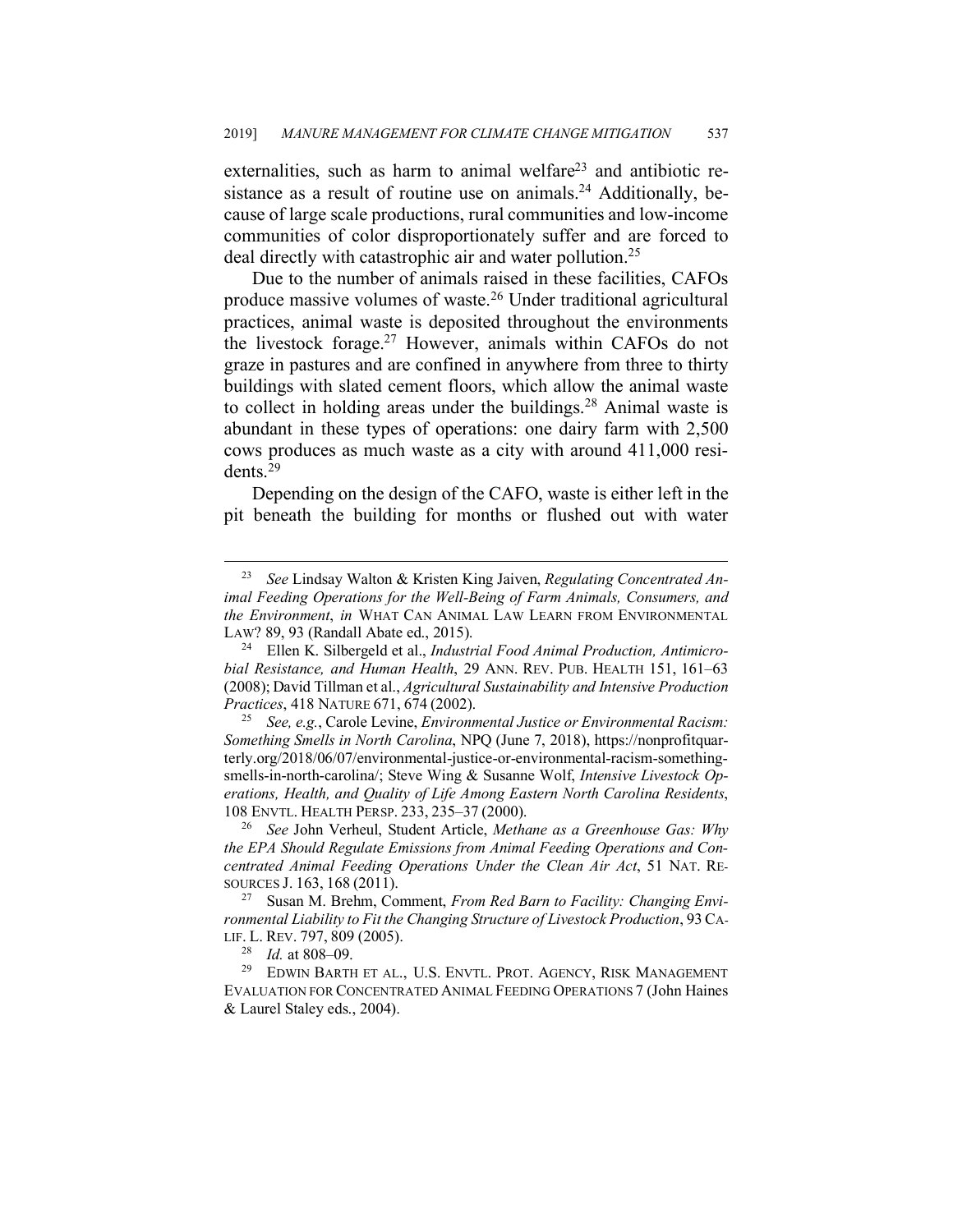throughout the day.30 Because it can be difficult for land to absorb such high concentrations of animal waste, the waste on CAFOs is instead pumped into open-air retention ponds, known as waste storage lagoons, some of which can be as large as eight acres.<sup>31</sup> Liquid manure is stored in lagoons until land becomes available on which to spread the waste.<sup>32</sup> "When manure is left as a solid . . . on . . . pasture lands, it typically decomposes aerobically and produces little to no methane."33 However, when waste is stored or handled in a system that creates an anaerobic environment, such as the lagoons, the waste releases amounts of methane that are as much as ninety percent (90%) higher than those in grazing systems. $34$ 

Ruminant production is the largest source of global anthropogenic methane emissions and is responsible for 25.9% of methane emissions in the United States. <sup>35</sup> Ruminant animals are herbivores that digest their food through the process of enteric fermentation in a multi-chambered stomach.36 Cows and sheep are the highest produced ruminants in the United States. <sup>37</sup> Methane is produced as a

 <sup>30</sup> *See* CARRIE HRIBAR, NAT'L ASS'N OF LOCAL BDS. OF HEALTH, UNDER-STANDING CONCENTRATED ANIMAL FEEDING OPERATIONS AND THEIR IMPACT ON COMMUNITIES 3 (Mark Schultz ed., 2010).

<sup>31</sup> *See* ROBBIN MARKS, NATURAL RESOURCE DEFENSE COUNCIL AND THE CLEAN WATER NETWORK CESSPOOLS OF SHAME: HOW FACTORY FARM LAGOONS AND SPRAYFIELDS THREATEN ENVIRONMENTAL AND PUBLIC HEALTH 36 (2001).

<sup>&</sup>lt;sup>32</sup> *See id.* While waste absorbed on land does not emit as many greenhouse gases, it often leads to a host of other environmental concerns—namely the contamination of groundwater, the spread of airborne diseases, and noxious fumes that disproportionately affect the poor communities surrounding CAFOs. *See*  DOUG GURIAN-SHERMAN, UNION OF CONCERNED SCIENTISTS, CAFOS UNCOV-ERED: THE UNTOLD COSTS OF CONFINED ANIMAL FEEDING OPERATIONS 3–5 (2008).<br><sup>33</sup> Lehner & Rosenberg, *supra* note 8, at 10,855.<br><sup>34</sup> Paul Jun et al *CH<sub>4</sub> and N*<sub>2</sub>O Emissions from

<sup>34</sup> Paul Jun et al., *CH4 and N2O Emissions from Livestock Manure*, *in* NAT'L GREENHOUSE GAS INVENTORIES PROGRAMME, INTERGOVERNMENTAL PANEL ON CLIMATE CHANGE, BACKGROUND PAPERS – IPCC EXPERT MEETINGS ON GOOD PRACTICE GUIDANCE AND UNCERTAINTY MANAGEMENT IN NAT'L GREENHOUSE GAS INVENTORIES 321, <sup>338</sup> tbl.10 (Buendia et al. eds., 2002). 35 Ripple et al., *supra* note 3, at 2. Enteric fermentation (which results from

ruminant production) is responsible for 25.9% of methane emissions in the United States. EPA INVENTORY, *supra* note 7, at ES-21.

<sup>36</sup> Ripple et al., *supra* note 3, at 2.

<sup>37</sup> Lehner & Rosenberg, *supra* note 8, at 10,847.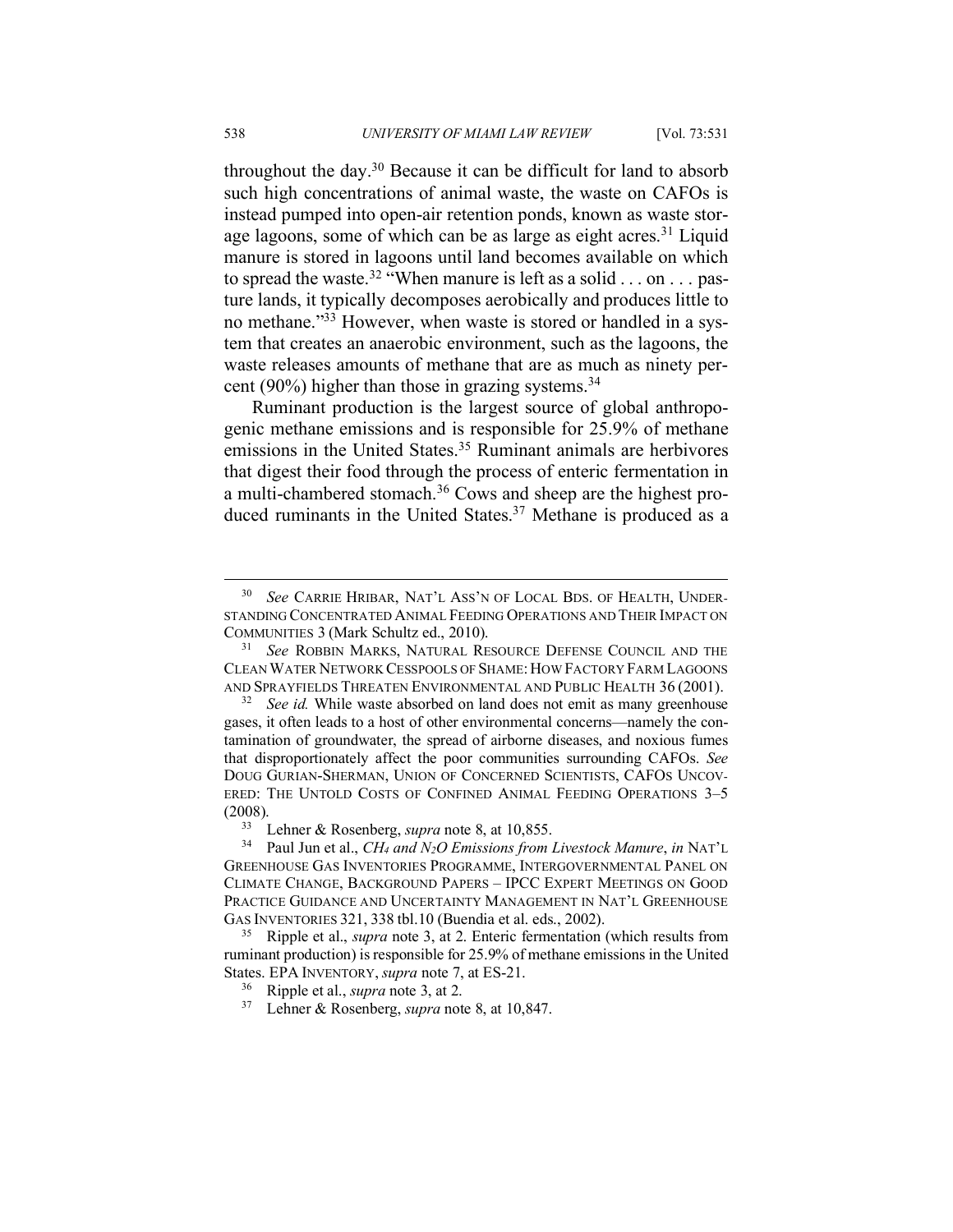by-product of microbial digestive processes in these animals, and is released through belching and breathing.38

It is estimated that there are more than 18,000 CAFOs and 450,000 AFOs in the United States.<sup>39</sup> Unsurprisingly, these industrial facilities emit significant amounts of greenhouse gases like methane and nitrous oxide.<sup>40</sup> Greenhouse gases absorb infrared radiation from the sun as it reflects off the Earth's surface, trapping the heat in the atmosphere.<sup>41</sup> Human activities increased the concentration of greenhouse gas emissions in the Earth's atmosphere, causing global climate change. $42$ 

Greenhouse gases vary in their warming influence on the climate system due to their different radiative properties and lifetimes in the atmosphere.43 These warming influences are often expressed through a common metric based on the radiative property of carbon dioxide.44 Therefore, while carbon dioxide may be the most prevalent of the greenhouse gases, and often the focus of climate change concern, it is by no means the most potent gas.45 Illustratively, nitrous oxide has a global warming potential 265–298 times that of carbon dioxide on a 100-year frame.<sup>46</sup> Nitrous oxide emissions will

 <sup>38</sup> *Id.*; Ripple et al., *supra* note 3, at 2.

<sup>39</sup> RICHARD JONES ET AL., U.S. ENVTL. PROT. AGENCY, REPORT NO. 17-P-0396, ELEVEN YEARS AFTER AGREEMENT, EPA HAS NOT DEVELOPED RELIABLE EMISSION ESTIMATION METHODS TO DETERMINE WHETHER ANIMAL FEEDING OP-ERATIONS COMPLY WITH CLEAN AIR ACT AND OTHER STATUTES 1 (2017).

<sup>40</sup> *See* EPA INVENTORY, *supra* note 7, at ES-21.

<sup>41</sup> *Glossary of Climate Change Terms*, U.S. ENVTL. PROTECTION AGENCY, https://19january2017snapshot.epa.gov/climatechange/glossary-climate-changeterms\_.html#G (last visited Dec. 29, 2018) (definitions of "Greenhouse Effect" and "Greenhouse Gas (GHG)"). 42 *See* <sup>2007</sup> SYNTHESIS REPORT, *supra* note 6, at 36.

 $\begin{array}{cc} 43 & Id. \\ 44 & Id. \end{array}$ 

 $\frac{44}{45}$  *Id.* 

<sup>&</sup>lt;sup>45</sup> Ripple et al., *supra* note 3, at 2.<br><sup>46</sup> Greenhouse Gas Emissions: *U* 

<sup>46</sup> *Greenhouse Gas Emissions: Understanding Global Warming Potentials*, U.S. ENVTL. PROTECTION AGENCY, https://www.epa.gov/ghgemissions/understanding-global-warming-potentials (last visited Dec. 14, 2018) [hereinafter *Understanding Global Warming Potentials*]; *see also* Carbon Brief & Duncan Clark, *How Long Do Greenhouse Gases Stay in the Air?*, GUARDIAN (Jan. 16, 2012, 2:00 AM), https://www.theguardian.com/environment/2012/jan/16/greenhouse-gasesremain-air [hereinafter *Greenhouse Gases*].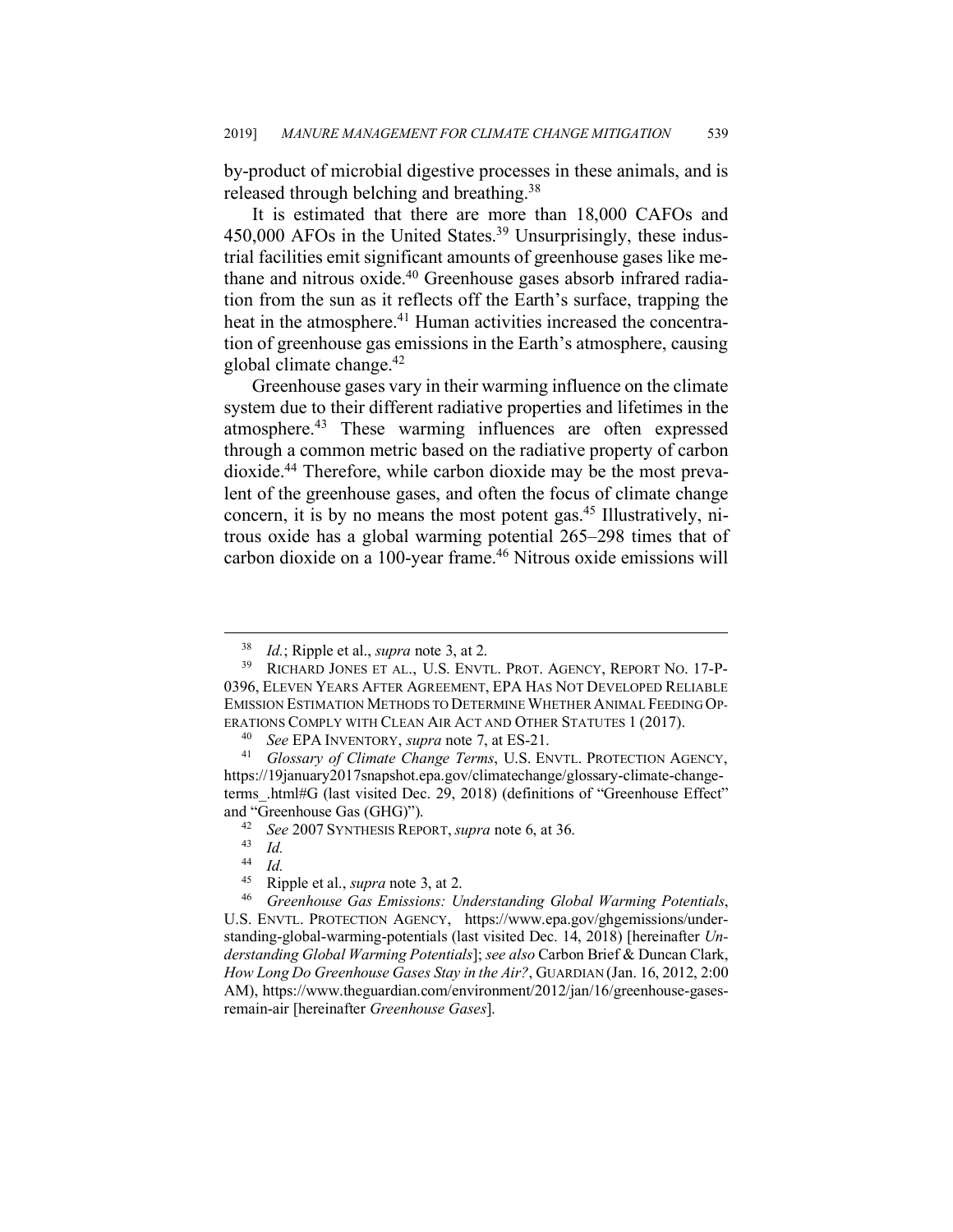also be the primary cause of stratospheric ozone destruction this century.47 Similarly damaging, methane has a global warming potential that is  $28-36$  times that of carbon dioxide over a 100-year frame.<sup>48</sup> Further, the atmospheric lifespan of methane and nitrous oxide is about 12 years and about 114 years respectively, compared to the 20–200 year lifespan of carbon dioxide.<sup>49</sup> Therefore, decreasing methane and nitrous oxide, rather than carbon dioxide, will potentially result in more rapid reductions in climate forcing.<sup>50</sup>

According to the EPA's national greenhouse gas emissions annual inventory, agriculture represents 8.6% of the nation's total greenhouse gas emissions and 76.7% of its nitrous oxide emissions.<sup>51</sup> Additionally, the EPA states that methane emissions from enteric fermentation and manure management represent 25.9% and 10.3% of total methane emissions, respectively. <sup>52</sup> Methane and nitrous oxide compose 10% and 6%, respectively, of total greenhouse gas emissions in the United States. <sup>53</sup> Undeniably, animal agriculture, representing less than 1% of the national GDP, contributes significantly to climate change. 54

The modern structure of the livestock industry, specifically the current waste storage system, is responsible for animal agriculture's

According to the Economic Research Service, the output of America's farms contributed about one percent (1%) of GDP. Because animal agriculture, is only a percentage of this total farm output, its contribution to the GDP would be less than one percent (1%). *See Ag and Food Sectors and the Economy*, U.S. DEP'T OF AGRIC.: ECON. RES. SERV., https://www.ers.usda.gov/data-products/agand-food-statistics-charting-the-essentials/ag-and-food-sectors-and-the-econ-

omy/ (last visited Dec. 14, 2018). For the full report, see ECON. RESEARCH SERV., U.S. DEP'T OF AGRIC., NO. 078, AG AND FOOD STATISTICS: CHARTING THE ES-SENTIALS, OCTOBER 2017 (2017).

 <sup>47</sup> *See* R. W. Portmann et al., *Stratospheric Ozone Depletion Due to Nitrous Oxide: Influences of Other Gases*, 367 PHIL. TRANSACTIONS ROYAL SOC'Y B 1256, 1263 (2012).

<sup>48</sup> *Understanding Global Warming Potentials*, *supra* note 46.

<sup>49</sup> *Greenhouse Gases*, *supra* note 46.

<sup>&</sup>lt;sup>50</sup> *Id.* Climate forcing is defined as "the change in radiant energy retained by Earth owing to emissions of long-lived greenhouse gases." Ripple et al., *supra* note 3, at 2.

<sup>51</sup> EPA INVENTORY, *supra* note 7, at 5-1. 52 *Id.*

<sup>53</sup> *Overview of Greenhouse Gases*, U.S. ENVTL. PROTECTION AGENCY, https://www.epa.gov/ghgemissions/overview-greenhouse-gases (last visited Dec.  $29, 2018$ ).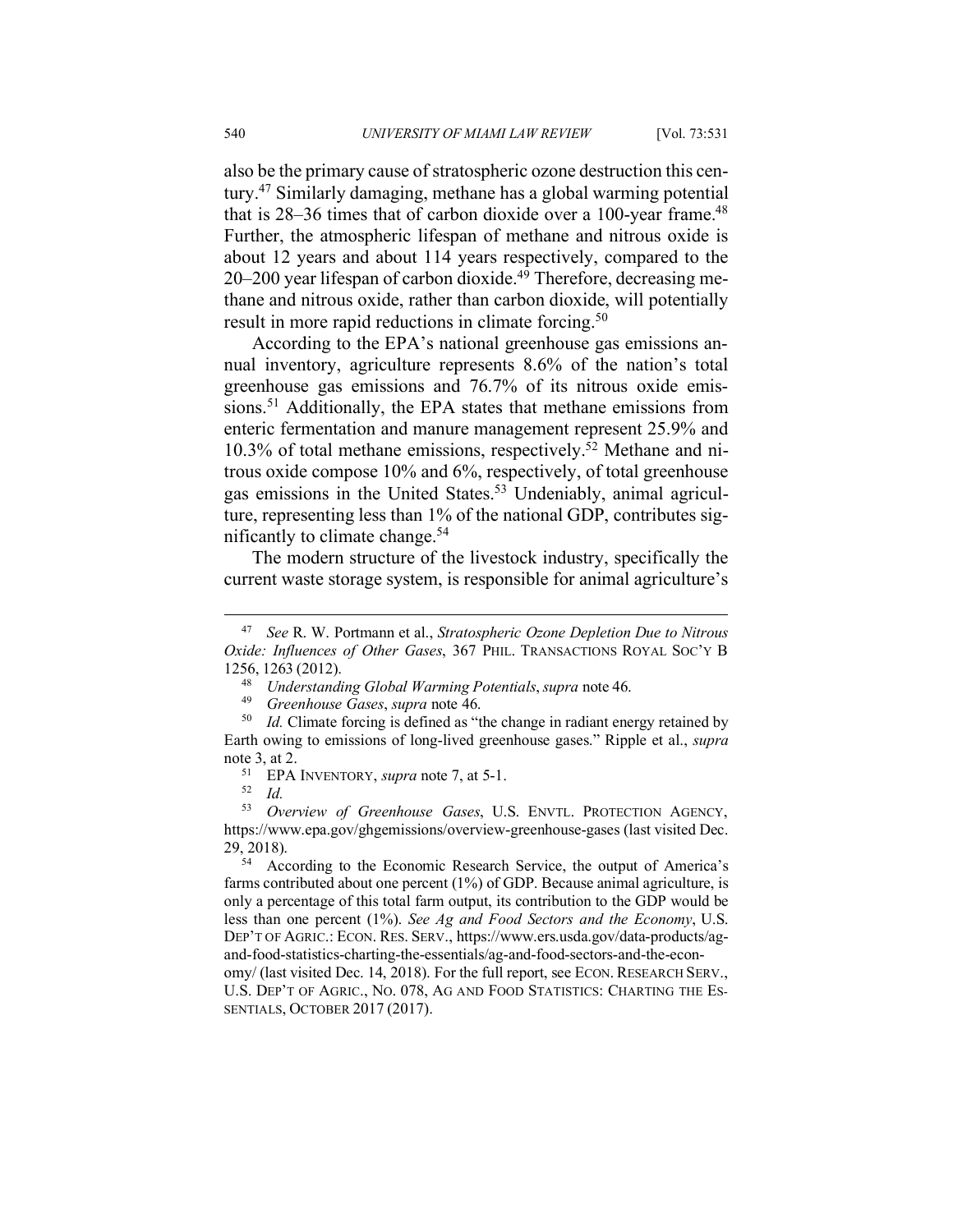disproportionate contribution to greenhouse gas emissions. Confining liquid waste in open-air lagoons promotes the decomposition of livestock manure under anaerobic conditions, which accelerates the production of methane.55 Furthermore, these waste lagoons contribute to nitrous oxide emissions by facilitating the nitrification-denitrification process: "Nitrification occurs aerobically and converts [the nitrogen in manure, ammonia,] into nitrate, while denitrification occurs anaerobically, and converts the nitrate to [nitrous oxide]."56

In 2016, the total agricultural emissions of primarily carbon dioxide, nitrous oxide, and methane in the United States amounted to about 560 million metric tons of carbon dioxide equivalent.<sup>57</sup> The alarming amount of emissions from CAFOs amidst the rising concerns of climate change's deleterious global effects demand heightened environmental regulations at the federal level under the CAA.

## II. ESTABLISHING THE EPA'S AUTHORITY OVER CAFOS UNDER THE CAA

#### A. *An Introduction: The EPA and the CAA*

Since its adoption in 1963, the CAA has been implemented by the United States government for the regulation of airborne pollutants.58 The CAA is administered by the EPA, the federal agency tasked with the enforcement and implementation of federal environmental statutes.<sup>59</sup> Under the CAA, the EPA can use an endangerment finding to classify a specific substance as a "pollutant" once scientific evidence is presented concerning the substance's harmful

<sup>55</sup> *See* Jun et al., *supra* note 34, at 322. 56 *Id.* at 323.

<sup>57</sup> EPA INVENTORY, *supra* note 7, at 5-1.

<sup>58</sup> Clean Air Act, Pub. L. No. 88-206, 77 Stat. 392 (codified as amended at 42 U.S.C. §§ 7401–7671q (2012)).

<sup>59</sup> *See Overview of the Clean Air Act*, *supra* note 13.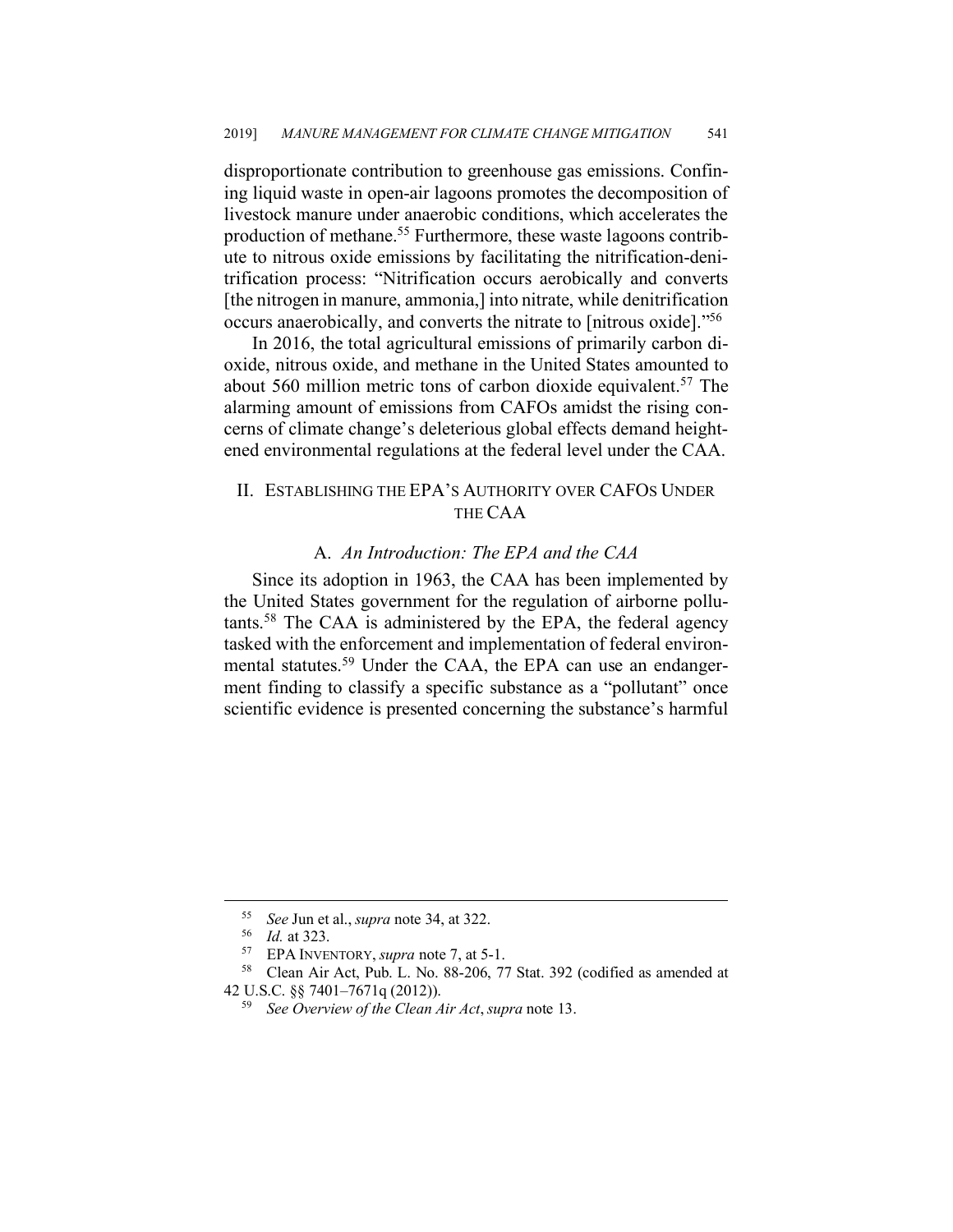As this Note explains, the EPA is empowered to use the CAA to regulate greenhouse gases.<sup>62</sup> Consequently, the EPA classified methane and nitrous oxide as pollutants. <sup>63</sup> As large emitters of these gases, CAFOs should be subject to CAA regulations because federal oversight by the EPA would allow for the establishment of a national threshold emission standard for these livestock facilities. While relying on states' air pollution statutes may provide localized standards that will undoubtedly help climate change mitigation efforts, it could nevertheless instigate a race to the bottom among corporate farms, who may decide to move their CAFOs to states with more lenient emission regulations.

The EPA regulates carbon-based emissions from cars, coal-fired power plants, and other greenhouse gas emitters under the CAA by establishing a national standard for mitigating the industries' production of greenhouse gases.<sup>64</sup> The EPA needs to similarly hold the animal agriculture industry accountable by enforcing the existing CAA framework against CAFOs in order to ensure a decrease in methane and nitrous oxide emissions across the livestock sector. The EPA has the power through the CAA to implement a national greenhouse gas emission threshold for the animal agriculture industry, ensuring compliance by all CAFOs in the United States.

lated entities.

<sup>&</sup>lt;sup>60</sup> The CAA authorizes the EPA to regulate "air pollution which may reasonably be anticipated to endanger public health or welfare."  $42 \text{ U.S.C.} \$   $7521(a)(1)$ . Through this expressed authority from Congress, the EPA is able to issue endangerment findings supported by scientific evidence. For a climate-specific explanation of the EPA's regulatory authority to initiate endangerment findings under the CAA see, NAT. RES. DEF. COUNCIL, EPA'S ENDANGERMENT FINDING: THE LEGAL AND SCIENTIFIC FOUNDATION FOR CLIMATE ACTION (2017).

<sup>61</sup> *See* Verheul, *supra* note 26, at 165.

<sup>62</sup> *See infra* Section III.C.

<sup>63</sup> John M. Broder, *E.P.A. Clears Way for Greenhouse Gas Rules*, N.Y. TIMES (Apr. 17, 2009), http://www.nytimes.com/2009/04/18/science/earth/18endanger.html. 64 *See* 40 C.F.R. pt. 60 (2018); *see also* Massachusetts v. EPA, 549 U.S. 497,

<sup>506, 532 (2007) (</sup>determining that "greenhouse gases fit well within the [CAA]'s capacious definition of 'air pollutant,'" thus granting the EPA authority to regulate carbon-based emissions from various sources).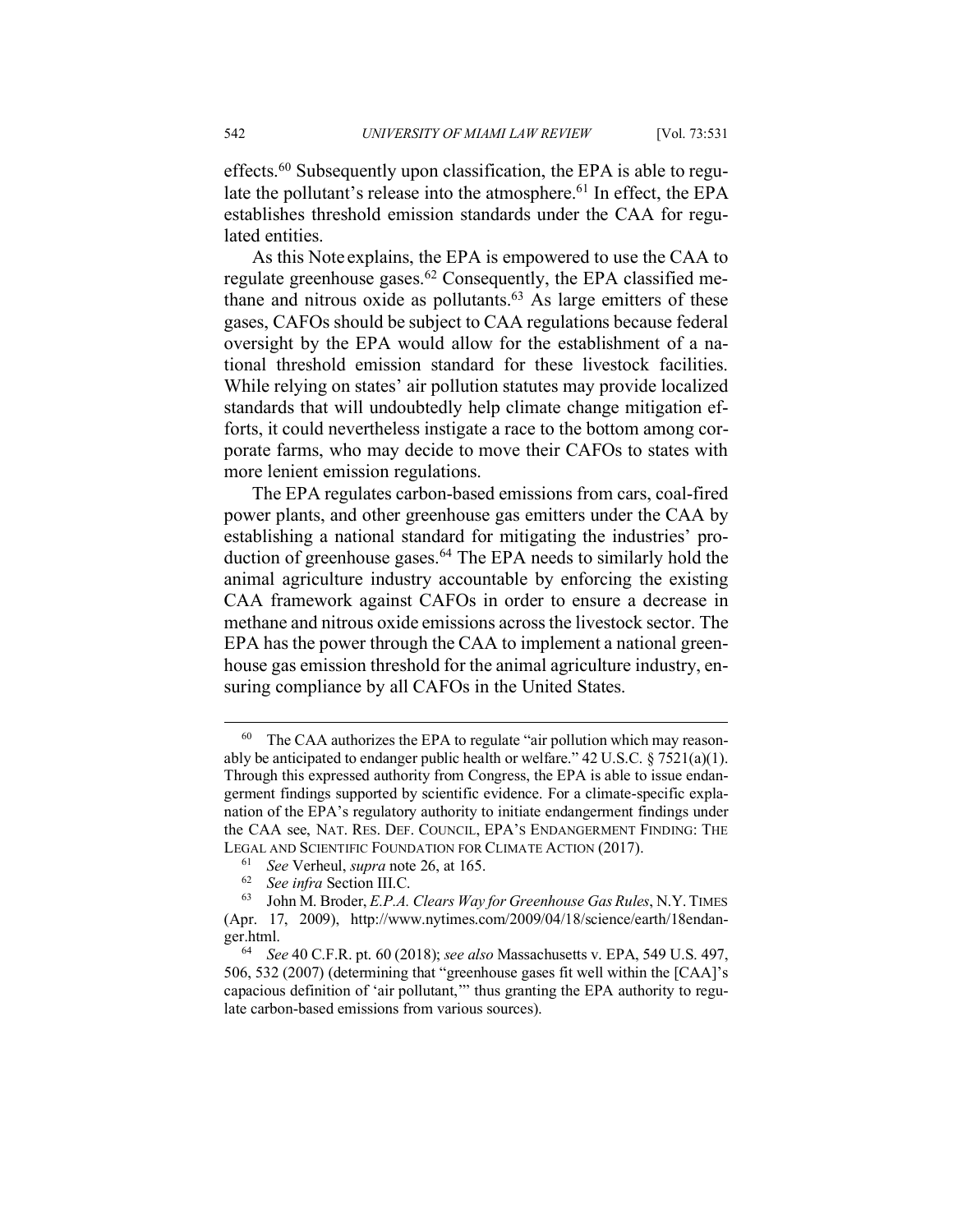#### B. *The Regulatory Framework*

The EPA has yet to issue formalized regulations specifically addressing CAFO emissions of methane and nitrous oxide. Thus, relying on the existing CAA framework is paramount.<sup>65</sup> No efforts have been made by the EPA to pass explicit air standards for CAFOs, and experts suggest regulations tailored specifically to CAFO greenhouse gas emissions are unlikely.<sup>66</sup> In fact, explicit federal regulation aimed at protecting environmental quality from CAFO production only concerns the facilities' impacts on water resources.<sup>67</sup> The improper storage of animal waste "can harm water quality through surface runoff, direct discharges, spills, and leaching into soil and groundwater."68 While environmental regulations of CAFOs can be seen explicitly carved out in the CWA, the little leverage the act provides has been difficult to successfully solidify.69

The CWA authorizes the EPA to directly regulate the discharge of a pollutant from any point source by requiring such a source to obtain a National Pollutant Discharge Elimination System ("NPDES") permit.<sup>70</sup> In 2003, the EPA attempted to issue specific effluent limitation guidelines for CAFOs,<sup>71</sup> which required an NPDES permit application unless the facility demonstrated there was no potential for discharge.<sup>72</sup> However, the Second Circuit struck

 <sup>65</sup> Bruce Myers & Linda Breggin, *Tackling the Problem of CAFOs and Climate Change: A New Path to Improved Animal Welfare?*, *in* WHAT CAN ANIMAL LAW LEARN FROM ENVIRONMENTAL LAW? 117, 130–31 (Randall S. Abate ed.,  $2015$ ).

 $\frac{66}{67}$  *Id.* 

 $^{67}$  AIR QUALITY ISSUES, *supra* note 15, at 2.

 $\frac{68}{69}$  *Id.* 

<sup>69</sup> *See* Verheul, *supra* note 26, at 165.

 $70$  40 C.F.R. § 122.45 (2018) (concerning calculation of NPDES permit conditions). 71 National Pollutant Discharge Elimination System Permit Regulation and

Effluent Limitation Guidelines and Standards for Concentrated Animal Feeding Operations (CAFOs), 68 Fed. Reg. 7176 (Feb. 12, 2003) (to be codified at 40 C.F.R. pts. 9, 122, 123 & 412).

<sup>72</sup> *Id*. at 7202–03 ("[A]n unpermitted CAFO that does in fact discharge pollutants to waters of the U.S., with or without a determination of 'no potential to discharge,' would be in violation of the Clean Water Act.") (codified at 40 C.F.R. § 122.23(d)(1)–(2) (2003), *invalidated by* Waterkeeper All., Inc. v. EPA, 399 F.3d 486, 505 (2d Cir. 2005)).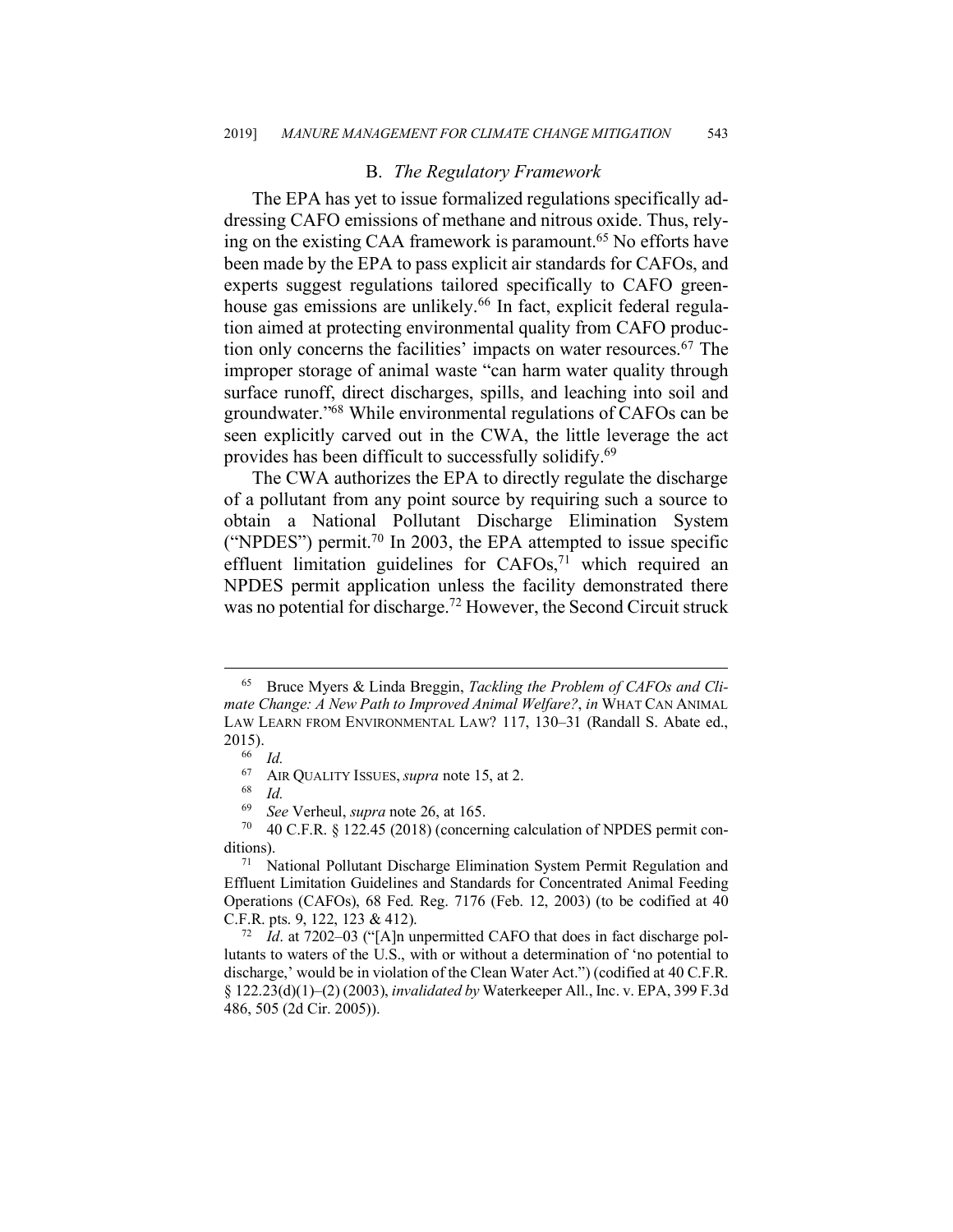down the 2003 rule's mandatory permit requirement because it extended beyond the statutory scope of the CWA, which merely authorizes, rather than mandates, the EPA to regulate the discharge of pollutants.73 Following the decision, the EPA revised their rule with more lenient requirements.<sup>74</sup> Unfortunately, and perhaps unsurprisingly, this revised rule was similarly struck down by the Fifth Circuit, because imposing liability for facilities merely *proposing* to discharge pollutants would still be an unlawful extension of the CWA. <sup>75</sup> Both cases emphasize the EPA's limited authority to regulate CAFOs through the CWA. 76

These CWA decisions will not pose problems for CAFO regulation through the CAA because the CAA provides a number of regulatory tools to address air pollution problems created by CAFOs through an already existing framework. As statutes, the CWA and the CAA are similar in their grant of authority because they both empower the EPA to set threshold standards for pollutant emissions.77 However, in both the CWA cases discussed above, the courts' issue surrounded the EPA's proposed rules, which expanded

<sup>75</sup> Nat'l Pork Producers Council v. EPA, 635 F.3d 738, 751 (5th Cir. 2011)

("[T]he EPA's authority is limited to the regulation of CAFOs that discharge."). 76 *National Pork Producers Council* relied heavily on the analysis presented in *Waterkeeper*, and ultimately struck down the requirement provision of the revised rule under a similar analysis: "Because the issues presented in *Waterkeeper* are similar to the issues presented here, we find the Second Circuit analysis to be instructive and persuasive." *Id.* at 750. "These cases leave no doubt that there must be an actual discharge into navigable waters to trigger the CWA's requirements and the EPA's authority." *Id.* at 751.

<sup>77</sup> Robinson Meyer, *How the U.S. Protects the Environment, from Nixon to Trump*, ATLANTIC (Mar. 29, 2017), https://www.theatlantic.com/science/archive /2017/03/how-the-epa-and-us-environmental-law-works-a-civics-guide-pruitttrump/521001/ (describing how both the CAA and the CWA give the EPA authority to set standards for "what kinds of toxic air pollutants can be released" and "what pollutants can be released into lakes, streams, and rivers").

 <sup>73</sup> *Waterkeeper*, 399 F.3d at 505 (citing Nat. Res. Def. Council v. EPA, 859 F.2d 156, 170 (D.C. Cir. 1988)).

Revised National Pollutant Discharge Elimination System Permit Regulation and Effluent Limitation Guidelines for Concentrated Animal Feeding Operations in Response to the Waterkeeper Decision, 73 Fed. Reg. 70,418, 70,427 (Nov. 20, 2008) (to be codified at 40 C.F.R. pts. 9, 122, 412) ("EPA is requiring CAFOs to seek permit coverage if *they discharge or propose to discharge pollutants* . . . .") (emphasis added).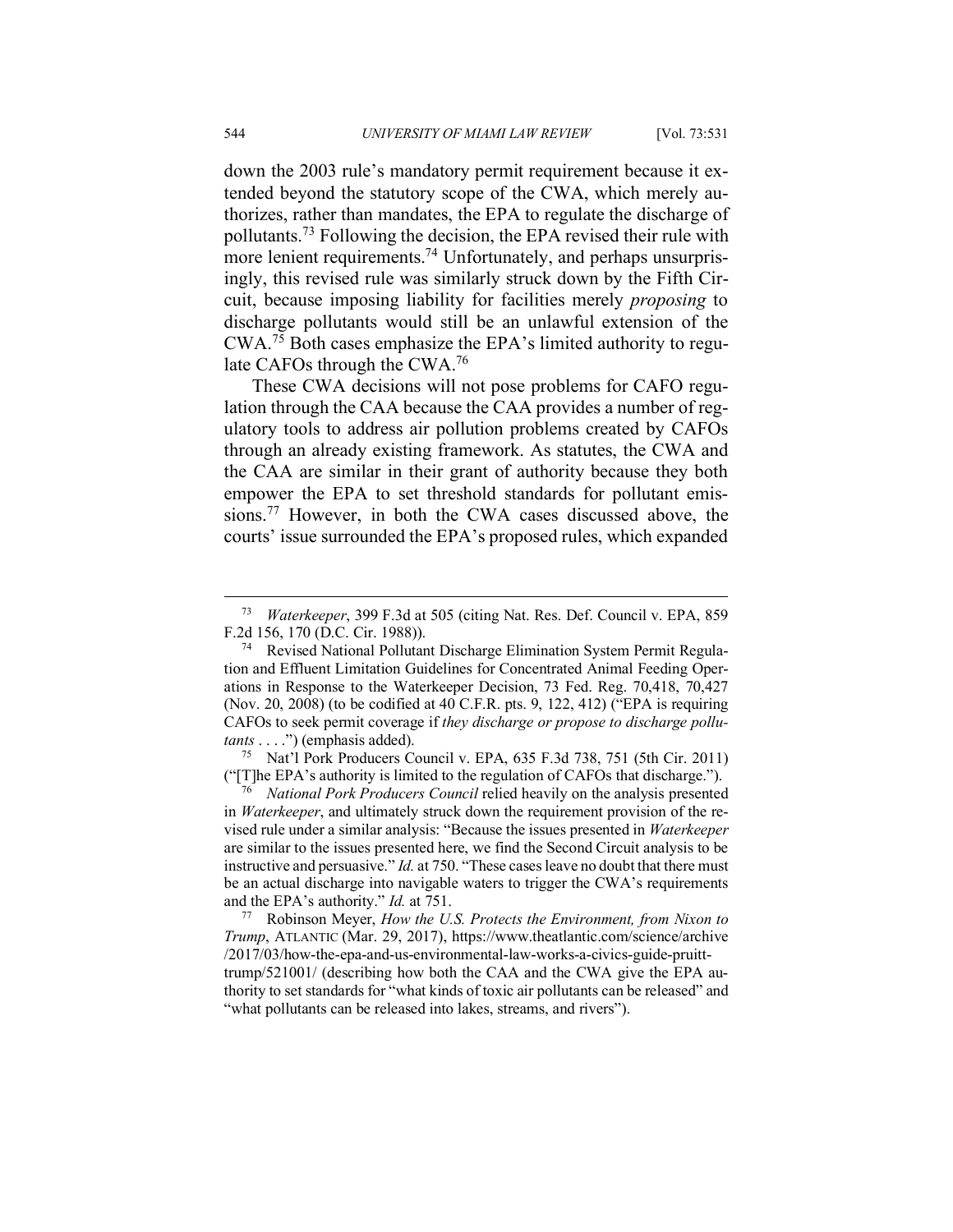the scope of the CWA unlawfully.<sup>78</sup> Here, adequately regulating CAFOs' emissions of greenhouse gases would not require an expansion of already delineated authority. The CAA can be utilized to empower the EPA to regulate greenhouse gas emissions from CAFOs through sections 108, 109, and 111 of the statute.<sup>79</sup> Most significantly, the EPA can use the existing CAA provisions to regulate CAFO emissions of methane and nitrous oxide, ultimately creating a national framework by setting an emission threshold for all CAFO facilities nationwide.

## C. *Greenhouse Gases Under the CAA*

The CAA, originally enacted in 1963 but further developed in subsequent amendments, regulates ambient air quality, stationary mobile source emissions, and hazardous air pollutants through the administration of permits.<sup>80</sup> The CAA establishes two provisions under which the EPA may grant permits: (1) the preconstruction permits, known as New Source Review, under Title I, Parts C and D, and (2) the operating permit under Title  $V^{\{8\}}$ . Through these provisions, the EPA is able to provide permits for polluters, and thus require a threshold emission standard.82

 <sup>78</sup> *See Nat'l Pork Producers Council*, 635 F.3d at 749, 751; *Waterkeeper*, 399 F.3d at 506, 519, 524.

<sup>79</sup> *See infra* Part IV.

<sup>80</sup> *See Clean Air Act Overview: Evolution of the Clean Air Act*, U.S. ENVTL. PROTECTION AGENCY, https://www.epa.gov/clean-air-act-overview/evolutionclean-air-act (last visited Dec. 16, 2018).

<sup>81</sup> 42 U.S.C. §§ 7475, 7503, 7661 (2012); *see* U.S. ENVTL. PROT. AGENCY, FACT SHEET: NEW SOURCE REVIEW (NSR) (2015), https://www.epa.gov/sites/ production/files/2015-12/documents/nsrbasicsfactsheet103106.pdf [hereinafter FACT SHEET: NEW SOURCE REVIEW].

<sup>82</sup> *See* 42 U.S.C. §§ 7475, 7503, 7661; CLAUDIA COPELAND, CONG. RE-SEARCH SERV., RL33632, CLEAN AIR PERMITTING: IMPLEMENTATION AND ISSUES 1 (2016) [hereinafter CLEAN AIR PERMITTING] (describing Congress' intent in adopting the operating permit programs, which includes the "clarification of pollution control requirements, simplification of procedures for modifying a source's control obligations, . . . and enhancing states' ability to administer other significant CAA responsibilities"); FACT SHEET: NEW SOURCE REVIEW, *supra* note 81 ("New Source Review . . . requires industrial facilities to install modern pollution control equipment when they are built or when making a change that increases emissions significantly," by requiring owners and operators to obtain permits "limiting air emissions before they begin construction").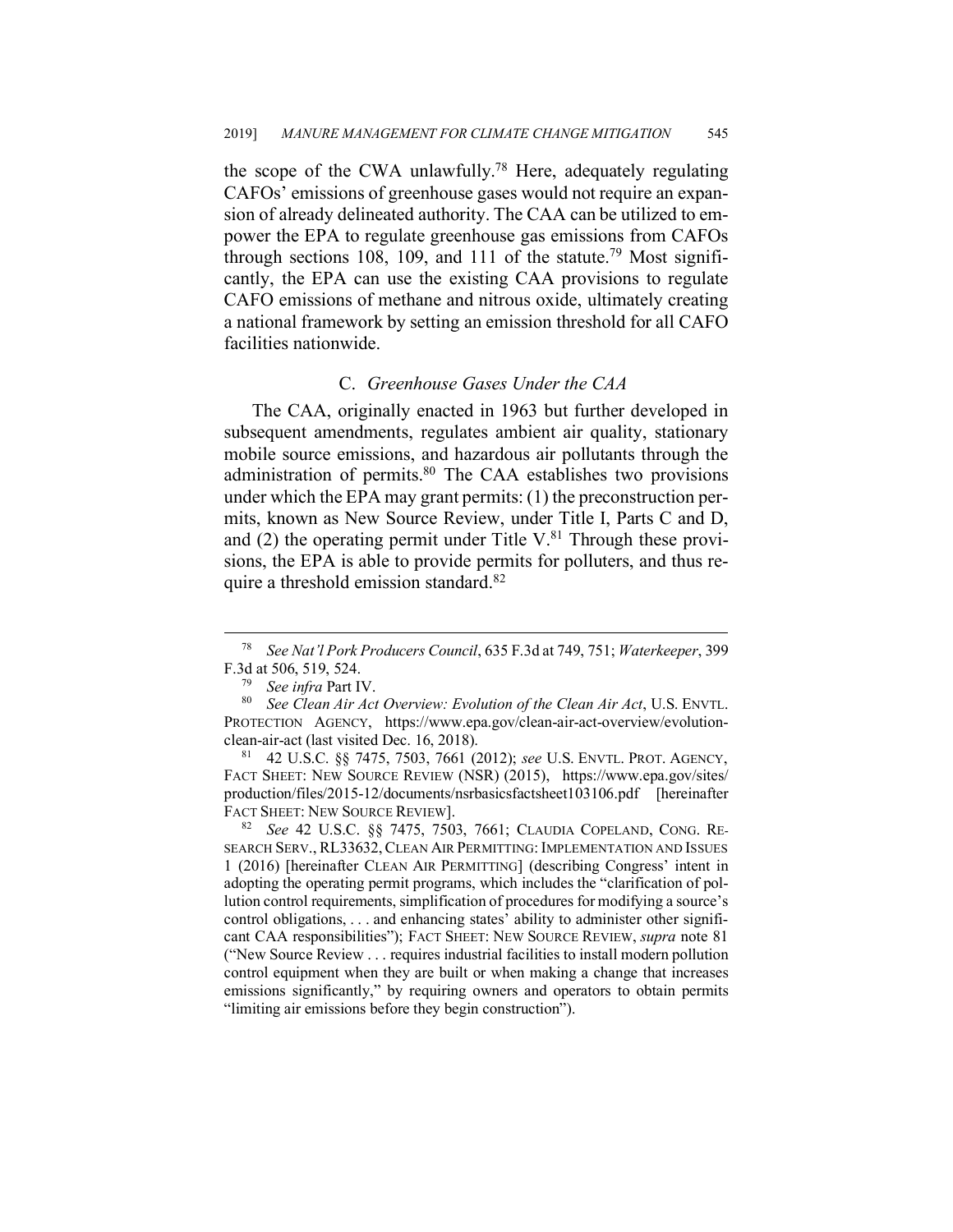The preconstruction permit provision applies to new sources or the modification of existing sources that emit a threshold level of pollutants.83 The Title V Operating Permits Program created through the 1990 CAA amendments, expanded the number of sources requiring federal permits by "stipulating that all major pollution sources and other designated sources must obtain operating permits . . . to ensure compliance with the CAA."84 Prior to the 1990 amendments, existing sources would require permits only if they were subsequently modified and increased their air emissions.<sup>85</sup> This is significant in the CAFO context because pursuant to the 1990 amendments, existing CAFOs—not just new or modified facilities—could be subject to CAA permits.

At the time of the CAA's initial drafting, climate change was not the environmental movement's top policy priority. However, as the Supreme Court identified in *Massachusetts v. EPA*, the landmark 2007 decision affirming the EPA's ability to regulate greenhouse gases, "[w]hile the Congresses that drafted [the CAA] might not have appreciated the possibility that burning fossil fuels could lead to global warming, they did understand that without regulatory flexibility, changing circumstances . . . would soon render the . . . Act obsolete."86 Therefore, despite the Act's expansion and development across the years, the statute has maintained a flexibility that welcomes interconnections between its provisions to create new policy regimes.

In *Massachusetts*, the Court determined unambiguously that greenhouse gases can be air pollutants under the CAA.<sup>87</sup> In its holding, the Court ordered the EPA to determine whether emissions of greenhouse gases "may reasonably be anticipated to endanger public health or welfare."88 In 2009, the EPA administrator issued its endangerment finding asserting that the current and projected con-

 <sup>83</sup> 42 U.S.C. § 7475; FACT SHEET: NEW SOURCE REVIEW, *supra* note 81.

<sup>&</sup>lt;sup>84</sup> CLEAN AIR PERMITTING, *supra* note 82, at 1.

<sup>85</sup> *Id.*

<sup>86</sup> Massachusetts v. EPA, 549 U.S. 497, 532 (2007).

<sup>&</sup>lt;sup>87</sup> *Id.* ("Because greenhouse gases fit well within the [CAA's] capacious definition of 'air pollutant,' we hold that EPA has the statutory authority to regulate the emission of such gases . . . .").<br><sup>88</sup> *Id.* at 532–33 (quoting 42 U.S.C. § 7521(a)(1)).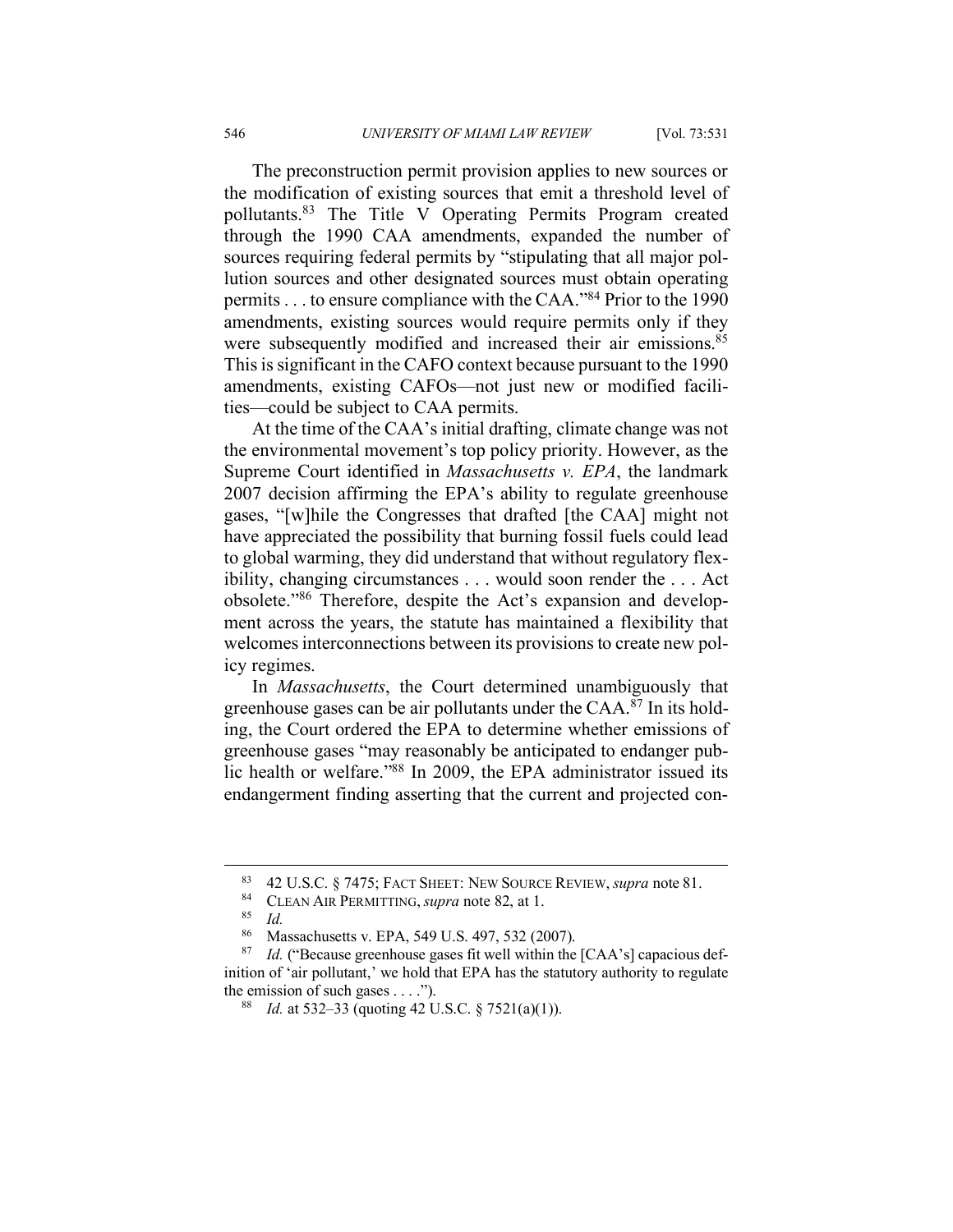centrations of greenhouse gases—including methane and nitrous oxide—threaten existing and future generations.<sup>89</sup> The final rule was published in the federal register at the end of 2009 and made effective in  $2010^{90}$  An endangerment finding is a prerequisite for the applicability of most sections of the CAA.<sup>91</sup> The EPA thus has the authority to list and regulate methane and nitrous oxide as pollutants under the CAA.<sup>92</sup>

However, agricultural operations have long been exempt from many provisions of environmental laws, and it may appear that regulating CAFO air emissions through the CAA may fall through a similar loophole.<sup>93</sup> Following "the first Agricultural Adjustment Act of 1933, Congress and the courts . . . built a safety net of statutory exclusions and economic subsidies"<sup>94</sup> to support industrialized animal production, a practice known as "agricultural exceptionalism."95 Agricultural exceptionalism is premised on the idea that the

<sup>90</sup> *See* Endangerment and Cause or Contribute Findings for Greenhouse Gases Under section 202(a) of the Clean Air Act, 74 Fed. Reg. at 66,546.

<sup>91</sup> 42 U.S.C. § 7408(a)(1)(A).<br><sup>92</sup> Pursuant to the finding, the EPA must list all six greenhouse gases as pollutants under preconstruction and operating permit requirements as well as issue air quality criteria for each of the greenhouse gases identified in the endangerment finding within 12 months of listing them. *Id.* § 7408(a)(1)–(2). 93 *See, e.g.*, Kael K. Bowling, *Old MacDonald Had a Right to Farm: Putting*

*a Humane Twist on Missouri's Right-to-Farm Amendment*, 22 DRAKE J. AGRIC. L. 137, 139 (2017); Jason Foscolo & Michael Zimmerman, *Alternative Growth: Forsaking the False Economies of Industrial Agriculture*, 25 FORDHAM ENVTL. L. REV. 316, 321–27 (2014).

<sup>95</sup> "Agriculture receives many exceptions or exemptions in labor, bankruptcy, and antitrust laws." Bowling, *supra* note 93, at 139. Federal insurance programs cover crop losses due to natural disasters, and farmers have their own bankruptcy

<sup>89</sup> Endangerment and Cause or Contribute Findings for Greenhouse Gases Under Section 202(a) of the Clean Air Act, 74 Fed. Reg. 66,495, 66,516 (Dec. 15, 2009) ("The Administrator finds that the air pollution is the combined mix of six key directly-emitted, long-lived and well-mixed greenhouse gases . . . , which together, constitute the root cause of human-induced climate change . . . . These six greenhouse gases are carbon dioxide, methane, nitrous oxide, hydrofluorocarbons, perfluorocarbons, and sulfur hexafluoride."); U.S. ENVTL. PROT. AGENCY, GREENHOUSE GAS EMISSIONS: ENDANGERMENT AND CAUSE OR CONTRIBUTE FINDINGS FOR GREENHOUSE GASES UNDER SECTION 202(A) OF THE CLEAN AIR ACT, https://www.epa.gov/ghgemissions/endangerment-and-cause-or-contributefindings-greenhouse-gases-under-section-202a-clean (last visited Jan. 26, 2019).

<sup>94</sup> Foscolo & Zimmerman, *supra* note 93, at 316.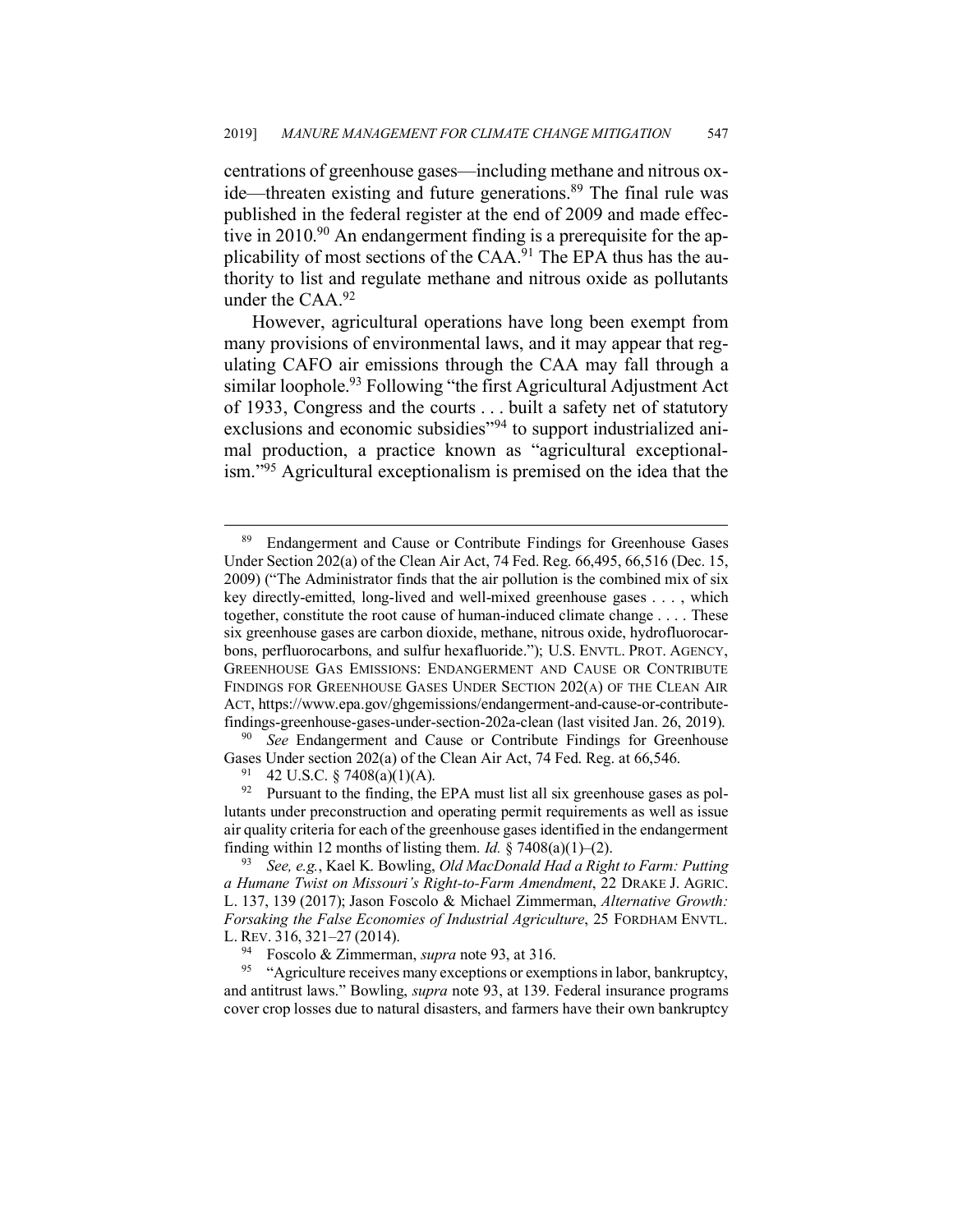importance of food for human survival should entitle the agriculture industry to a "special legal and regulatory advantage."96 Born alongside the modern environmental movement, agricultural exceptionalism has lead policymakers to concede to agricultural interest against competing environmental concerns, which has riddled federal environmental statutes with multiple farm and agriculture related concessions.97

An example of such a carve-out includes the farm exemptions that perforate the CWA's prohibition against discharge pollutants. Although agricultural waste directly discharged into water is a pollutant under the CWA,98 "other provisions of the statute put discharges of agricultural wastewater, stormwater, and fill material largely beyond regulatory reach."<sup>99</sup> In the context of mitigating climate change through the regulation of CAFOs' greenhouse gas emissions, farms do not benefit from any express exemptions in the CAA like they do under the CWA.100 Nevertheless, in practice, agreements between the EPA and the livestock sector may potentially allow CAFOs to bypass CAA regulations with regards to greenhouse gas emissions.

 $\overline{a}$ 

code. Foscolo & Zimmerman, *supra* note 93, at 316–17. Further, the agriculture sector is exempt from anti-trust laws in the Capper-Volstead Act. *Id.*

<sup>96</sup> Foscolo & Zimmerman, *supra* note 93, at 316; *see* Susan A. Schneider, *A Reconsideration of Agricultural Law: A Call for the Law of Food, Farming, and Sustainability*, 34 WM. & MARY ENVTL. L. & POL'Y REV. 935, 935–36 (2010).

<sup>97</sup> Foscolo & Zimmerman, *supra* note 93, at 317 ("Yet rather than reach a middle ground that balanced agriculture and environmental conservation, policymakers largely yielded to agricultural exceptionalism—nearly every major federal environmental statute passed since the 1970s has included carve-outs for farms."). Congress, and states following the federal government's example, have largely prevented the intersection of environmental regulation onto farming practices: "farms remained largely unburdened by environmental law, yet move steadily up the ranks of the worst threats to the environment." J.B. Ruhl, *Farms, Their Environmental Harms, and Environmental Law*, 27 ECOLOGY L.Q. 263, 267–68 (2000).

<sup>98</sup> 33 U.S.C. § 1362(6) (2012). 99 *See* Ruhl, *supra* note 97, at 293–94. 100 *Id.* at 305.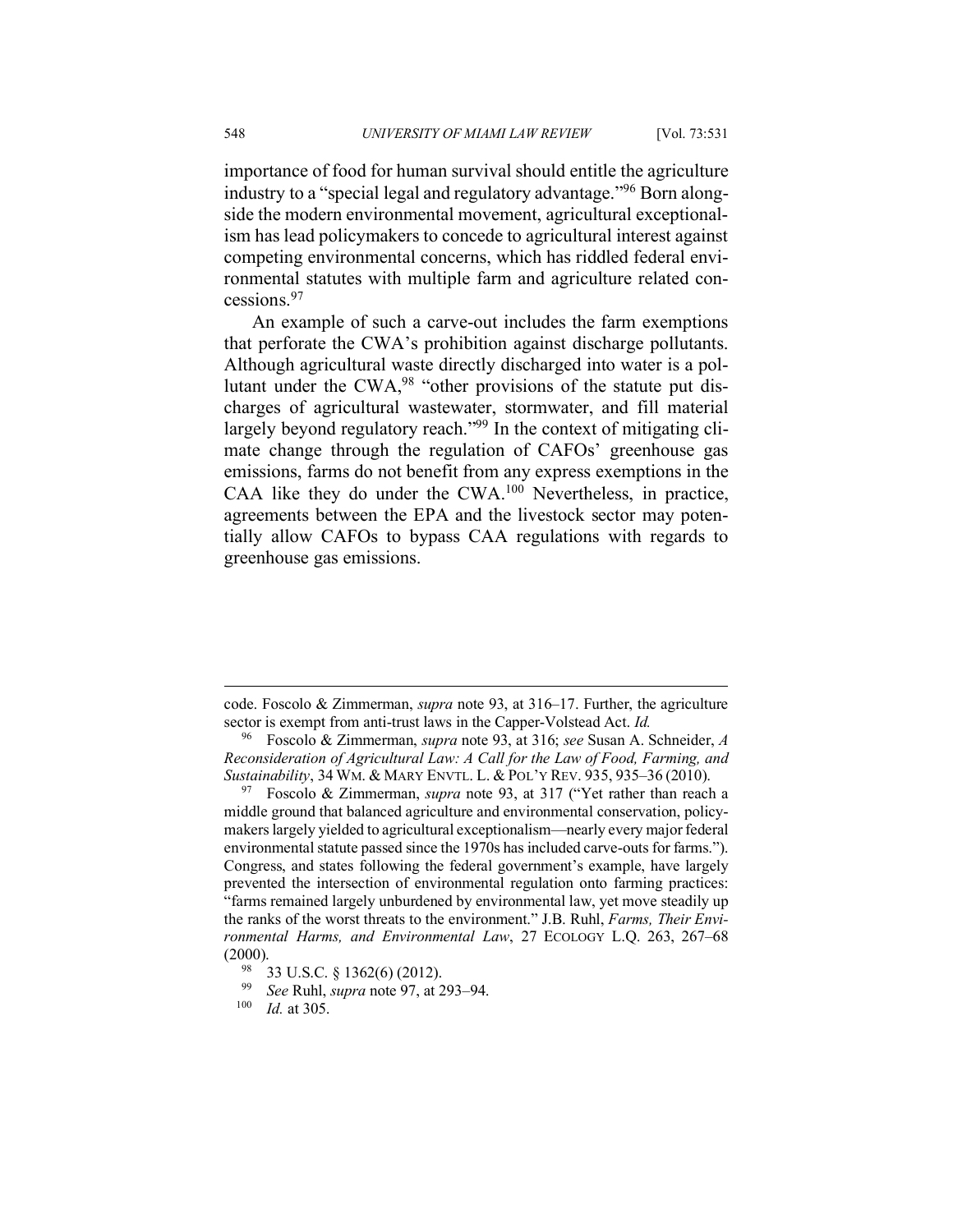## D. *Potential Barriers to the EPA's Authority: The Air Compliance Agreement*

A potential impediment to the EPA's authority over CAFOs via CAA regulations is the Air Compliance Agreement, under which the EPA compromised some of its ability to regulate animal agriculture from 2005 onward.<sup>101</sup> This Agreement allowed the EPA to provide CAFOs and AFOs temporary immunity from civil liability under the CAA's permit provisions—Title I, Parts C and D, and Title V—in exchange for CAFOs allowing the EPA to monitor emissions at selected facilities.<sup>102</sup> The immunity would extend as long as the monitoring study was in place and would protect CAFOs from being held liable for violations of the CAA, the Comprehensive Environmental Response, Compensation, and Liability Act ("CERCLA"), and the Emergency Planning and Community Right-to-Know Act  $("EPCRA")$ <sup>103</sup>

While the Air Compliance Agreement created an immunity rather than an exemption, the Agreement provided a "sweeping liability shield for violations of environmental laws," which made regulation of CAFOs who signed the agreement impossible.<sup>104</sup> Of the nearly 2,681 CAFOs that signed agreements with the EPA, only twenty-five were selected to participate in monitoring, but all who signed up were protected by the EPA's covenant not to sue.<sup>105</sup> Without the power to civilly sue CAFOs, the EPA would not be able to enforce regulations unless there was a criminal violation.<sup>106</sup> Further, "hindered by a lack of adequate, accurate, scientifically credible data," the EPA argued it could not establish emission thresholds for its permits, thus leaving the industry without a standard to even potentially violate.<sup>107</sup>

 <sup>101</sup> Animal Feeding Operations Consent Agreement and Final Order, 70 Fed. Reg. 4958 (Jan. 31, 2005).

Id. at 4963. Paragraph 26 details the EPA's release of covenants not to sue with respect to certain Emission Units located at participating farms. *Id.*

<sup>&</sup>lt;sup>103</sup> *Id.* at 4962 ("[T] his agreement resolves Respondent's civil liability for certain potential violations of the [CAA], CERCLA and/or EPCRA at [Participating Company's]  $Farm(s) \ldots$ ").

<sup>104</sup> AIR QUALITY ISSUES, *supra* note 15, at Summary.

<sup>105</sup> *See id.* at 4, 7, 10.

<sup>106</sup> Animal Feeding Operations Consent Agreement and Final Order*, supra* note 101, at 4958–59. 107 AIR QUALITY ISSUES, *supra* note 15, at 3.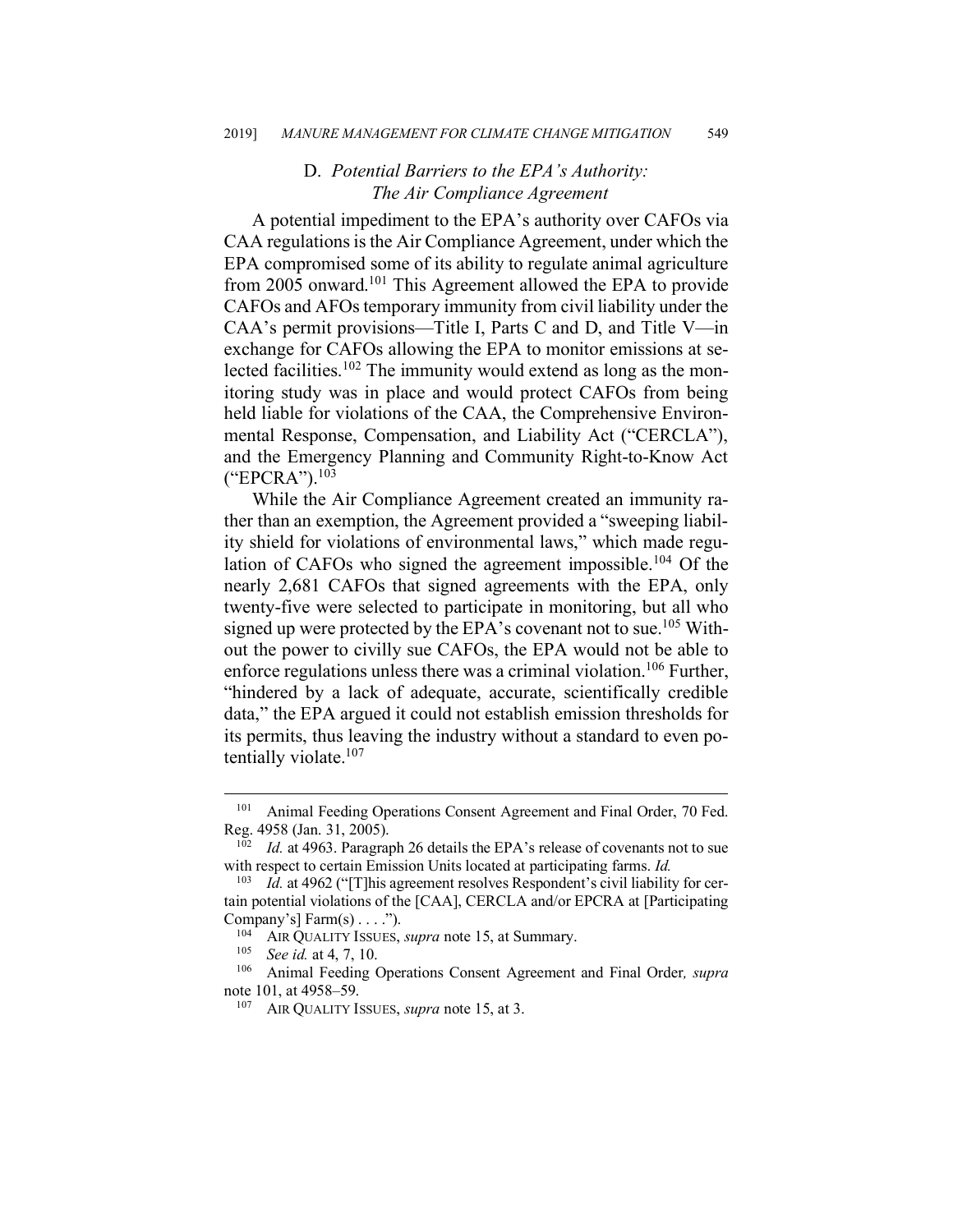The goal of the Agreement, therefore, was in part "to generate scientifically credible data to provide for the characterization of emissions from all major types of AFOs."108 Enforcement of federal environmental laws, including the CAA, requires accurate measurement of emissions to determine whether regulated pollutants are emitted in quantities that exceed specified thresholds.<sup>109</sup> The EPA, however, believed that existing data provided a poor basis for regulating and managing air emissions from  $CAFOs.$ <sup>110</sup>

Environmentalists, along with state and local air quality officials, criticized the Agreement, contending that it would unfairly shield participating producers while placing thousands of communities at risk. <sup>111</sup> Further, because only twenty-five farms in ten states would be monitored, critics argued that it was too limited in scope to satisfy its objective of determining scientifically credible emission estimates.<sup>112</sup> A legal challenge to the Air Compliance Agreement was brought by several environmental groups, although it was dismissed when the D.C. Circuit held that the agreements constitute discretionary agency action not reviewable by the court.<sup>113</sup> Further, three years after initiating the study, it was still unclear whether the EPA would acquire the necessary information to develop emission protocols because the monitoring study did not include the recommended animal and geographic regional pairings or provide an adequate sample size.<sup>114</sup>

<sup>111</sup> John Heilprin, *Environmentalists Blast Agriculture Plan*, MRT (May 5, 2003, 7:00 PM), https://www.mrt.com/news/article/Environmentalists-Blast-Agriculture-Plan-7918515.php.

<sup>112</sup> AIR QUALITY ISSUES, *supra* note 15, at 7.<br><sup>113</sup> Ass'n of Irritated Residents v FPA 494

Ass'n of Irritated Residents v. EPA, 494 F.3d 1027, 1030–31 (D.C. Cir. 2007) (stating that the "analysis of this case begins and ends with subject matter iurisdiction").

<sup>114</sup> U.S. GOV'T ACCOUNTABILITY OFFICE, GAO-08-944, CONCENTRATED AN-IMAL FEEDING OPERATIONS: EPA NEEDS MORE INFORMATION AND A CLEARLY DEFINED STRATEGY TO PROTECT AIR AND WATER QUALITY FROM POLLUTANTS OF CONCERN 1, 37–39 (2008), http://www.gao.gov/new.items/d08944.pdf.

 <sup>108</sup> Animal Feeding Operations Consent Agreement and Final Order, *supra*  note 101, at 4960.<br><sup>109</sup> *See id.* ("The purpose of the monitoring study is to: collect data and aggre-

gate it with appropriate existing emissions data; analyze the monitoring results; and create tools . . . that AFOs could use to determine whether they emit pollutants at levels that require them to apply for permits under the CAA or submit notifications under CERCLA or EPCRA."). 110 *See* AIR QUALITY ISSUES, *supra* note 15, at 3.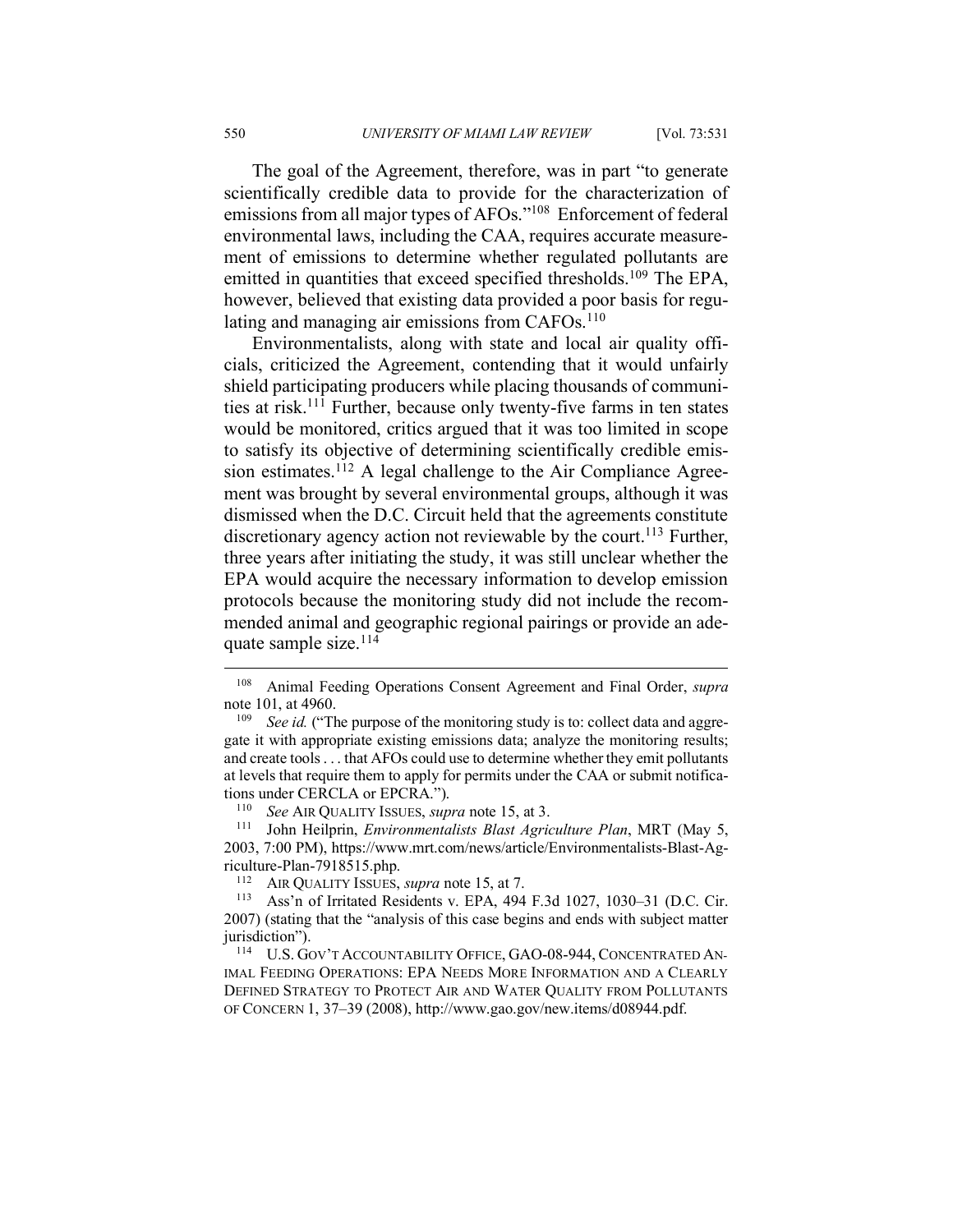Despite providing a "safe harbor" provision from civil enforcement of permitting requirements under the CAA, the EPA retained the authority to criminally prosecute CAFOs and respond to imminent and substantial endangerments to public health or the environment.<sup>115</sup> Moreover, the Agreement only specifically exempted CAFOs from civil violations from volatile organic compounds  $("VOCs"),<sup>116</sup> hydrogen sulfide, particulate matter, and ammonia.<sup>117</sup>$ The language in the Agreement explicitly states that the EPA's releases and covenant not to sue do not extend to emissions of gases beyond the four named.<sup>118</sup> Importantly, none of the four named gases are greenhouse gases; therefore, it is clear that methane, carbon dioxide, and nitrous oxide were not contemplated in the Agreement.

As the EPA did not cede its ability to regulate greenhouse gas emissions from the livestock industry, the EPA would not be barred from enforcing the provisions of the CAA against CAFOs with regards to greenhouse gas emissions. Having established the EPA's authority under the CAA, this Note will now determine the most effective provisions of the Act for regulating CAFOs in order to mitigate climate change.

#### III. CAA ENFORCEMENT IN PRACTICE

As emitters of greenhouse gases, CAFOs could fall under the CAA's stationary source regulations. Under these regulations, mitigating greenhouse gas emissions from CAFOs can be best achieved via two portions of the Act: (1) emission-based standards through the criteria pollutants provisions in sections 108 and 109 of the Act;

 <sup>115</sup> Animal Feeding Operations Consent Agreement and Final Order, *supra*  note 101, at 4958–4959.<br><sup>116</sup> The EPA defines

The EPA defines VOCs as "any compound of carbon, excluding carbon monoxide, carbon dioxide, carbonic acid, metallic carbides or carbonates, and ammonium carbonate, which participates in atmospheric photochemical reactions," except those designated by the EPA as having "negligible photochemical reactivity." 40 C.F.R. § 51.100(s)(1) (2018).

<sup>117</sup> Animal Feeding Operations Consent Agreement and Final Order, *supra*  note 101, at 4963 (explicitly only including VOCs, hydrogen sulfide, particulate matter, and ammonia in its definition of "Emission Unit").

 $118$  *Id.*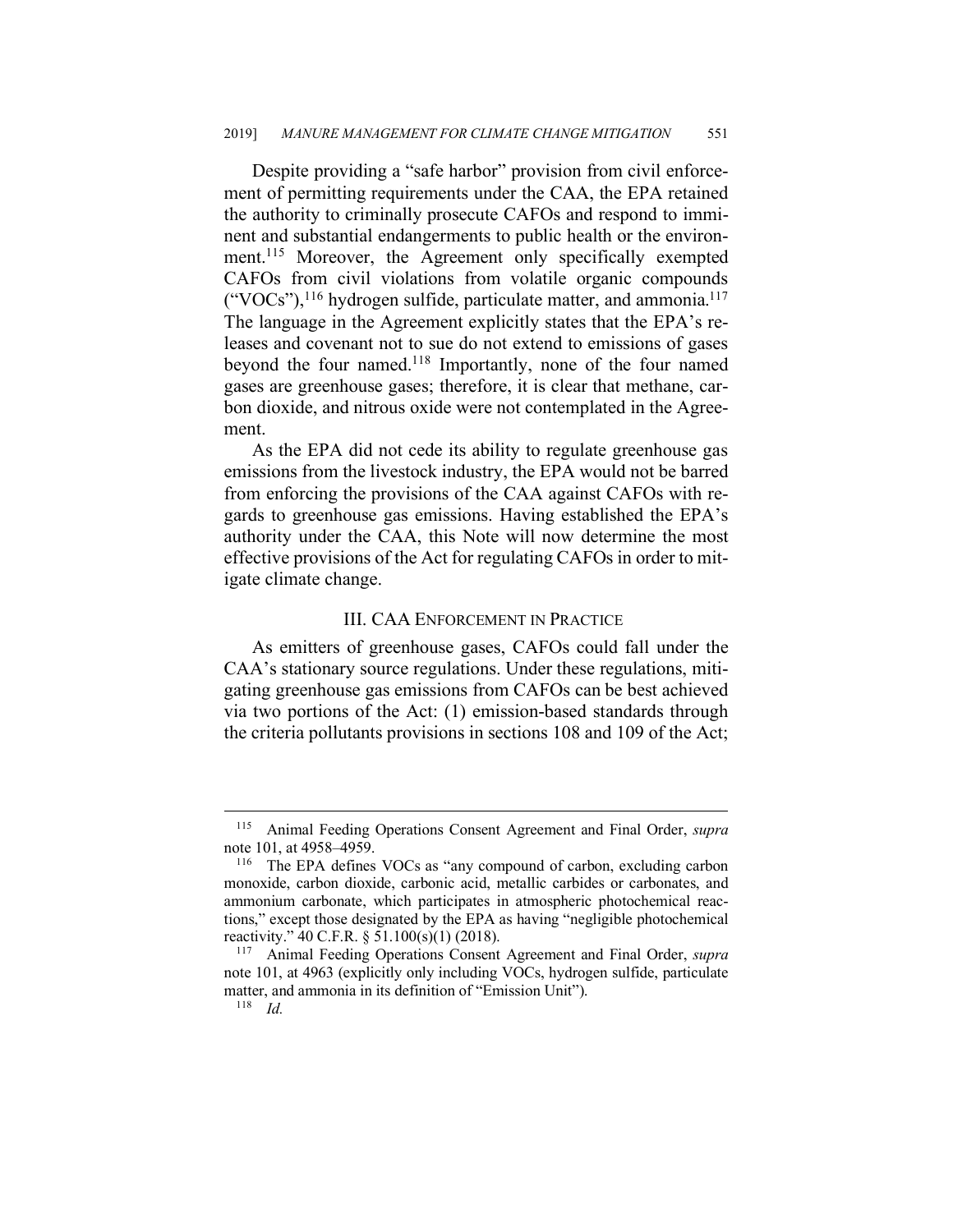and (2) individual source standards under the New Source Performance Standards ("NSPS") of section 111.<sup>119</sup> Section 112 of the CAA, another stationary source regulation, is inapplicable to greenhouse gases because it empowers the EPA to regulate hazardous pollutants deemed "toxic."120

Sections 108 and 109 set limits for acceptable pollutant concentrations in the air, while section 111 sets limits for those concentrations at individual stationary sources.<sup>121</sup> However, section 111 offers the most complete answer to the CAFO greenhouse gas emissions problem because the EPA can reasonably read section 111(d) to apply broadly to both new and existing sources of greenhouse gases. Sections 108 and 109 are trickier to apply to CAFOs because of their reliance on regional concentrations of pollutants.<sup>122</sup>

## A. *Criteria Pollutant Provisions*

Sections 108 and 109 of the CAA govern the National Ambient Air Quality Standards ("NAAQS"), which specify the maximum permissible concentration of an air pollutant in a region's ambient air.123 Once the EPA has created the required endangerment finding for a pollutant, "there is no discretion provided by the statute not to list the pollutant."124 After the EPA sets a NAAQS limit, each state develops State Implementation Plans ("SIPs") detailing how the state's air quality control regions will comply with the standard.<sup>125</sup>

 <sup>119</sup> 42 U.S.C. §§ 7408–7409, 7411 (2012).

<sup>&</sup>lt;sup>120</sup> *Id.* § 7412(b)(2) (listing established hazardous pollutants determined by Congress and reviewed by the EPA administrator).

<sup>121</sup> *Id.* §§ 7408–7409, 7411.

<sup>&</sup>lt;sup>122</sup> After the EPA revises National Ambient Air Quality Standards under sections 108 and 109 of the CAA, state and local governments are responsible for developing and implementing plans to monitor air quality in their respective regions. *Id.* § 7410; *see NAAQS Implementation Process*, U.S. ENVTL. PROTECTION AGENCY, https://www.epa.gov/criteria-air-pollutants/naaqs-implementation-process (last visited Dec. 17, 2018). For an example of one of these plans, see Air Plan Approval; Tennessee; NOx SIP Call and CAIR, 83 Fed. Reg. 64,497, 64,497 (proposed Dec. 17, 2018) (to be codified at 40 C.F.R. pt. 52).

<sup>42</sup> U.S.C. § 7409(b)(1)–(2).

<sup>124</sup> Nat. Res. Def. Council v. Train, 411 F. Supp. 864, 868 (S.D.N.Y. 1976).

<sup>125</sup> 42 U.S.C. § 7410.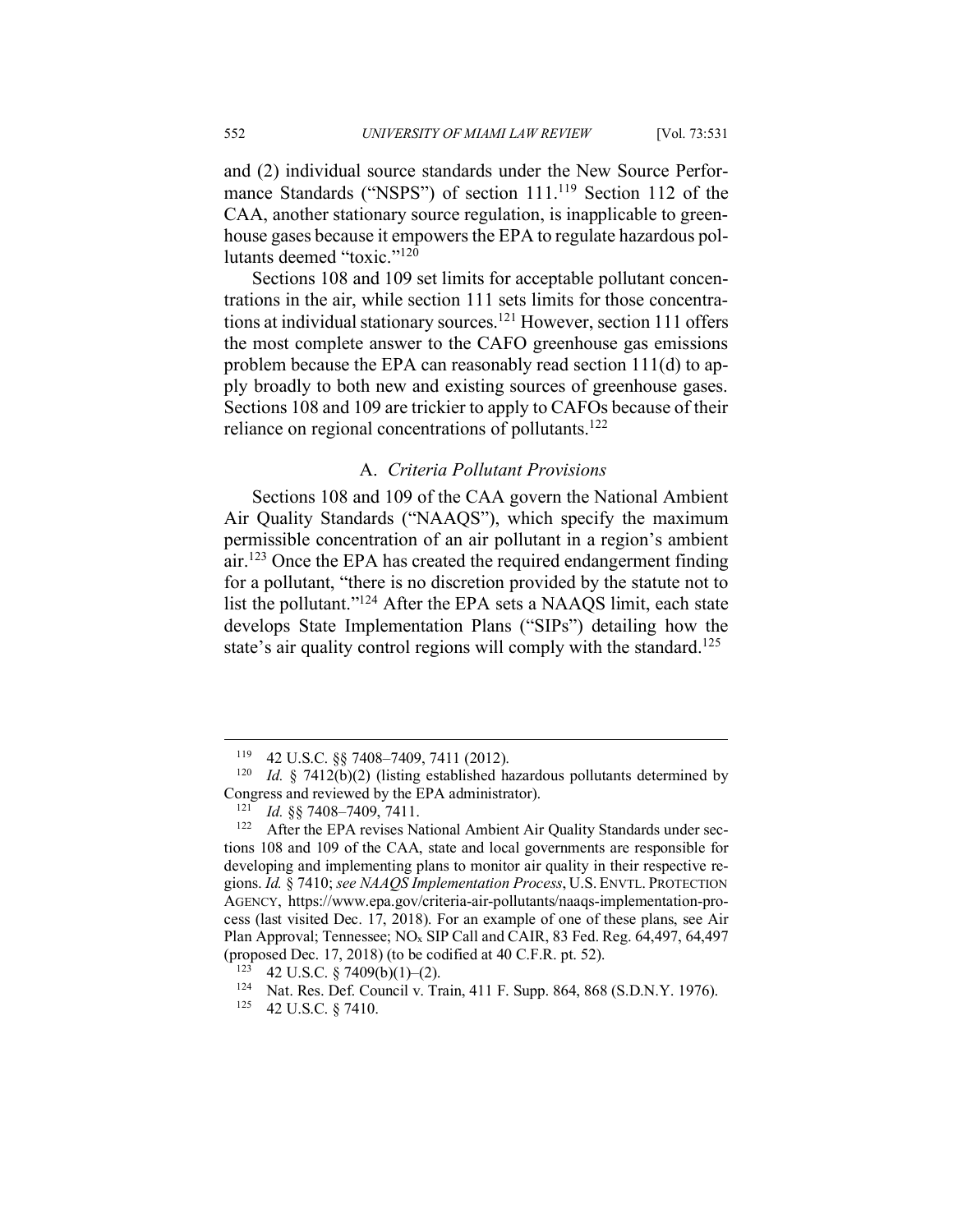Some CAFO emissions are already regulated under sections 108 and 109; there is a NAAQS for particulate matter<sup>126</sup> and the EPA has the authority to regulate ammonia as a precursor to particulate matter.<sup>127</sup> NAAQS implementation works best for localized emissions because the permitting structure assesses ambient air locally through air quality control regions. <sup>128</sup> This presents problems for greenhouse gas regulations because greenhouse gases disperse throughout the globe upon release into the atmosphere. Greenhouse gases are often classified as "'well-mixed,' meaning their concentration is similar around the world regardless of where the emissions arise."129 For this reason, regulating CAFO emissions of methane and nitrous oxide under the NAAQS/SIPs program becomes problematic because in order to set a limit, there needs to be a quantifiable regional concentration.

Moreover, explicitly applying NAAQS to greenhouse gases is an overreach of agency authority according to the Supreme Court in *Utility Air Regulatory Group v. EPA* ("*UARG*"). <sup>130</sup> In a 2010 regulation, the EPA attempted to explicitly apply NAAQS to greenhouse gases.<sup>131</sup> The EPA planned to tailor its program based on specific greenhouse gas emissions by adopting a "phase-in approach" that would apply Prevention of Significant Deterioration ("PSD") to large industrial sources at greenhouse gas threshold levels that are

<sup>&</sup>lt;sup>126</sup> The most recent set of NAAQS for particulate matter was promulgated in 2013. *Particulate Matter (PM) Standards – Table of Historical PM NAAQS*, U.S. ENVTL. PROTECTION AGENCY, https://www3.epa.gov/ttn/naaqs/standards/pm /s\_pm\_history.html (last visited Sept. 22, 2018); *see* National Ambient Air Quality Standards for Particulate Matter, 78 Fed. Reg. 3086, 3086 (Jan. 15, 2013) (to be codified at 40 C.F.R. pts 50, 51, 52, 53 & 58).

<sup>127</sup> J. Nicholas Hoover, Note, *Can't You Smell That Smell? Clean Air Act Fixes for Factory Farm Air Pollution*, 6 STAN. J. ANIMAL L. & POL'Y 1, 11 (2013).

<sup>128</sup> *See* 42 U.S.C. §§ 7407(d), 7410.

<sup>129</sup> *NAAQS May Help EPA Achieve Greenhouse Gas Reductions, Should Clean Power Plan Not Survive Challenges,* DUKE NICHOLAS INST. ENVTL. POL'Y SOLUTIONS: NEWS (Jan. 5, 2017), https://nicholasinstitute.duke.edu/articles/naaqs -may-help-epa-achieve-greenhouse-gas-reductions-should-clean-power-plannot-survive.<br> $\frac{130}{11}$  I Itil

Util. Air Regulatory Grp. v. EPA, 134 S. Ct. 2427, 2445 (2014).

<sup>&</sup>lt;sup>131</sup> The regulation seeks to tailor "the applicability criteria that determine which [greenhouse gas] . . . sources become subject to the [Prevention of Significant Deterioration] and title V programs of the CAA." Prevention of Significant Deterioration and Title V Greenhouse Gas Tailoring Rule, 75 Fed. Reg. 31,514, 31,516 (June 3, 2010).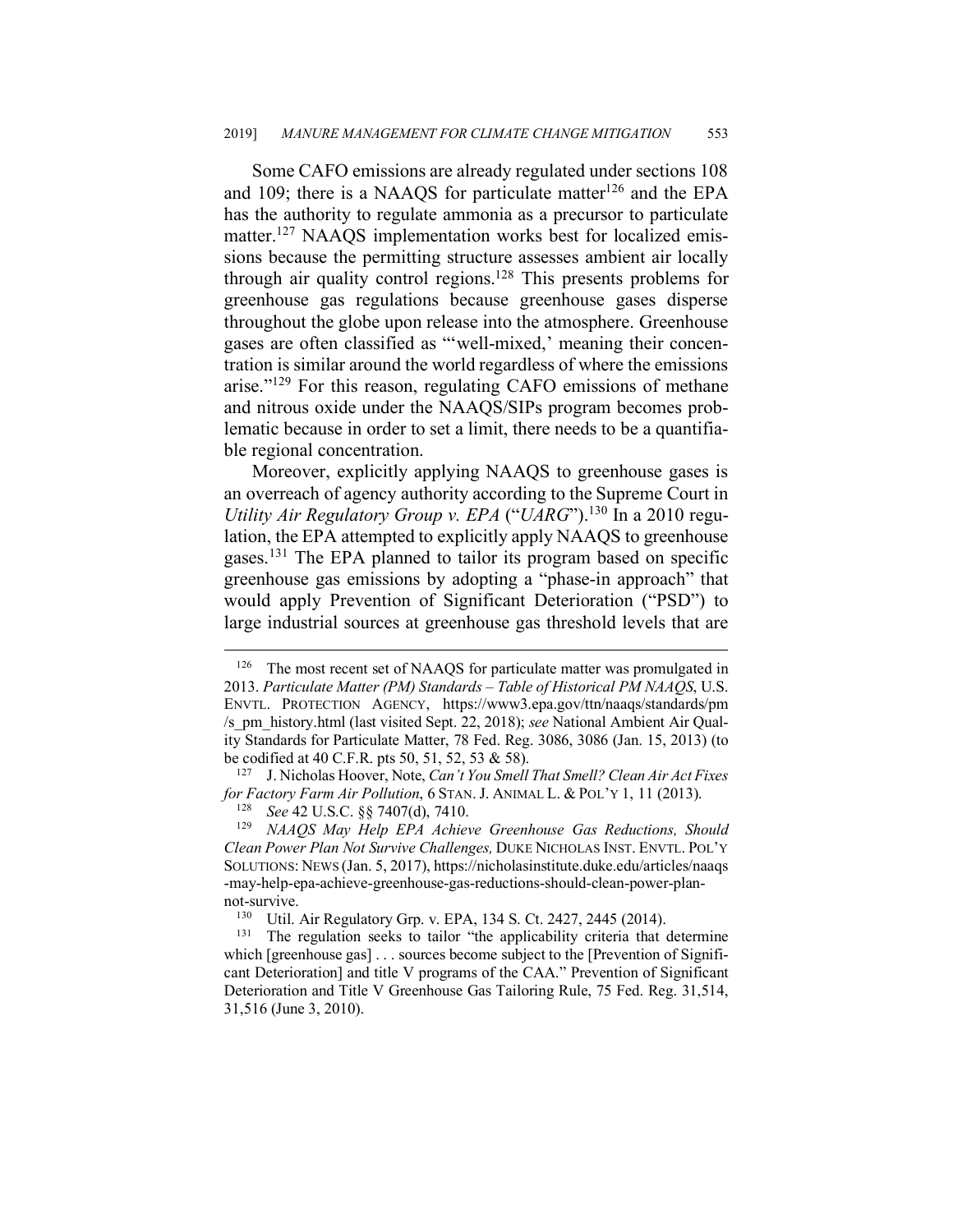as "close to the [CAA's] statutory levels as possible."132 The PSD program applies to areas that are in attainment of NAAQS in order to ensure that new major sources or new modifications do not worsen areas that currently have acceptable air quality.<sup>133</sup>

Despite the EPA believing the CAA was not "ambiguous with respect to the need to cover [greenhouse gas] sources under the PSD program,"134 *UARG* held that the agency had exceeded its reach under the CAA. <sup>135</sup> According to the Court, while *Massachusetts* held that the Act-wide definition of "air pollutant" includes greenhouse gases, the term "air pollutant" in PSD permitting provisions has routinely been given a narrow, "context-appropriate" meaning.<sup>136</sup> In sum, *Massachusetts* does not override narrow definitions of "air pollutant" found in discrete provisions of the CAA.137 According to the Court, the EPA cannot "treat greenhouse gases as a pollutant for purposes of defining a 'major emitting facility'"— such as a CAFO—in the PSD context. 138

Following *UARG*, in 2015, the D.C. Circuit issued an amended decision in *Coalition for Responsible Regulation v. EPA*, which ordered the EPA's proposed regulation vacated to the extent it requires a stationary emitter to obtain a PSD permit if greenhouse gases are the only pollutant.<sup>139</sup> For CAFOs, this means greenhouse gas regulation under sections 108 and 109 is only possible for facilities large enough to produce pollutants that would trigger NAAQS regulation for particulate matter, volatile organic compounds, or other gases explicitly covered.<sup>140</sup> As operations become larger, it becomes more

As previously discussed, the EPA has already issued NAAQS for particulate matter, which CAFOs do emit. *See* National Ambient Air Quality Standards for Particulate Matter, 78 Fed. Reg. 3086, 3086 (Jan. 15, 2013) (to be codified at 40 C.F.R. pts 50, 51, 52, 53  $\&$  58). Therefore, greenhouse gas regulation of CAFO emissions is possible for facilities large enough to trigger particulate matter NAAQS.

 $\frac{132}{133}$  *Id.* at 31,523.

<sup>133</sup> 40 C.F.R. § 52.21 (2018).

<sup>&</sup>lt;sup>134</sup> Prevention of Significant Deterioration and Title V Greenhouse Gas Tailoring Rule, 75 Fed. Reg. at 31,548 n.31.

<sup>135</sup> *Util. Air Regulatory Grp.*, 143 S. Ct. at 2445.

 $\frac{136}{137}$  *Id.* at 2439.

 $\frac{137}{138}$  *Id.* at 2440–41.

 $\frac{138}{139}$  *Id.* at 2449.

Coal. for Responsible Regulation, Inc. v. EPA, 606 F. App'x 6, 8 (D.C. Cir. 2015).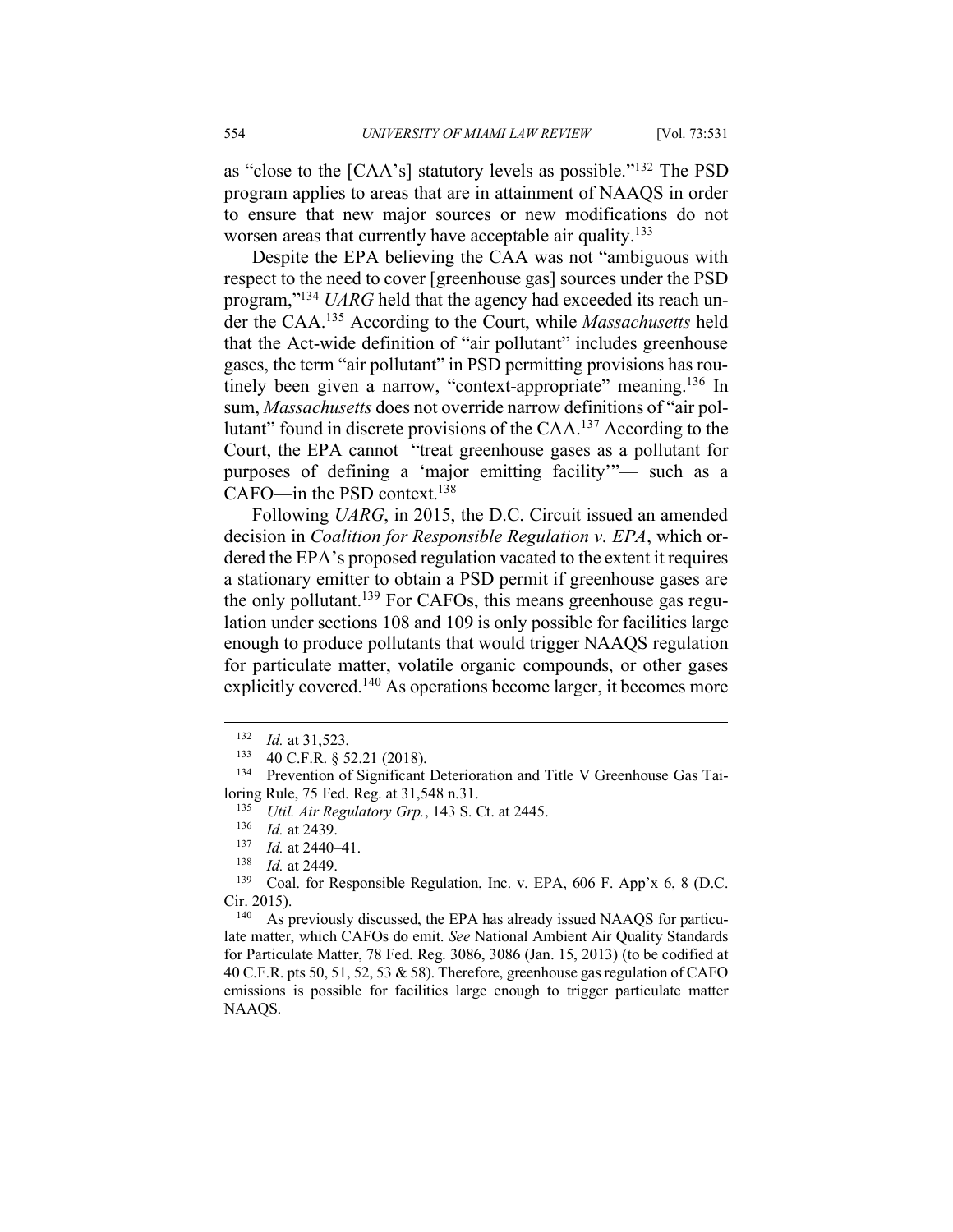likely that some operations meet the emission thresholds for major sources. Regardless, seeking to regulate CAFOs' greenhouse gas emissions through this provision could only occur indirectly and is thus not necessarily the ideal method for mitigating emissions.

## B. *New and Existing Source Performance Standards*

The second regulatory pathway for CAFOs under the CAA focuses on individual sources of emissions. Under section 111 of the CAA, the EPA may regulate the various pollutants emitted from a single source category.<sup>141</sup> When listing a category, the EPA must make an endangerment finding<sup>142</sup> and then promulgate performance standards for new sources in the category.<sup>143</sup> These performance standards, unlike NAAQS, are not pollutant specific, but category specific.<sup>144</sup> The EPA has broad power to define and revise source categories of pollution and has listed a large number of such categories in the Code of Federal Regulations.145 Unfortunately, CAFOs have not yet been listed.<sup>146</sup>

Section 111's New Source Performance Standards ("NSPS") cap the level of achievable emissions by the best system of emission reduction ("BSER") for all regulated pollutants as determined by the EPA administrator.<sup>147</sup> Following an identification of the BSER, the Agency must then set performance standards, usually expressed as emission rates based on the emissions performance the EPA believes can be achieved through application of its identified system.148 The performance standard determines the stringency of the

<sup>148</sup> *See id.* § 7411(a), (d); *see also* Carbon Pollution Emission Guidelines for Existing Stationary Sources: Electric Utility Generating Units, 80 Fed. Reg.

<sup>&</sup>lt;sup>141</sup> 42 U.S.C. § 7411(b)(1)(B) (2012) (indicating that sources are to be regulated, not pollutants).

<sup>142</sup> *Id.* § 7411(b)(1)(A) ("[The Administrator] shall include a category of sources in such list if in his judgement it causes, or contributes significantly to, air pollution which may reasonably be anticipated to endanger public health or welfare.").

<sup>&</sup>lt;sup>143</sup> *Id.* § 7411(b)(1)(B).<br><sup>144</sup> See id. ("The Admin

See id. ("The Administrator shall publish proposed regulations, establishing Federal standards of performance for new sources within such category.").

<sup>145</sup> 40 C.F.R. pt. 60 (2018) (including emission guidelines for Large Municipal Waste Combustors, Municipal Solid Waste Landfills, Infectious Waste Incinerators, etc.).

<sup>&</sup>lt;sup>146</sup> *Id.*; *see infra* Section III.C.<br><sup>147</sup> *A*2 **IISC** & 7411(a)(1)

<sup>42</sup> U.S.C.  $\S$  7411(a)(1).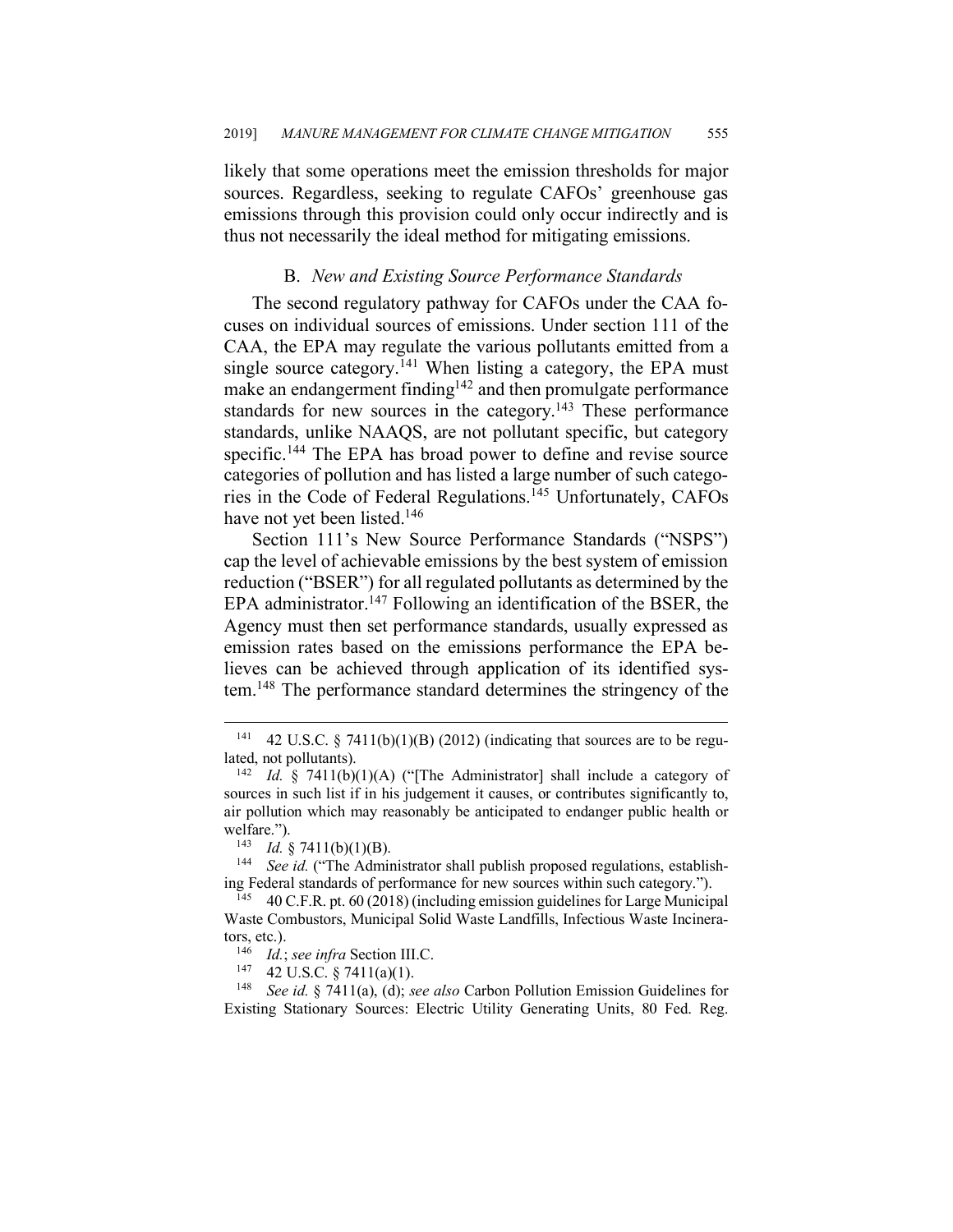regulation.<sup>149</sup> However, as clarified by section  $111(b)(5)$ , "nothing in this section shall be construed to require . . . any . . . source to install and operate any particular technological system . . . to comply with any new source standard of performance."<sup>150</sup> This offers a tremendous amount of flexibility to regulated entities, who are free to adopt any measure so long as they meet emission standards.

Section 111(b) was issued as a NSPS, generally implying that existing, unmodified stationary emission sources are not subject to performance standards under this section. <sup>151</sup> While being constructed, these unmodified sources must comply with NSPS but are not required to meet future performance standards.152 This is the case because many emissions from existing sources are regulated by the NAAQS programs in sections 108 and 109, or the hazardous air pollutant program in section 112 of the CAA. However, not every air pollutant is either a criteria pollutant with corresponding NAAQS or hazardous pollutants subject to compliance with section 112. For such pollutants, section 111(d) of the CAA provides a mechanism for implementing existing emissions performance standards ("ESPS").<sup>153</sup>

Section 111(d) has only very rarely been used, largely because there are few pollutants with significant health or welfare impacts that have not been regulated under NAAQS or section 112.154 However, greenhouse gases conveniently fall into this regulatory gap. Under section 111(d), the EPA can require states to submit plans for establishing, implementing, and enforcing standards for existing

 $\overline{a}$ 

<sup>64,662, 64,664</sup> n.1 (Oct. 23, 2015) (to be codified in 40 C.F.R. pt. 60) ("Under CAA section  $111(a)(1)$  and (d), the EPA is authorized to determine the BSER and to calculate the amount of emission reduction achievable through applying the BSER.").

*See* 42 U.S.C. § 7411(b)(1)(B).

<sup>&</sup>lt;sup>150</sup> *Id.* § 7411(b)(5).<br><sup>151</sup> *Id* § 7411(b)(6)

Id. § 7411(b)(6) ("Any new or modified fossil fuel fired stationary source which commences construction prior to the date of publication of the proposed revised standards shall not be required to comply with such revised standards.").

 $\frac{152}{153}$  *Id.* 

*Id.* § 7411(d).

<sup>154</sup> Robert R. Nordhaus & Ilan W. Gutherz, *Regulation of CO2 Emissions from Existing Power Plants Under § 111(d) of the Clean Air Act: Program Design & Statutory Authority*, 44 ENVTL. L. REP. 10,366, 10,372–73 (2014) (noting that criteria and toxic pollutants are "two categories that encompass the vast majority of known air pollutants").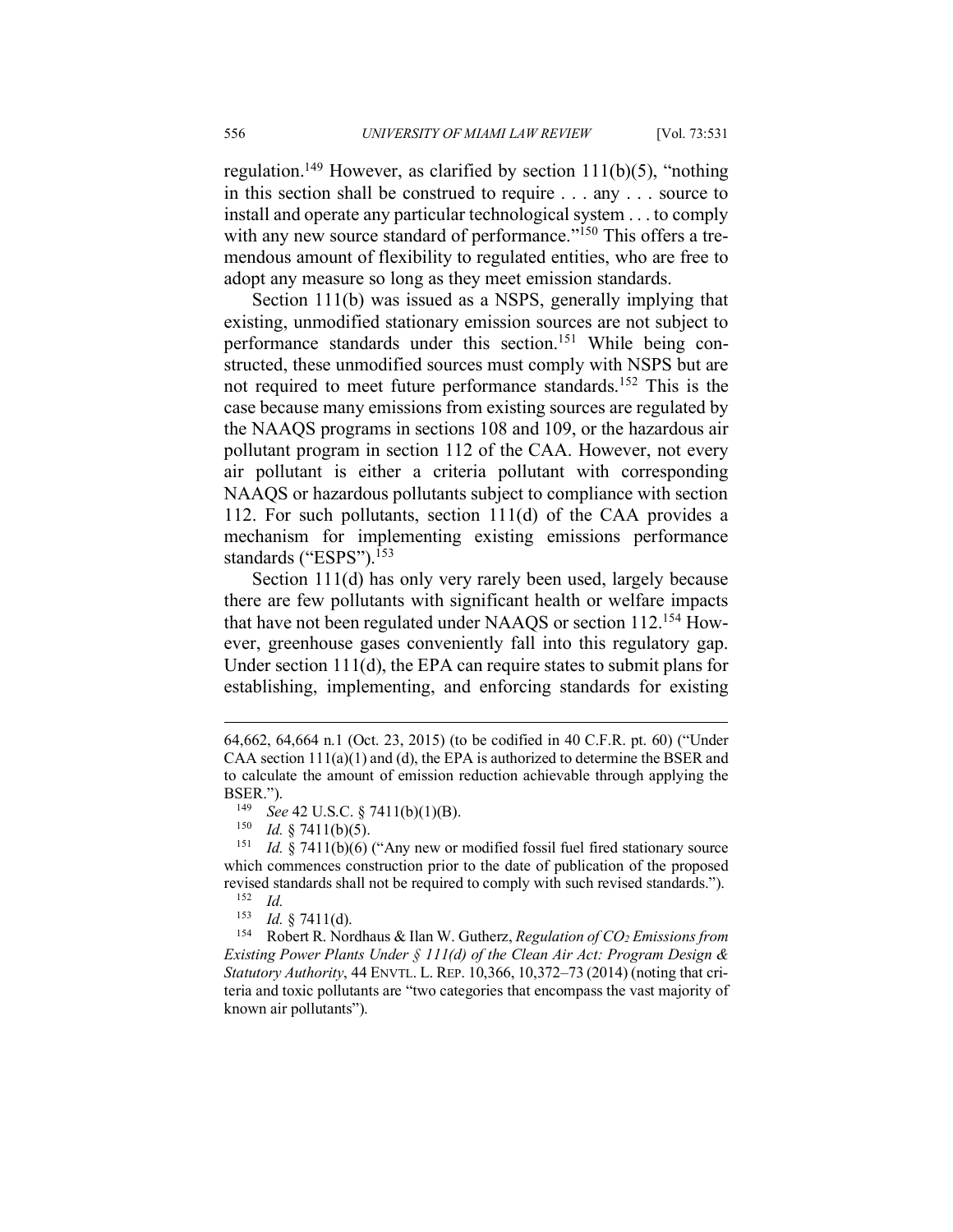sources, provided that the pollutants already have a standard of performance for new stationary sources and are not covered by any other provision of the CAA. <sup>155</sup> Prior to approving a state's plan, the agency must set national goals that each individual state's plan must achieve.156 The EPA essentially indicates the substantive guidelines for state plans, which effectively set the minimum stringency of the ESPS.157

The EPA's authority to regulate greenhouse gases under 111(d), however, has come under scrutiny with opponents claiming it as an overreach of agency power.<sup>158</sup> Thus far, the EPA's only effort to regulate greenhouse gas emissions under the ESPS program is reflected in its proposed rules for power plants, which would create a new source performance standard for carbon dioxide emissions for coal-fired power facilities. <sup>159</sup> This is most notably seen in the Obama Administration's Clean Power Plan. Obama's EPA, through the Clean Power Plan, sought to establish state-specific emission rate-based goals that would be implemented under section 111(d) to curb carbon dioxide emissions from fossil fuel burning plants.<sup>160</sup>

A close reading of section 111(d) indicates that the "any existing source for any air pollutant" language of the provision can be read

Sources: Electric Utility Generating Units, 80 Fed. Reg. 64,662 (Oct. 23, 2015) (to be codified in 40 C.F.R. pt. 60); Carbon Pollution Standards for Modified and Reconstructed Stationary Sources: Electric Utility Generating Units, 79 Fed. Reg. 34,960 (proposed June 18, 2014) (to be codified at 40 C.F.R. pt. 60); Standards of Performance for Greenhouse Gas Emissions From New Stationary Sources: Electric Utility Generating Units, 79 Fed. Reg. 1430 (proposed Jan. 8, 2014) (to be codified at 40 C.F.R. pts. 60, 70, 71, & 98).

<sup>160</sup> *See Fact Sheet: Clean Power Plan Overview*, U.S. ENVTL. PROTECTION AGENCY, https://archive.epa.gov/epa/cleanpowerplan/fact-sheet-clean-powerplan-overview.html (last visited Dec. 31, 2018) (noting that the Clean Power Plan is flexible: "reflecting the different needs of different states").

 $^{155}_{156}$  42 U.S.C. § 7411(d)(1).

 $\frac{156}{157}$  *Id.* 

<sup>157</sup> *See* 40 C.F.R. §§ 60.22–.23 (2018).

See William Yeatman, *Primer: The Ongoing Controversy over Whether Clean Air Act §111(d) Authorizes EPA's Clean Power Plan*, GLOBALWARM-ING.ORG (July 2, 2014), www.globalwarming.org/2014/07/02/primer-the-ongoing-controversy-over-whether-clean-air-act-§111d-authorizes-epas-clean-powerplan/ (arguing that House version of 1990 CAA section 111(d) amendment controls and that it precludes the EPA from regulating hazardous air pollutant sources, not just pollutants, under section 111(d)).<br><sup>159</sup> *See, e.g.*, Carbon Pollution Emission Guidelines for Existing Stationary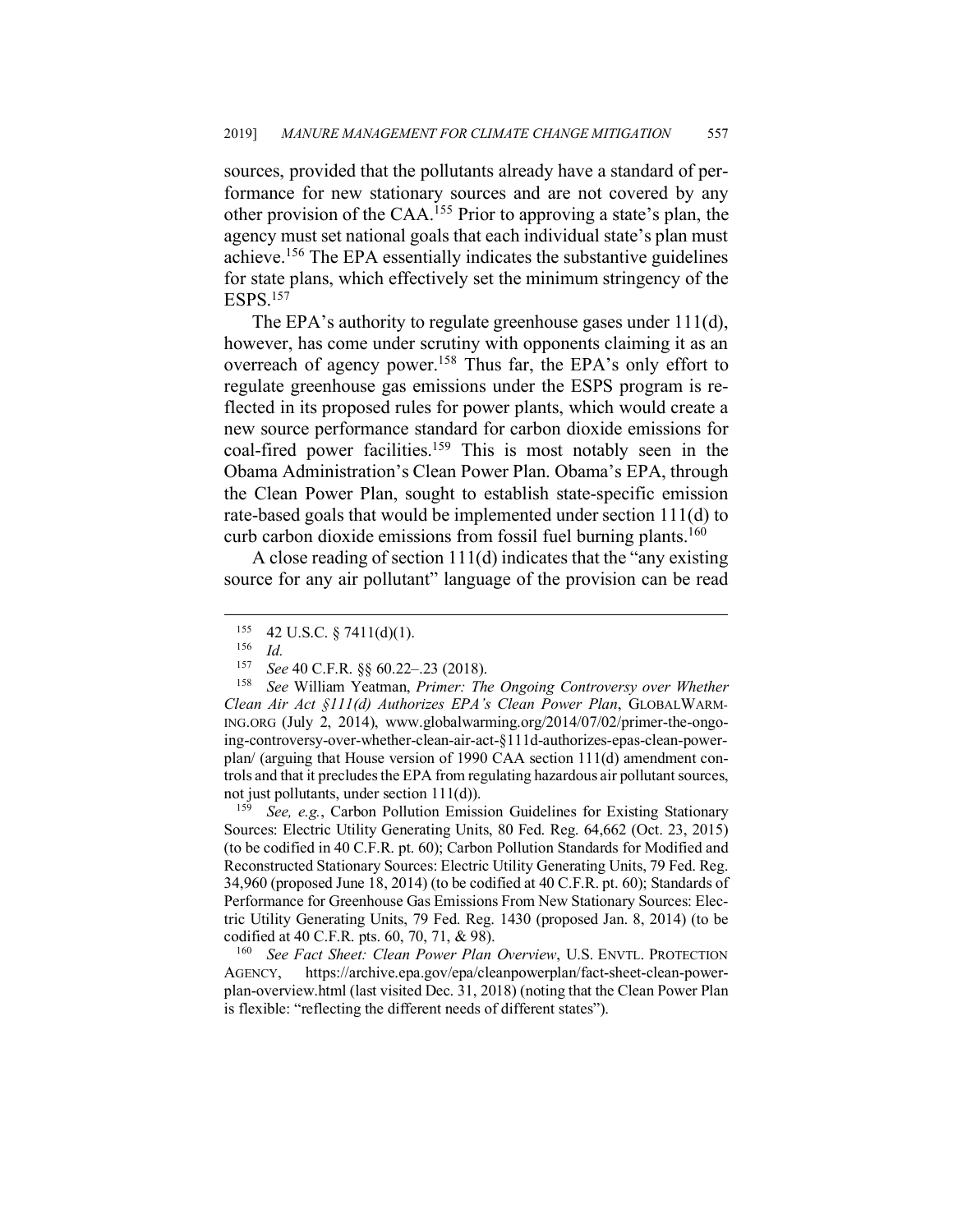to include greenhouse gases, evading potential problems created by the Court's decision in *UARG*. <sup>161</sup> Recall that the Court in *UARG* did not accept the broad definition of "pollutant" settled in *Massachusetts*, <sup>162</sup> which included greenhouse gases.163 Instead, *UARG* decided the definition of "pollutant" should be determined based on the context of the specific section at issue.<sup>164</sup> Nevertheless, a contextual reading of the language in section 111(d) favors the broad application of "pollutant" offered in *Massachusetts*.

Section 111(d) states that the EPA may regulate "any existing source of any air pollutant" so long as it is not already regulated under sections 108, 109, or 112 and could be regulated as a new source under section  $111(b)$ .<sup>165</sup> There is no pollutant-specific restriction, unlike in the PSD context where the EPA's regulations have interpreted air pollutant as limited to "regulated" air pollutants.<sup>166</sup> Section 111(d) is merely limited by its statutory language which is still broad: pollutants must already have a standard of performance for new stationary sources and must not be covered by any other provision of the CAA. 167

Ultimately, courts will likely uphold the EPA's current interpretation of section  $111(d)$ , which supports the regulation of greenhouse gas emissions from source categories. The categorization is unlikely to dramatically expand agency authority because section 111(d) gives states and regulated parties the flexibility to reduce greenhouse gas emissions based on their individual infrastructure.<sup>168</sup> Utilizing the regulatory options under section 111(d) would drastically help climate mitigation efforts, specifically when utilized to enforce emissions from the animal agriculture industry.

 $161$  42 U.S.C. § 7411(d)(1)(2012).

<sup>162</sup> Massachusetts v. EPA, 549 U.S. 497, 555–56 (2007) (Scalia, J., dissenting) (criticizing the majority's reliance on the CAA's "capacious definition of 'air pollutant'").

<sup>&</sup>lt;sup>163</sup> *Id.* at 528–29 (majority opinion).<br><sup>164</sup> **I**Itil Air Requlatory Grp v  $\overline{FPA}$ 

<sup>&</sup>lt;sup>164</sup> Util. Air Regulatory Grp. v. EPA, 143 S. Ct. 2427, 2439 (2014).

<sup>&</sup>lt;sup>165</sup> 42 U.S.C. § 7411(d).<br><sup>166</sup> *Util Air Regulatory* 

<sup>166</sup> *Util. Air Regulatory Grp.*, 143 S. Ct. at 2440; 40 C.F.R. § 52.21(a)(2), (b)(1) (2018).

 $167$  42 U.S.C. § 7411(d).

<sup>&</sup>lt;sup>168</sup> *See* Letter from Thomas Carbonell, Envtl. Def. Fund Dir. of Regulatory Policy, to Journalist (2015), https://www.edf.org/sites/default/files/content/cleanpowerplan\_strong\_legal\_foundation.pdf; *Fact Sheet: Clean Power Plan Overview*, *supra* note 160.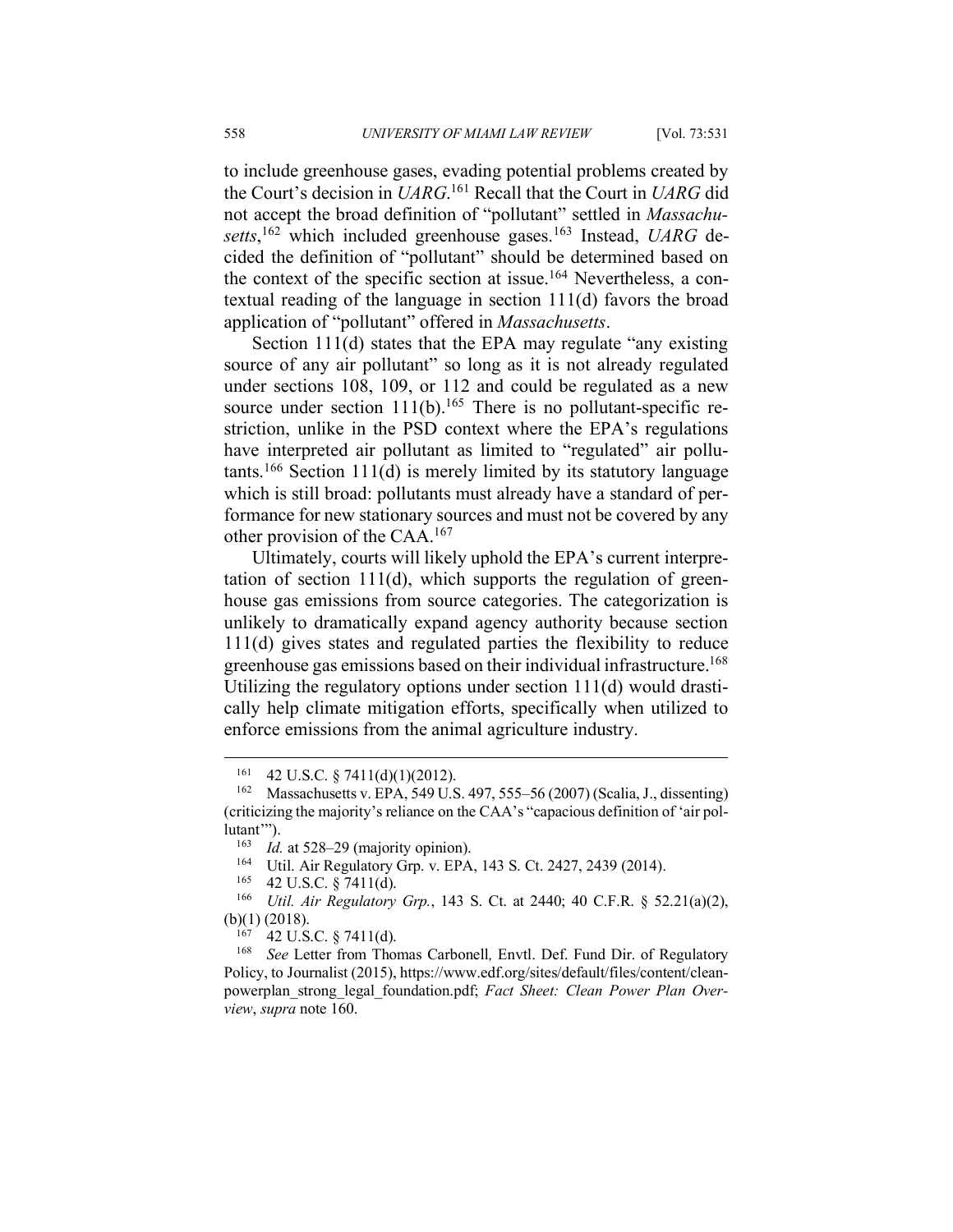Regulating CAFOs under section 111(b) and (d) would give the CAA maximum regulatory effect because it would allow the regulation of both existing and new sources of greenhouse gas pollution directly. The EPA's regulatory authority here is distinct from its power under sections 108 and 109 of the CAA, which in practice only allows regulation of a CAFO's greenhouse gas emissions if the facility is already in need of permits for other emissions.<sup>169</sup> Additionally, enforcing compliance of emission standards under sections 111(b) and (d) have the potential to create sufficient incentives to alter harmful livestock industry practices.

## C. *Applying Section 111 to CAFOs*

As an initial matter, the EPA must list CAFOs as a category of sources under section 111(b) and (d) in order for the standards to apply. Section 111(b) empowers the EPA to specify categories of stationary emissions sources that "cause[], or contribute[] significantly to, air pollution which may reasonably be anticipated to endanger public health or welfare."<sup>170</sup> As previously explained, the statutory test is whether the group of *sources* emits air pollutants that endanger health or welfare. The EPA has broad discretion to determine and revise these "source categories."171 The Agency lists the categories in the Code of Federal Regulations, covering sources in most major industrial sectors of the economy.172 While non-profit organizations have petitioned for CAFO inclusion, unfortunately, the EPA has not yet listed CAFOs as a source category under section 111.<sup>173</sup> It remains difficult to assess the likelihood of Agency action

 <sup>169</sup> *See Util. Air Regulatory Grp.*, 134 S. Ct. at 2445; Coal. for Responsible Regulation, Inc. v. EPA, 606 F. App'x 6, 8 (D. C. Cir. 2015).

 $^{170}$  42 U.S.C. § 7411(b)(1)(A).

<sup>&</sup>lt;sup>171</sup> *See id.*<br><sup>172</sup> *See* 40

See 40 C.F.R. pt. 60 (2018) (including emission guidelines for Large Municipal Waste Combustors, Municipal Solid Waste Landfills, Infectious Waste Incinerators, etc.).

<sup>173</sup> Humane Soc'y of the United States et al., Petition to List Concentrated Animal Feeding Operations Under Clean Air Act Section  $111(b)(1)(A)$  of the Clean Air Act, and to Promulgate Standards for Performance Under Clean Air Act Sections  $111(b)(1)(B)$  and  $111(d)$  at 3 (Sept. 21, 2009), http://www.humane society.org/assets/pdfs/litigation/hsus-et-al-v-epa-cafo-caa-petition.pdf [hereinafter Petition to List Concentrated Animal Feeding Operations]; *see infra* Section IV.C.1.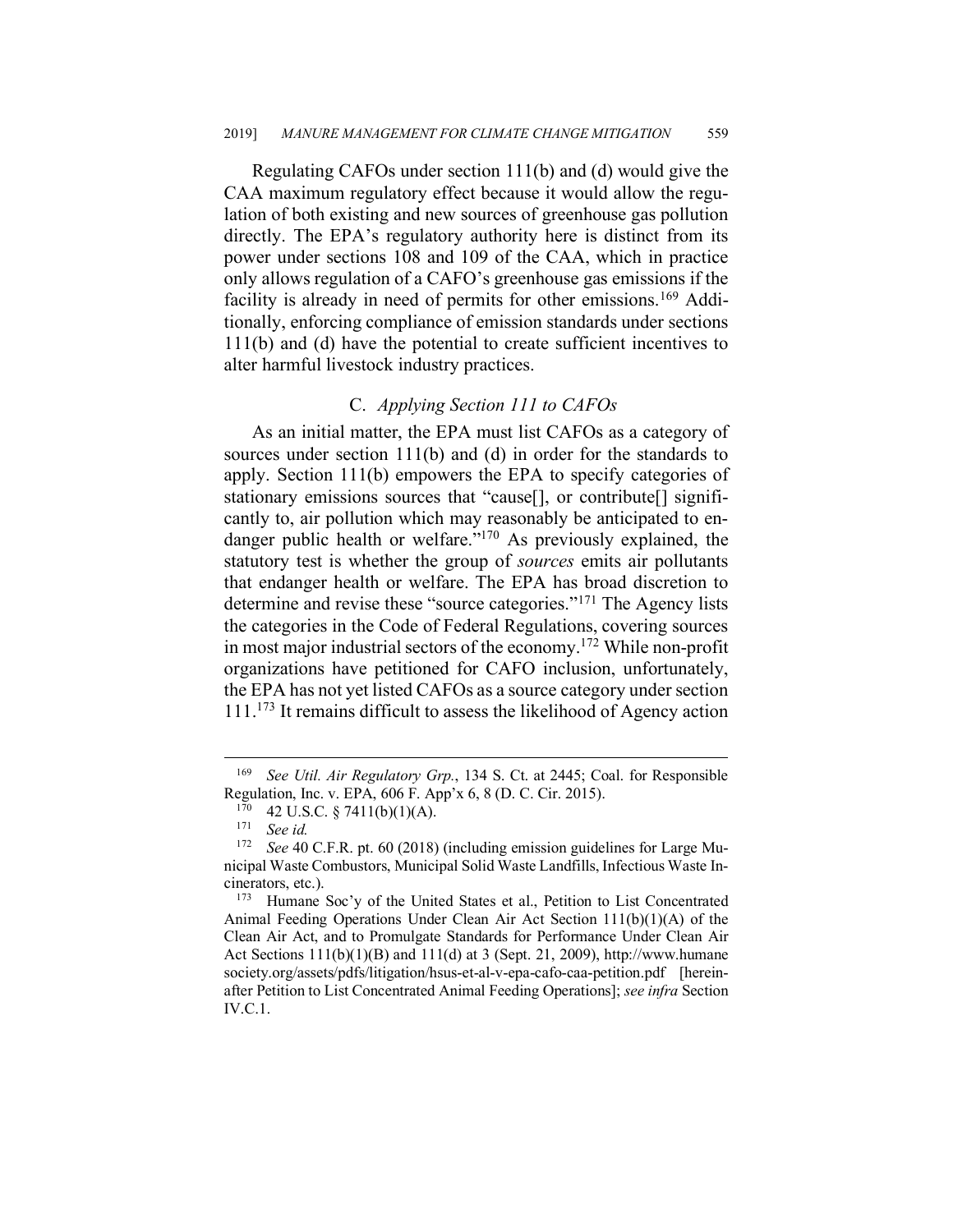because section 111 does not require listing a source category.174 Nevertheless, as this subsection explains, making CAFOs regulated entities under the provision would improve public welfare and mitigate climate change by affecting industry manure management policies, thus supporting a listing.

#### 1. THE LIKELIHOOD OF AGENCY ACTION

Determining the probability of the EPA listing CAFOs as a categorical source under section 111 of the CAA is difficult because the Agency retains broad discretion to identify a source through an endangerment finding.<sup>175</sup> Despite this uncertainty, the EPA should list CAFOs as a regulated category under section 111 not only because methane and nitrous oxide emissions endanger public health and welfare, but also because similar sources are already regulated. The list of regulated entities is diverse: the Code of Federal Regulations contains over ninety separate standards of performance covering sectors from "Large Municipal Waste Combustors" to "Existing Sewage Sludge Incineration Units."176 Particularly compelling here are the standards of performance and emission guidelines for municipal waste landfills.177 Although admittedly animal agriculture and waste landfills are distinct facilities, the source of emissions from these two entities are in fact analogous.

Similar to municipal waste centers, CAFOs emit dangerously large amounts of methane and nitrous oxide as a result of their waste management systems.178 In fact, one dairy farm with 2,500 cows produces as much waste as a city with around 411,000 residents.179 Although as an industry CAFOs serve a distinct function to waste centers, both facilities endanger public health and the environment through the emissions of greenhouse gases as a result of biological

<sup>&</sup>lt;sup>174</sup> *See* 42 U.S.C. § 7411(b)(1)(A).<br><sup>175</sup> Section 111(b) states that "the

Section 111(b) states that "the Administrator shall  $\ldots$  publish (and from time to time thereafter shall revise) a list of categories of stationary sources;" therefore, there are no statutory constraints on the EPA's authority to identify and list sources. *See id.*

<sup>&</sup>lt;sup>176</sup> *See* 40 C.F.R. pt. 60.<br><sup>177</sup> *Id* 8 60 30c 36c

*Id.* § 60.30c–.36c.

<sup>&</sup>lt;sup>178</sup> *See* Lehner & Rosenberg, *supra* note 8, at 10,855.

BARTH ET AL., *supra* note 29, at 7.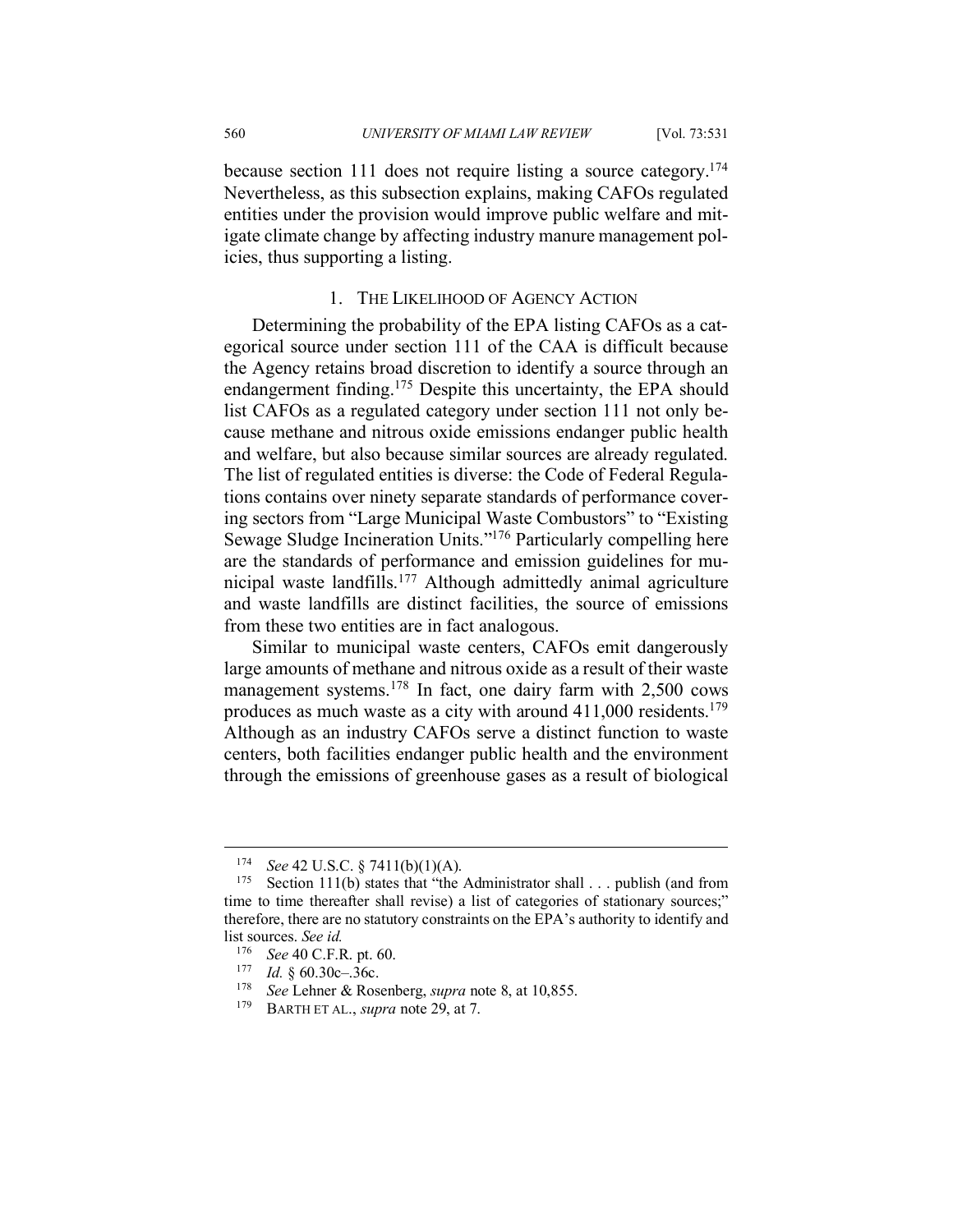waste.<sup>180</sup> Consequently, similar to municipal waste facilities, CAFOs should also be listed as a source category under section 111.

While the EPA has broad discretion to revise and add sources, citizen groups are empowered to propose a listing and compel agency action. In 2009, the Humane Society of the United States, along with several environmental organizations, petitioned the EPA to add CAFOs to the list of sources regulated under sections 111(b) and (d), on the grounds that they are stationary source emitters of greenhouse gases, which cause, or contribute significantly to, air pollution and can endanger public health and welfare.<sup>181</sup> Furthermore, the groups asserted that regulation of CAFO emissions was effective, reasonable, and would ensure the use of new technologies for mitigation efforts.182

After the EPA failed to acknowledge the petition, the groups filed a federal lawsuit compelling response by the Agency.<sup>183</sup> In 2016, the District Court for the District of Columbia dismissed the suit on purely procedural grounds due to lack of jurisdiction.<sup>184</sup> The court found jurisdiction arose under the CAA,<sup>185</sup> rather than the Administrative Procedure Act,<sup>186</sup> and the advocacy group plaintiffs failed to meet the CAA's notice requirements.<sup>187</sup> Decidedly, the court did not conclude that listing CAFOs as a category source under the CAA was unlawful; the court's decision rested entirely on procedural inadequacies, rather than a judgment based on the merits.<sup>188</sup> Essentially, the court did not state that listing CAFOs would be unreasonable or an overreach of agency authority. Therefore, this case should not deter further petitions issued by advocacy groups, nor should it discourage a direct listing by the EPA.

 <sup>180</sup> *See Sources of Greenhouse Gas Emissions: Commercial/Residential*, U.S. ENVTL. PROTECTION AGENCY, https://www.epa.gov/ghgemissions/sources-green house-gas-emissions#commercial-and-residential (last visited Jan. 2, 2019).

<sup>181</sup> Petition to List Concentrated Animal Feeding Operations, *supra* note 173, at 3.

 $\frac{182}{183}$  *Id.* at 63–67.

Complaint for Declaratory and Injunctive Relief, Humane Soc'y of the United States v. McCarthy, 209 F. Supp. 3d 280 (D.D.C. 2016) (No. 15-cv-0141).<br><sup>184</sup> *Humane Soc'y of the United States*, 209 F. Supp. 3d at 286.<br><sup>185</sup> 42 U.S.C. § 7401 (2012).<br><sup>186</sup> 5 U.S.C. § 552 (2012).

<sup>5</sup> U.S.C. § 552 (2012).

<sup>187</sup> *Humane Soc'y of the United States*, 209 F. Supp. 3d at 286–88.

*Id.*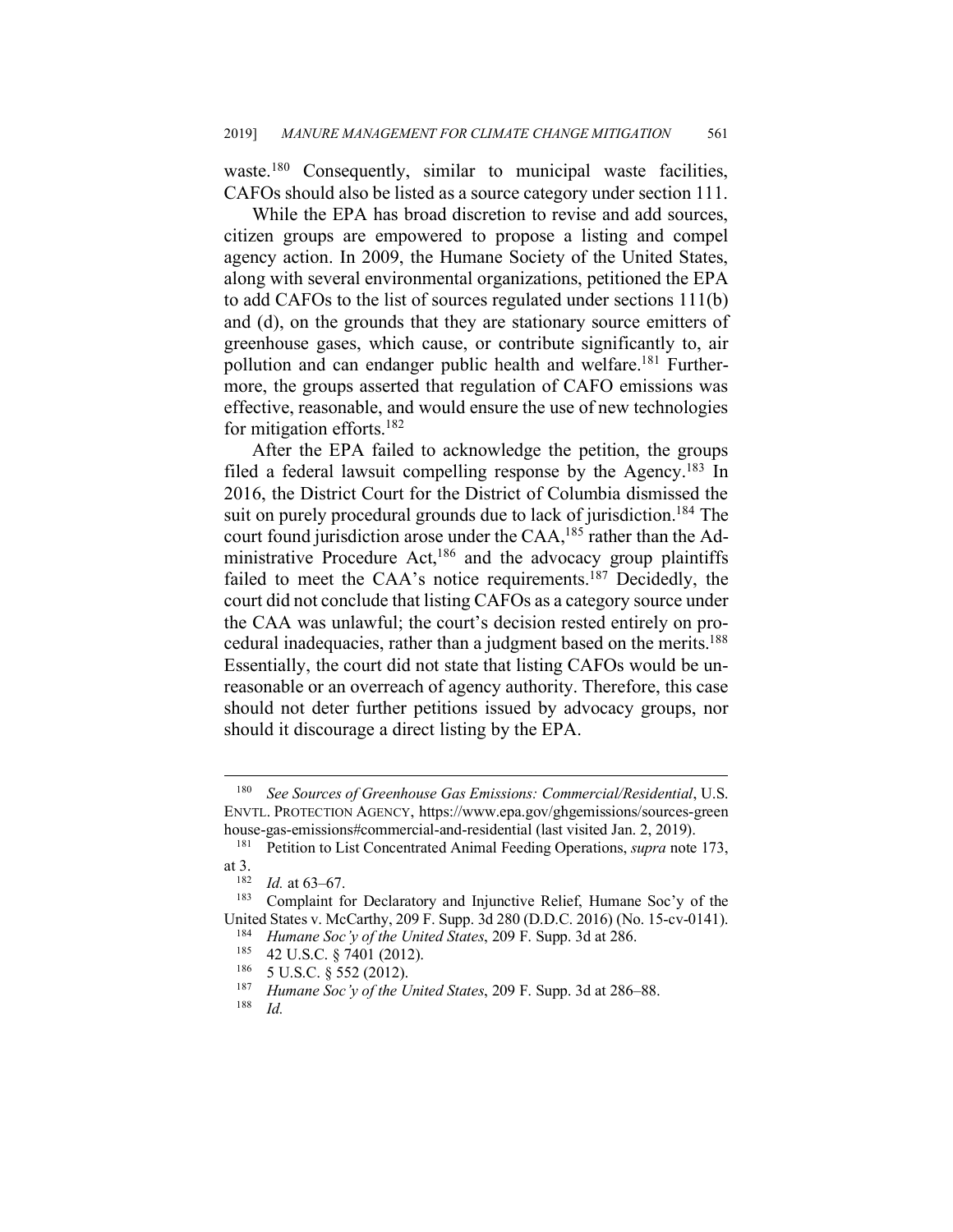Unfortunately, the EPA rejected the petition at the end of 2017, claiming a need for "more accurate methodologies for estimating [CAFO air] emissions."<sup>189</sup> In its letter to petitioners, the Agency explained that once it "has sufficient information on CAFO emissions, it will determine the appropriate regulatory approach to address those emissions."190 The EPA's alleged need for additional information seems suspicious, as the Agency has supposedly been monitoring CAFO emissions since 2005.191 Continued pressure from advocacy groups could compel the EPA to conclude its study of CAFOs and finally list animal agriculture facilities as source categories under the CAA.

### 2. EXTERNAL SUPPORT FOR LISTING CAFOS

Additionally, the policy implications of regulating the animal agriculture sector under section 111 encourages listing CAFOs as a category source of air pollutants. Section 111 offers the most effective answer to the CAFO greenhouse gas emissions problem because it allows for direct regulation of these animal agriculture facilities. The definition of performance standards under section 111 is exceptionally broad as it permits the EPA to consider "nonair quality health and environmental impact" in setting standards.<sup>192</sup> Further, the provision allows the EPA to "distinguish among classes, types, and sizes within categories of new sources for the purpose of establishing such standards."193 Thus, in setting national goals for CAFO greenhouse gas emissions, the Agency can still customize its standards to the diversity of CAFO facilities—which vary in size and type.194

Further, under section 111 all CAFOs would be regulated uniformly as a source category, thus establishing a national threshold

<sup>&</sup>lt;sup>189</sup> Letter from E. Scott Pruitt, Adm'r, Envtl. Prot. Agency, to Jonathan Lovvorn & Daneil Lutz, The Humane Soc'y of the United States at 3 (Dec. 15, 2017), https://www.regulations.gov/document?D=EPA-HQ-OAR-2017-0638-0003 (follow link titled "View Document").

<sup>&</sup>lt;sup>190</sup> *Id.* at 4.<br><sup>191</sup> *See* Ani

See Animal Feeding Operations Consent Agreement and Final Order, *supra* note 101.<br><sup>192</sup> 42 U.S.C. at § 7411(a)(1)(2012).

<sup>&</sup>lt;sup>193</sup> *Id.* § 7411(b)(2).<br><sup>194</sup> See 40 C F R 88

See 40 C.F.R. §§ 122.23, 122.42 (2018).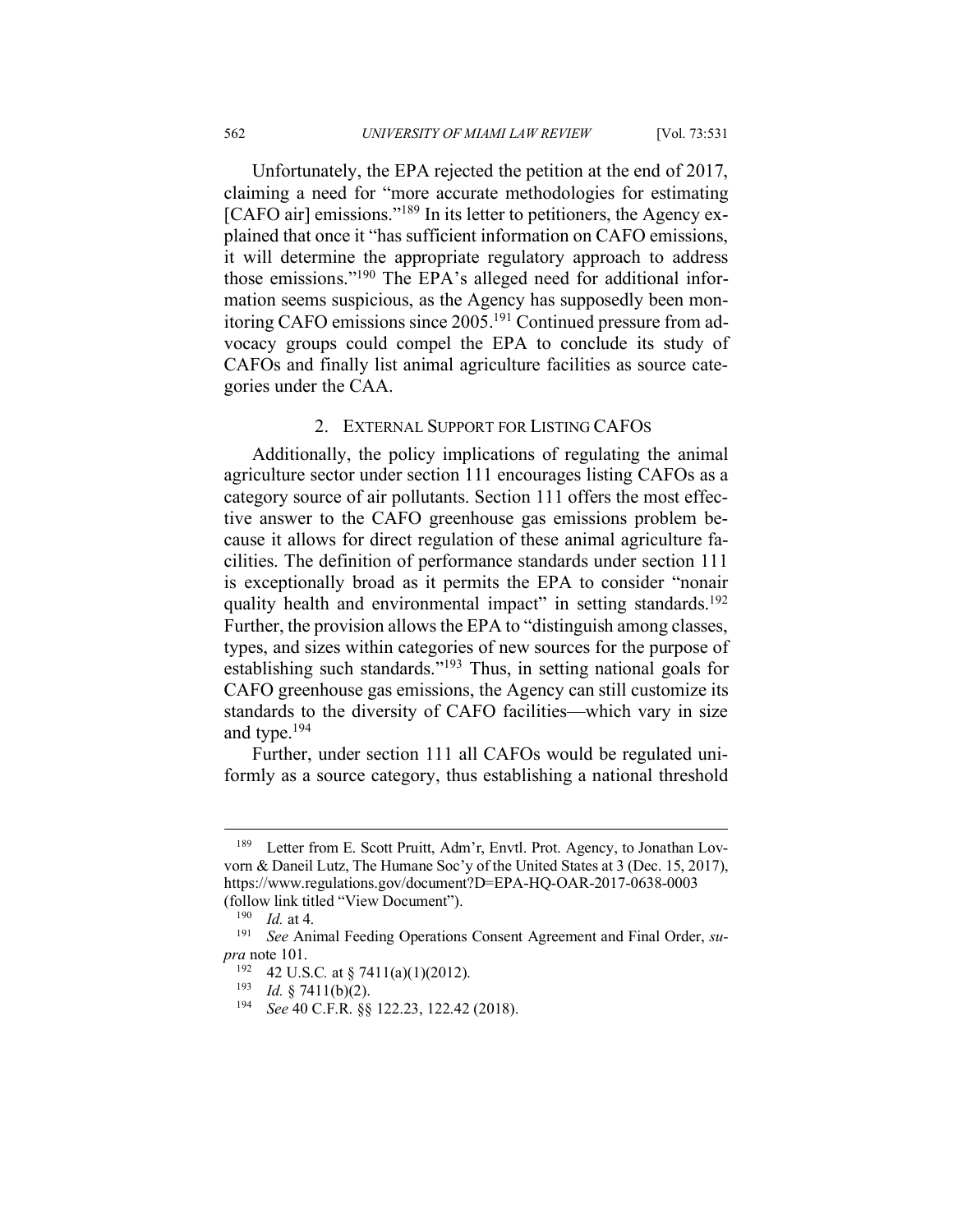standard of emissions. <sup>195</sup> As mentioned previously, under section  $111(b)(5)$  the EPA cannot force a specific industry technology system;196 however, CAFOs would still be subject to uniform emission standards established by the provision.<sup>197</sup> Moreover, the standards implemented under section 111 could require specific work practices if certain emissions would be too difficult to measure—as has been done in coal processing plants. <sup>198</sup> Because the bulk of CAFO methane and nitrous oxide emissions derive from concentrated manure and enteric fermentation,<sup>199</sup> work practice regulations—or even traditional emission standards under section 111(d)—would force CAFOs to confront their waste management policies.

#### 3. ADJUSTING THE CAFO MODEL

If the EPA listed CAFOs as a source category under section 111(b) and (d)—in accordance with policy rationales described above—new and existing CAFOs would have to alter their manure management practices to diminish methane and nitrous oxide emissions. Ending the CAFO model entirely by moving animals out of metal buildings and onto grazing lands is a potential industry policy choice. Liquid manure stored in anaerobic environments within lagoons release ninety percent (90%) more methane than solid manure that decomposes aerobically in grazing systems.<sup>200</sup> While pastureraised livestock may produce less methane, the grazing system is

<sup>&</sup>lt;sup>195</sup> Recall that because under section 111 standards are implemented against source categories rather than specific pollutants, each listed category is regulated uniformly depending on specified emission criteria for that source. *See* 40 C.F.R. pt. 60.

<sup>196</sup> 42 U.S.C. § 7411(b)(5).

<sup>197</sup> *Id.* § 7411(b). For examples of different emission criteria for various listed categories see 40 C.F.R. pt. 60.

<sup>&</sup>lt;sup>198</sup> After finding it "difficult and prohibitively expensive to measure actual [particulate matter] emissions from individual open storage [coal] piles or roadways," the EPA implemented work practice standards for open storage piles of coal, rather than emission limitations. Standards of Performance for Coal Preparation and Processing Plants, 74 Fed. Reg. 51,950, 51,950, 51,954 (Oct. 8, 2009) (to be codified at 40 C.F.R. pt. 60).

<sup>199</sup> *See* EPA INVENTORY, *supra* note 7, at ES-21, 5-1; Ripple et al., *supra* note 3, at 2–3.

<sup>200</sup> Jun et al., *supra* note 34, at 322; *see* Lehner & Rosenberg, *supra* note 8, at 10,855 ("When manure is left as a solid . . . on . . . pasture land[], it typically decomposes aerobically and produces little to no methane.").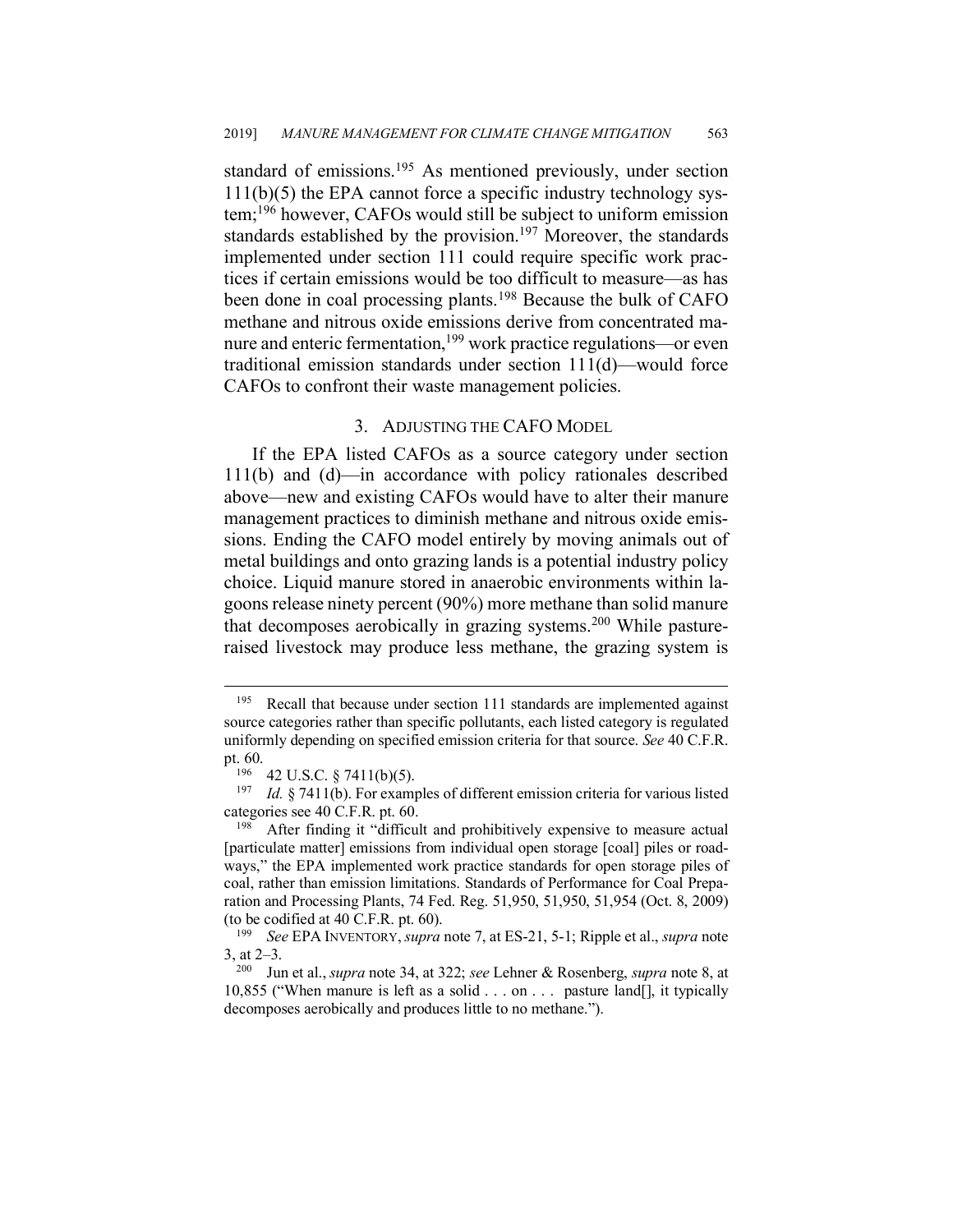resource intensive and often requires land-clearing and deforestation—both of which contribute significantly to climate change.<sup>201</sup>

Another potential solution, digesters, has emerged within the animal agriculture industry as a new technology to curb greenhouse gas emissions from animal waste.<sup>202</sup> Anaerobic digesters capture methane from CAFO manure management systems and convert it to biogas, a renewable energy source.<sup>203</sup> Biogas—consisting of fifty to seventy percent (50–70%) methane, can be used onsite to power farms or it can be sold for use offsite.<sup>204</sup> However, digesters are expensive and only possible financially by the largest CAFOs, therefore likely incentivizing the growth of CAFO facilities.<sup>205</sup> Furthermore, digesters address only a portion of the methane emissions, and none of the nitrous oxide emissions, resulting from livestock production.206 They also cannot alleviate enteric fermentation, caused by the breathing and belching of ruminants, which represents a much larger share of methane emissions than manure waste.<sup>207</sup>

Additionally, while this Note concerns the climate change impacts of CAFOs, these facilities do not exist in a vacuum and have

 <sup>201</sup> *See, e.g.*, Paul West et al., *Leverage Points for Improving Global Food Security and the Environment*, 345 SCI. 325, 326 (identifying Brazil and Indonesia as agents for reducing agriculture's impact on climate change through tropical deforestation).<br><sup>202</sup> *See* The White House, Climate Action Plan – Strategy to Reduce

METHANE EMISSIONS 6–7 (2014), https://obamawhitehouse.archives.gov/sites/ default/files/strategy\_to\_reduce\_methane\_emissions\_2014-03-28\_final.pdf.

*Id.* at 6 ("Biogas systems are proven and effective technology to process organic waste and generate renewable energy.").

<sup>&</sup>lt;sup>204</sup> *Id.* at 7 ("The Dairy Power project report findings show a \$3 billion market potential through the products and co-products developed by mature digester systems that process manure and commercial food waste, with additional value for potential nutrient trading markets . . . ."). 205 *See* Nicole G. Di Camillo, Comment, *Methane Digesters and Biogas Re-*

*covery––Masking the Environmental Consequences of Industrial Concentrated Livestock Production*, 29 UCLA J. ENVTL. L & POL'Y 365, 375–78 (2011).

<sup>206</sup> *See id.* at 374–75 (critiquing methane digesters as an expensive, and at best, partial solution to CAFO greenhouse gas emissions).

See *id.* at 372–73, 378–79 (explaining that bio-digesters are meant to mitigate emissions from manure, rather than other biological processes, and that enteric digestion produces the majority of methane emissions related to livestock production).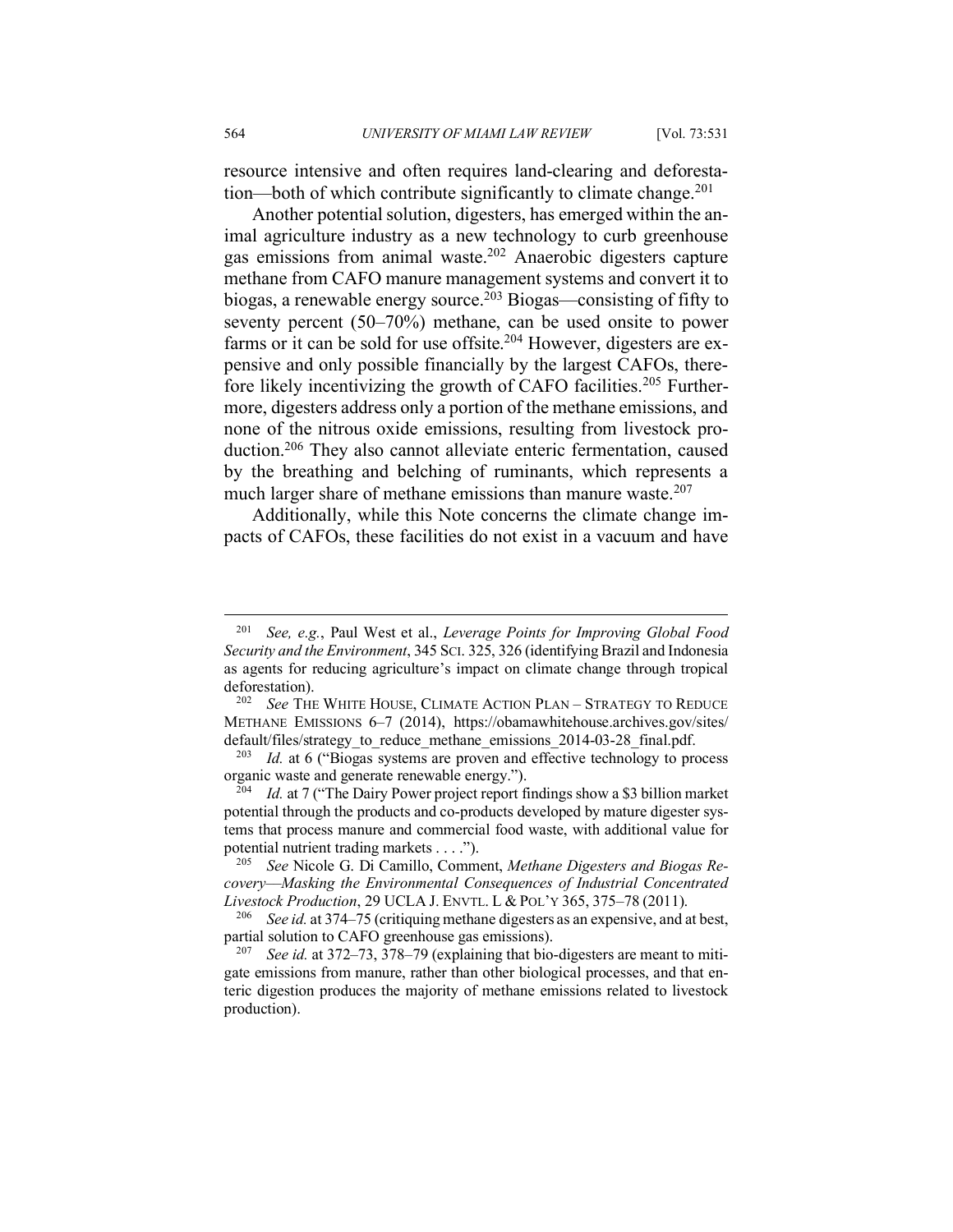created considerable externalities that digesters are incapable of addressing: harm to animal welfare, <sup>208</sup> antibiotic resistance, <sup>209</sup> and air and water pollution for surrounding, predominately low-income communities of color. <sup>210</sup> Thus, digesters, appearing facially beneficial in the climate change mitigation context, potentially distract from other impacts of CAFOs.<sup>211</sup> Nevertheless, although a partially deficient solution, digesters would ameliorate greenhouse gas emissions from CAFOs more than maintaining the status quo. Further, digesters would presumably appeal to industry because adding the technology is theoretically simpler than readjusting CAFOs completely towards a grazing model.

It is worth noting that decreasing the size of CAFOs by limiting the number of animals per facility or the quantity of CAFOs nationally would decrease the amount of waste and enteric fermentation produced—thus simply diminishing methane and nitrous oxide emissions in accordance with a section 111 regulation. This policy choice, however, depends on consumer preferences for animal products. Meat consumption continues to rise in the United States, 212 caused by industry oversupply and agriculture subsidies provided by taxpayer dollars that incentivize consumption.213 Consumer preferences for plant-based diets, as opposed to those heavy in meat and dairy products, would amplify section 111 regulations by diminishing the demand for CAFOs. Ultimately, this policy action relies on educating the public about the environmental harms and public welfare externalities created by animal agriculture.<sup>214</sup>

<sup>214</sup> In 2015, the U.S. Department of Agriculture ("USDA") and the U.S. Department of Health and Human Services ("HHS") considered incorporating sus-

<sup>208</sup> *See* Walton & Jaiven, *supra* note 23, at 93. 209 Tillman et al., *supra* note 24, at 674.

<sup>&</sup>lt;sup>210</sup> *See, e.g.*, Levine, *supra* note 25; Wing & Wolf, *supra* note 25, at 235–37.

See Di Camillo, *supra* note 205, at 375–80.

<sup>212</sup> Zlati Meyer, *Beef Is Back on the Grill and Its Sales Are Heating Up, Too*, USA TODAY (July 3, 2017, 11:48 AM), https://www.usatoday.com/story/money /2017/07/03/americans-eat-more-beef-and-meat-trend-thats-expected-continue/435331001/.

<sup>213</sup> Marya Torrez, *Accounting for Taste: Trade Law Implications of Taxing Meat to Fight Climate Change*, 27 GEO. INT'L ENVTL. L. REV. 61, 63 (2014) (explaining that the subsidization of animal agriculture "creates a perverse incentive for individuals to over-consume animal products at great cost not only to the environment but also to human health . . .").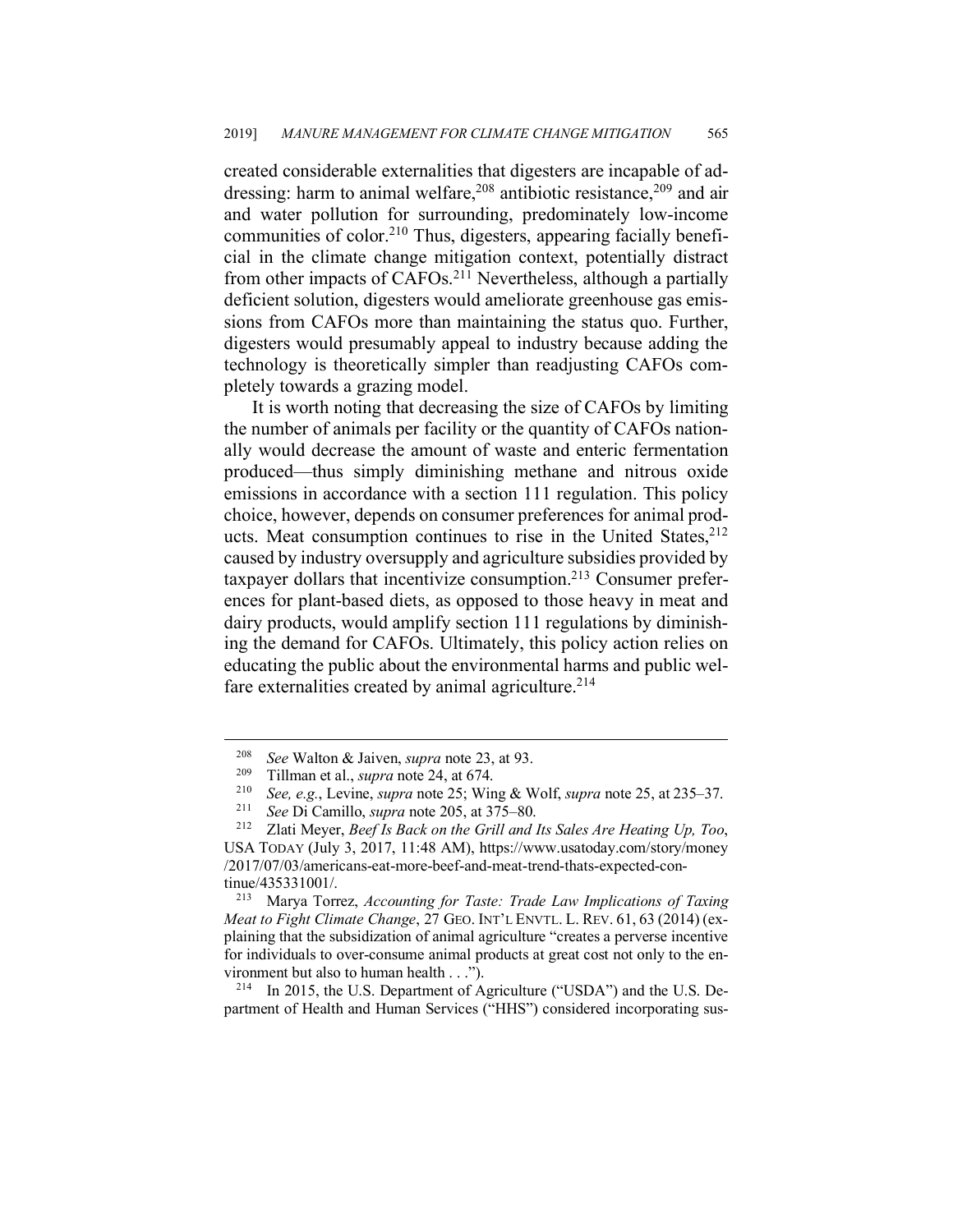#### 4. THE FEASIBILITY OF A NATIONAL STANDARD TODAY

Establishing a national standard for CAFOs under section 111(b) and (d) is an effective use of the existing CAA framework because it would allow the regulation of both existing and new sources of greenhouse gas pollution directly. However, under President Trump's administration—which has proposed a repeal of the Obama administration's Clean Power Plan—expecting the EPA to take action against the powerful agriculture sector seems naively optimistic.215 Recall that, historically, agricultural exceptionalism has led policymakers to concede to agricultural interest against competing environmental concerns.<sup>216</sup>

In light of these circumstances, it is necessary to use legislation at the state and local levels in order to reduce greenhouse gas emissions from CAFOs, even if only incrementally. Several states have sought to curb agricultural impacts on climate change by passing laws or initiatives in support of soil carbon sequestration, which aims to decrease the amount of methane and other carbon-based greenhouse gases. <sup>217</sup> While most of these programs address climate

 $\overline{a}$ 

tainability concerns in their dietary guidelines. BARBARA E. MILLEN ET AL., SCI-ENTIFIC REPORT OF THE 2015 DIETARY GUIDELINES ADVISORY COMMITTEE, at Part D. Chapter 5 (2015). Although USDA and HHS rejected the inclusion of sustainability issues in the final guideline, it remains increasingly important to educate the public about the tangible environmental impacts of their food choices. *See* Allison Aubrey, *New Dietary Guidelines Will Not Include Sustainability Goal*, NPR (Oct. 6, 2015, 6:16 PM), https://www.npr.org/sections/thesalt/2015/ 10/06/446369955/new-dietary-guidelines-will-not-include-sustainability-goal.

<sup>215</sup> *See* Lisa Friedman & Brad Plumer, *E.P.A. Announces Repeal of Major Obama-Era Carbon Emissions Rule*, N.Y. TIMES (Oct. 9, 2017), https://www.nytimes.com/2017/10/09/climate/clean-power-plan.html; *see also* Nadja Popovich & Tatiana Schlossberg, *23 Environmental Rules Rolled Back in Trump's First 100 Days*, N.Y. TIMES (May 2, 2017), https://www.nytimes.com/interactive/2017/05  $/02$ /climate/environmental-rules-reversed-trump-100-days.html.<br> $^{216}$  Eosoolo & Zimmerman, sunga pote 03, at 317; see sunga

<sup>216</sup> Foscolo & Zimmerman, *supra* note 93, at 317; *see supra* Section II.C.

Hawaii House Bill 1578 establishes the Carbon Farming Task Force to identify agricultural practices to promote carbon sequestration. H.B. 1578, 29th Leg., Reg. Sess. (Haw. 2017). Minnesota passed a law in 2015 requiring permanent vegetative buffers on farmland bordering lakes and streams, which will increase soil carbon sequestration in addition to decreasing pollutant run-off. 2015 Minn. Laws 1st Spec. Sess. Ch. 4 (S.F. 5) (codified as amended in scattered sections of MINN. STAT. chs. 103A–114b (2018)). The Oklahoma Carbon Sequestration Enhancement Act quantifies carbon sequestration in order to market emissions in the future. OKLA. STAT. tit. 27A § 27A-3-4-101 (2019).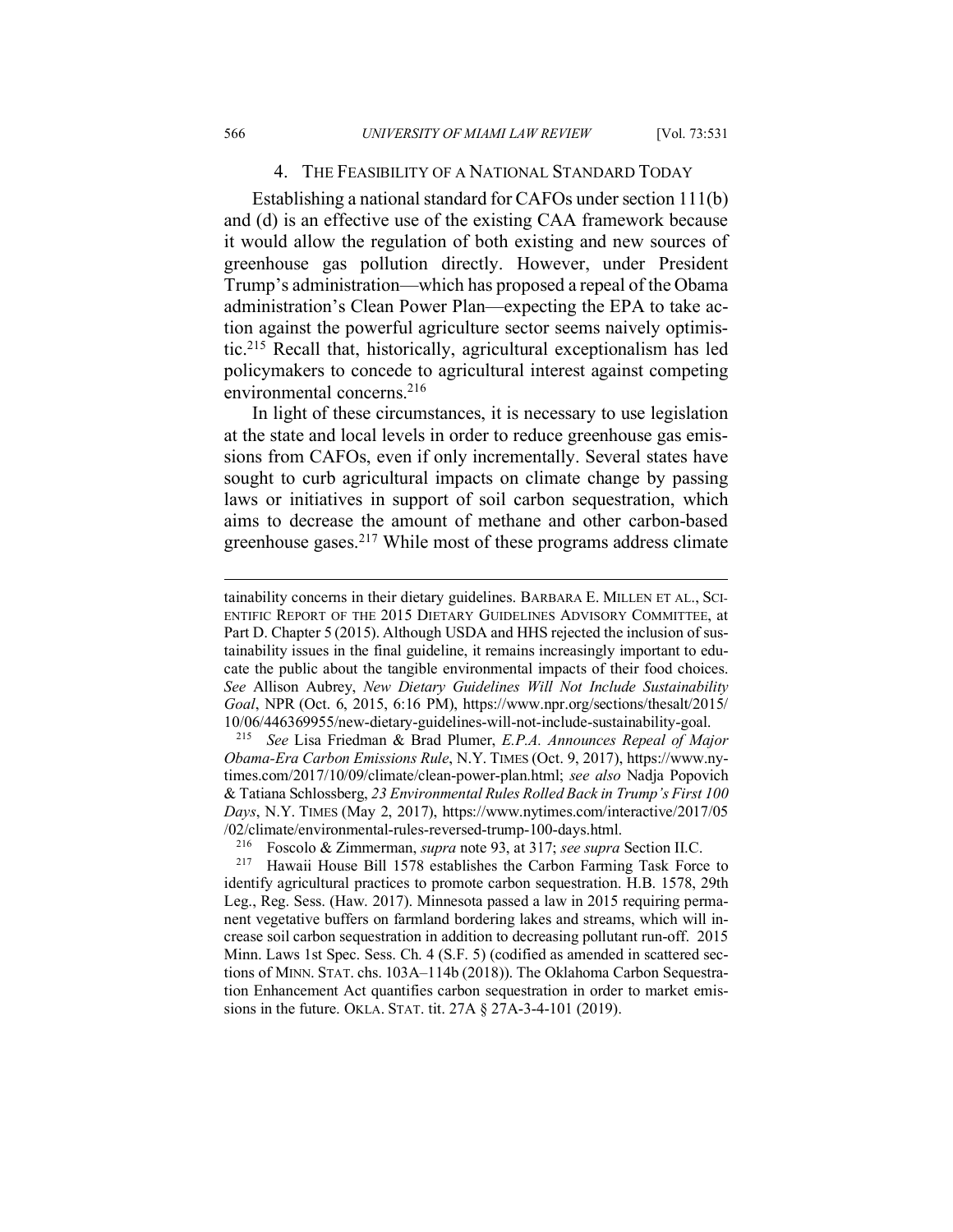implications from farming and agricultural practices generally, California's State Legislature specifically directed its Air Resources Board to reduce methane emissions from dairy farms through strict emission standards. 218

#### **CONCLUSION**

Emissions from both enteric fermentation and manure, a result of intensive factory farms known as CAFOs, <sup>219</sup> must be regulated under a national framework in order to properly mitigate the United States's contribution to climate change. Setting national standards as opposed to relying exclusively on state action—would allow an industry wide compliance and prevent CAFOs from concentrating in states with lenient regulations.

Relying on the existing CAA framework is essential as no formalized regulations exist specifically addressing CAFO emissions of methane and nitrous oxide.220 The EPA is empowered to regulate greenhouse gases under the CAA and can address emissions from CAFOs under stationary source provisions in sections 108, 109, and 111 of the Act.<sup>221</sup> Section 111 performance standards, unlike those in sections 108 and 109, are category specific rather than pollutant specific.<sup>222</sup> Further, regulating CAFOs under section 111 is more efficient and effective because it permits the direct oversight of both existing and new sources of methane and nitrous oxide emissions.<sup>223</sup> The EPA's regulatory authority here is distinct from its power under sections 108 and 109, which only allow regulation of a CAFO's greenhouse gas emissions if the facility needs permits for other pollutants.<sup>224</sup>

For section 111 to apply, the EPA must list CAFOs as a source category—which it has not yet done despite petitions from citizen

<sup>223</sup> *See id.* § 7411(b), (d).

 <sup>218</sup> CAL. HEALTH & SAFETY CODE § 39730 (West 2018); AIR RES. BD., CAL. ENVTL. PROT. AGENCY, SHORT-LIVED CLIMATE POLLUTANT REDUCTION STRAT-EGY 7–8 (2017).

<sup>219</sup> *NPDES for CAFOs*, *supra* note 11; *see also Animal Feeding Operations*, *supra* note 11.

<sup>&</sup>lt;sup>220</sup> AIR QUALITY ISSUES, *supra* note 15, at 3.<br><sup>221</sup> 42 U.S.C. §§ 7408, 7409, 7411 (2012).

<sup>&</sup>lt;sup>222</sup> *See id.* § 7411(b)(1)(B).<br><sup>223</sup> *See id.* § 7411(b) (d)

<sup>224</sup> *See* Util. Air Regulatory Grp. v. EPA, 134 S. Ct. 2427, 2445 (2014); Coal. for Responsible Regulation, Inc. v. EPA, 606 F. App'x 6, 8 (D. C. Cir. 2015).